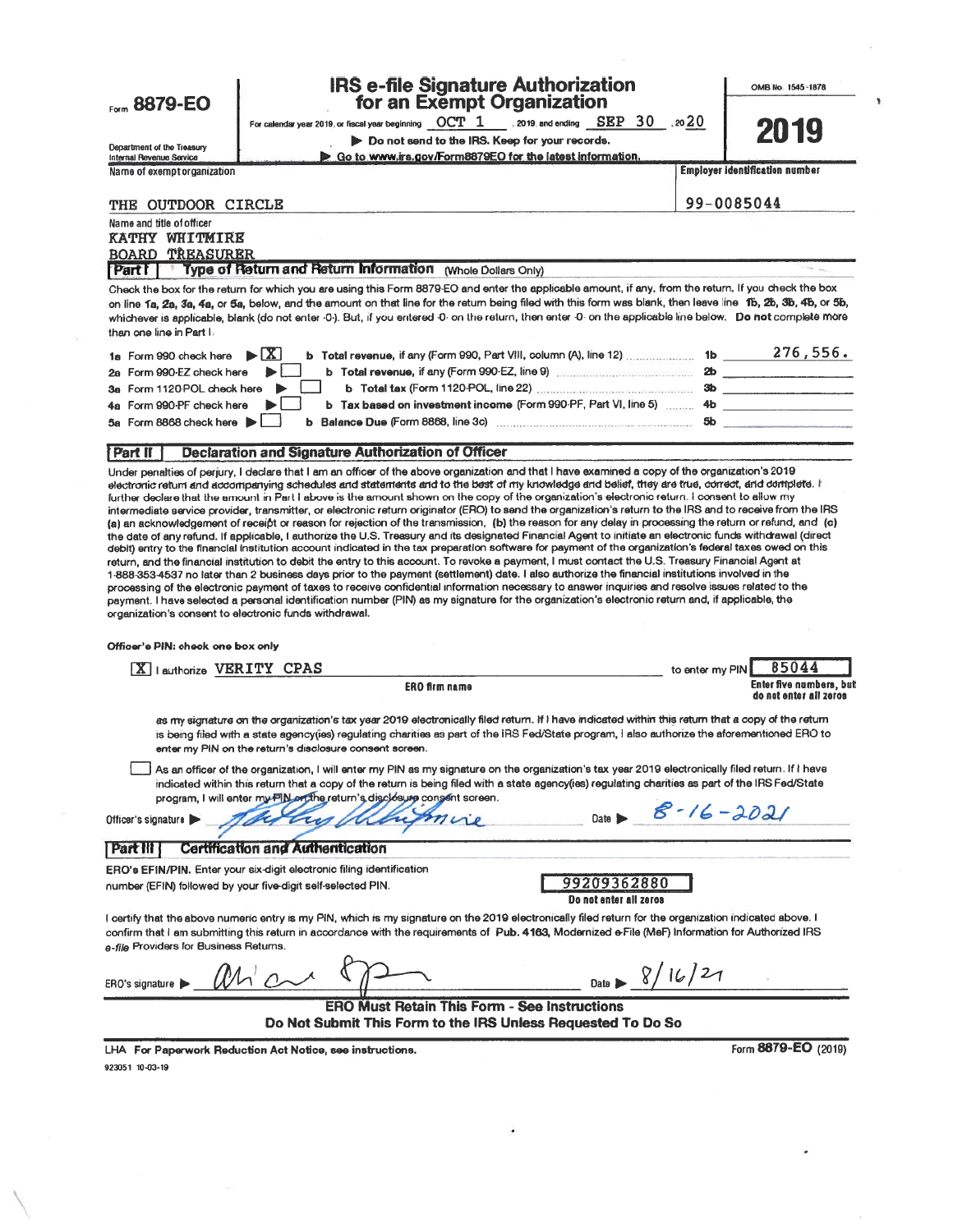|                                       |                                  |                                                        | EXTENDED TO AUGUST 16, 2021                                                                                                                                                |            |                                                     |                                                                    |
|---------------------------------------|----------------------------------|--------------------------------------------------------|----------------------------------------------------------------------------------------------------------------------------------------------------------------------------|------------|-----------------------------------------------------|--------------------------------------------------------------------|
|                                       |                                  |                                                        | <b>Return of Organization Exempt From Income Tax</b>                                                                                                                       |            |                                                     | OMB No. 1545-0047                                                  |
| Form                                  |                                  |                                                        | Under section 501(c), 527, or 4947(a)(1) of the Internal Revenue Code (except private foundations)                                                                         |            |                                                     |                                                                    |
|                                       |                                  | (Rev. January 2020)                                    | Do not enter social security numbers on this form as it may be made public.                                                                                                |            |                                                     | <b>Open to Public</b>                                              |
|                                       |                                  | Department of the Treasury<br>Internal Revenue Service | Go to www.irs.gov/Form990 for instructions and the latest information.                                                                                                     |            |                                                     | <b>Inspection</b>                                                  |
|                                       |                                  |                                                        | OCT 1, 2019<br>A For the 2019 calendar year, or tax year beginning                                                                                                         |            | and ending $SEP$ 30, $2020$                         |                                                                    |
|                                       | <b>B</b> Check if<br>applicable: |                                                        | <b>C</b> Name of organization                                                                                                                                              |            | D Employer identification number                    |                                                                    |
|                                       | Address<br>change                |                                                        | THE OUTDOOR CIRCLE                                                                                                                                                         |            |                                                     |                                                                    |
|                                       | Name<br>change                   |                                                        | Doing business as                                                                                                                                                          |            | 99-0085044                                          |                                                                    |
|                                       | Initial<br>return                |                                                        | Number and street (or P.O. box if mail is not delivered to street address)                                                                                                 | Room/suite | E Telephone number                                  |                                                                    |
|                                       | Final<br>return/                 |                                                        | 1314 SOUTH KING STREET, NO. 306                                                                                                                                            |            | $808 - 593 - 0300$                                  |                                                                    |
|                                       | termin-<br>ated                  |                                                        | City or town, state or province, country, and ZIP or foreign postal code                                                                                                   |            | G Gross receipts \$                                 | $\overline{286}$ , 465.                                            |
|                                       | Amended<br>return                |                                                        | HONOLULU, HI<br>96814                                                                                                                                                      |            | H(a) Is this a group return                         |                                                                    |
|                                       | Applica-<br>tion                 |                                                        | F Name and address of principal officer: WINSTON WELCH                                                                                                                     |            | for subordinates?                                   | $\sqrt{}$ Yes $\sqrt{}$ X $\sqrt{}$ No                             |
|                                       | pending                          |                                                        | SAME AS C ABOVE                                                                                                                                                            |            | $H(b)$ Are all subordinates included? $\Box$ Yes    | l No                                                               |
|                                       |                                  | Tax-exempt status: $\boxed{\mathbf{X}}$ 501(c)(3)      | $501(c)$ (<br>$\sum$ (insert no.)<br>$4947(a)(1)$ or                                                                                                                       | 527        |                                                     | If "No," attach a list. (see instructions)                         |
|                                       |                                  |                                                        | J Website: WWW.OUTDOORCIRCLE.ORG                                                                                                                                           |            | $H(c)$ Group exemption number $\blacktriangleright$ |                                                                    |
|                                       |                                  |                                                        | <b>K</b> Form of organization: $\boxed{\mathbf{X}}$ Corporation<br>Other $\blacktriangleright$<br>Trust<br>Association                                                     |            |                                                     | L Year of formation: $1949$ M State of legal domicile: $\text{HT}$ |
|                                       | Part I                           | <b>Summary</b>                                         |                                                                                                                                                                            |            |                                                     |                                                                    |
|                                       | 1                                |                                                        | Briefly describe the organization's mission or most significant activities: TO PRESERVE, PROTECT, AND                                                                      |            |                                                     |                                                                    |
|                                       |                                  |                                                        | ENHANCE THE SCENIC ENVIRONMENT OF HAWAII FOR FUTURE GENERATIONS BY                                                                                                         |            |                                                     |                                                                    |
| Governance                            | 2                                |                                                        | Check this box $\triangleright$ $\cdot$ if the organization discontinued its operations or disposed of more than 25% of its net assets.                                    |            |                                                     |                                                                    |
|                                       | 3                                |                                                        | Number of voting members of the governing body (Part VI, line 1a)                                                                                                          |            | 3                                                   | 12                                                                 |
|                                       | 4                                |                                                        |                                                                                                                                                                            |            | $\overline{4}$                                      | 12                                                                 |
|                                       | 5                                |                                                        |                                                                                                                                                                            |            | 5                                                   | $\overline{3}$                                                     |
| Activities &                          | 6                                |                                                        |                                                                                                                                                                            |            | 6                                                   | $\overline{0}$                                                     |
|                                       |                                  |                                                        |                                                                                                                                                                            |            | 7a                                                  | 0.                                                                 |
|                                       |                                  |                                                        |                                                                                                                                                                            |            | 7b                                                  | 0.                                                                 |
|                                       |                                  |                                                        |                                                                                                                                                                            |            | <b>Prior Year</b>                                   | <b>Current Year</b>                                                |
|                                       | 8                                |                                                        | Contributions and grants (Part VIII, line 1h)                                                                                                                              |            | 137,486.                                            | 210, 269.                                                          |
| Revenue                               | 9                                |                                                        | Program service revenue (Part VIII, line 2g)                                                                                                                               |            | 0.<br>25,387.                                       | 0.                                                                 |
|                                       | 10                               |                                                        |                                                                                                                                                                            |            | 46,748.                                             | 37,406.                                                            |
|                                       | 11                               |                                                        | Other revenue (Part VIII, column (A), lines 5, 6d, 8c, 9c, 10c, and 11e)                                                                                                   |            | 209,621.                                            | 28,881.                                                            |
|                                       | 12                               |                                                        | Total revenue - add lines 8 through 11 (must equal Part VIII, column (A), line 12)                                                                                         |            |                                                     | 276,556.                                                           |
|                                       | 13                               |                                                        | Grants and similar amounts paid (Part IX, column (A), lines 1-3)                                                                                                           |            | 2,226.<br>0.                                        | 100.<br>0.                                                         |
|                                       | 14                               |                                                        |                                                                                                                                                                            |            | 190,264.                                            | 197,337.                                                           |
|                                       |                                  |                                                        | 15 Salaries, other compensation, employee benefits (Part IX, column (A), lines 5-10)                                                                                       |            | 0.                                                  | 0.                                                                 |
| Expenses                              |                                  |                                                        | 52, 208.                                                                                                                                                                   |            |                                                     |                                                                    |
|                                       |                                  |                                                        | <b>b</b> Total fundraising expenses (Part IX, column (D), line 25)                                                                                                         |            | 219,151.                                            | 155,464.                                                           |
|                                       |                                  |                                                        | Total expenses. Add lines 13-17 (must equal Part IX, column (A), line 25)                                                                                                  |            | 411,641.                                            | 352,901.                                                           |
|                                       | 18                               |                                                        |                                                                                                                                                                            |            | $-202,020.$                                         | $-76, 345.$                                                        |
|                                       | 19                               |                                                        | Revenue less expenses. Subtract line 18 from line 12                                                                                                                       |            |                                                     |                                                                    |
| Net Assets or<br><b>Fund Balances</b> |                                  | Total assets (Part X, line 16)                         |                                                                                                                                                                            |            | <b>Beginning of Current Year</b><br>1,930,908.      | <b>End of Year</b><br>1,871,371.                                   |
|                                       | 20<br>21                         |                                                        | Total liabilities (Part X, line 26)                                                                                                                                        |            | 0.                                                  | 0.                                                                 |
|                                       | 22                               |                                                        |                                                                                                                                                                            |            | 1,930,908.                                          | 1,871,371.                                                         |
|                                       | Part II                          | <b>Signature Block</b>                                 |                                                                                                                                                                            |            |                                                     |                                                                    |
|                                       |                                  |                                                        | Under penalties of perjury, I declare that I have examined this return, including accompanying schedules and statements, and to the best of my knowledge and belief, it is |            |                                                     |                                                                    |
|                                       |                                  |                                                        |                                                                                                                                                                            |            |                                                     |                                                                    |

true, correct, and complete. Declaration of preparer (other than officer) is based on all information of which preparer has any knowledge.

| Sign     | Signature of officer                                                                                         |                      |                            | Date                         |  |  |  |  |  |  |  |
|----------|--------------------------------------------------------------------------------------------------------------|----------------------|----------------------------|------------------------------|--|--|--|--|--|--|--|
| Here     | WHITMIRE,<br>BOARD<br>KATHY                                                                                  | TREASURER            |                            |                              |  |  |  |  |  |  |  |
|          | Type or print name and title                                                                                 |                      |                            |                              |  |  |  |  |  |  |  |
|          | Print/Type preparer's name                                                                                   | Preparer's signature | Date                       | <b>PTIN</b><br>Check         |  |  |  |  |  |  |  |
| Paid     | VERITY<br>DUSTIN                                                                                             |                      |                            | P01701078<br>self-emploved   |  |  |  |  |  |  |  |
| Preparer | $\blacktriangleright$ VERITY CPAS<br>Firm's name                                                             |                      |                            | Firm's EIN $\, 45 - 4462880$ |  |  |  |  |  |  |  |
| Use Only | Firm's address 1164 BISHOP ST STE 1001                                                                       |                      |                            |                              |  |  |  |  |  |  |  |
|          | HONOLULU, HI 96813                                                                                           |                      | Phone no. 808 - 546 - 5026 |                              |  |  |  |  |  |  |  |
|          | May the IRS discuss this return with the preparer shown above? (see instructions)                            |                      |                            | X.<br><b>No</b><br>Yes       |  |  |  |  |  |  |  |
|          | Form 990 (2019)<br>LHA For Paperwork Reduction Act Notice, see the separate instructions.<br>932001 01-20-20 |                      |                            |                              |  |  |  |  |  |  |  |

SEE SCHEDULE O FOR ORGANIZATION MISSION STATEMENT CONTINUATION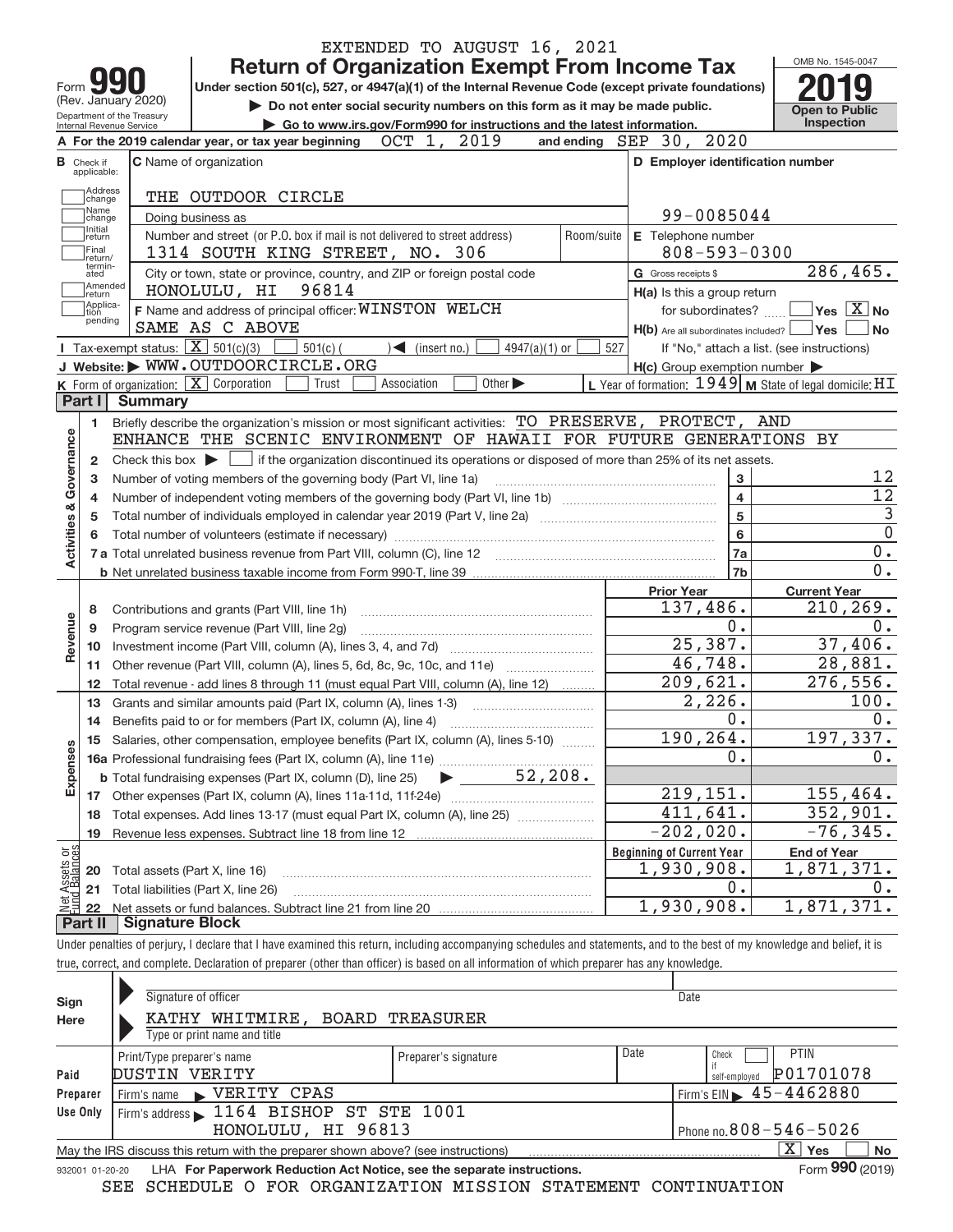|                | THE OUTDOOR CIRCLE<br>Form 990 (2019)                                                                                                                                                                                                                         | 99-0085044                                                                 | Page 2                                          |
|----------------|---------------------------------------------------------------------------------------------------------------------------------------------------------------------------------------------------------------------------------------------------------------|----------------------------------------------------------------------------|-------------------------------------------------|
|                | <b>Statement of Program Service Accomplishments</b><br>Part III                                                                                                                                                                                               |                                                                            |                                                 |
|                |                                                                                                                                                                                                                                                               |                                                                            | $\overline{\mathbf{X}}$                         |
| 1              | Briefly describe the organization's mission:<br>THE OUTDOOR CIRCLE IS A STATEWIDE ENVIRONMENTAL NON-PROFIT THAT WORKS<br>WITH BRANCHES THROUGHOUT THE HAWAIIAN ISLANDS TO PROTECT HAWAII'S<br>UNIQUE NATURAL AND SCENIC BEAUTY FOR FUTURE GENERATIONS THROUGH |                                                                            |                                                 |
|                | COMMUNITY IMPROVEMENT PROJECTS, PUBLIC EDUCATION AND ADVOCACY TO                                                                                                                                                                                              |                                                                            |                                                 |
| $\overline{2}$ | Did the organization undertake any significant program services during the year which were not listed on the<br>prior Form 990 or 990-EZ?<br>If "Yes," describe these new services on Schedule O.                                                             |                                                                            | $\overline{\ }$ Yes $\overline{\phantom{X}}$ No |
| 3              | If "Yes," describe these changes on Schedule O.                                                                                                                                                                                                               |                                                                            | $\Box$ Yes $\Box X \overline{X}$ No             |
| 4              | Describe the organization's program service accomplishments for each of its three largest program services, as measured by expenses.                                                                                                                          |                                                                            |                                                 |
|                | Section 501(c)(3) and 501(c)(4) organizations are required to report the amount of grants and allocations to others, the total expenses, and<br>revenue, if any, for each program service reported.                                                           |                                                                            |                                                 |
| 4a             | $100.$ (Revenue \$<br>$226$ , $966$ . including grants of \$<br>(Expenses \$<br>(Code:                                                                                                                                                                        |                                                                            | 18,963.                                         |
|                | SPONSOR PROGRAMS TO PROMOTE HAWAII'S URBAN FOREST BY PLANTING AND                                                                                                                                                                                             |                                                                            |                                                 |
|                | PROTECTING TREES, BEAUTIFYING PARKS AND PUBLIC LANDS AND LANDSCAPING<br>IN ADDITION, THE ORGANIZATION EDUCATES THE PUBLIC ON<br>BIKE PATHS.                                                                                                                   |                                                                            |                                                 |
|                | ISSUES AFFECTING THE SCENIC ENVIRONMENT INCLUDING PROTECTING VIEW                                                                                                                                                                                             |                                                                            |                                                 |
|                | PLANES, MAINTAINING A BILLBOARD-FREE ENVIRONMENT, WORKING TOWARD                                                                                                                                                                                              |                                                                            |                                                 |
|                | UNDERGROUND WIRING, REVIEWING PROPOSED DEVELOPMENT PROJECTS AND                                                                                                                                                                                               |                                                                            |                                                 |
|                | EDUCATING CHILDREN AND ADULTS ABOUT ENVIRONMENTAL ISSUES FACING FUTURE                                                                                                                                                                                        |                                                                            |                                                 |
|                | GENERATIONS.                                                                                                                                                                                                                                                  |                                                                            |                                                 |
|                |                                                                                                                                                                                                                                                               |                                                                            |                                                 |
|                |                                                                                                                                                                                                                                                               |                                                                            |                                                 |
|                |                                                                                                                                                                                                                                                               |                                                                            |                                                 |
| 4b             |                                                                                                                                                                                                                                                               | $\overline{\phantom{a}}$ $\overline{\phantom{a}}$ $\overline{\phantom{a}}$ |                                                 |
|                |                                                                                                                                                                                                                                                               |                                                                            |                                                 |
|                |                                                                                                                                                                                                                                                               |                                                                            |                                                 |
|                |                                                                                                                                                                                                                                                               |                                                                            |                                                 |
|                |                                                                                                                                                                                                                                                               |                                                                            |                                                 |
|                |                                                                                                                                                                                                                                                               |                                                                            |                                                 |
|                |                                                                                                                                                                                                                                                               |                                                                            |                                                 |
|                |                                                                                                                                                                                                                                                               |                                                                            |                                                 |
|                |                                                                                                                                                                                                                                                               |                                                                            |                                                 |
|                |                                                                                                                                                                                                                                                               |                                                                            |                                                 |
|                |                                                                                                                                                                                                                                                               |                                                                            |                                                 |
| 4c             | (Code: ) (Expenses \$<br>including grants of \$                                                                                                                                                                                                               | $\left(\text{Revenue }$                                                    |                                                 |
|                |                                                                                                                                                                                                                                                               |                                                                            |                                                 |
|                |                                                                                                                                                                                                                                                               |                                                                            |                                                 |
|                |                                                                                                                                                                                                                                                               |                                                                            |                                                 |
|                |                                                                                                                                                                                                                                                               |                                                                            |                                                 |
|                |                                                                                                                                                                                                                                                               |                                                                            |                                                 |
|                |                                                                                                                                                                                                                                                               |                                                                            |                                                 |
|                |                                                                                                                                                                                                                                                               |                                                                            |                                                 |
|                |                                                                                                                                                                                                                                                               |                                                                            |                                                 |
|                |                                                                                                                                                                                                                                                               |                                                                            |                                                 |
|                |                                                                                                                                                                                                                                                               |                                                                            |                                                 |
| 4d             |                                                                                                                                                                                                                                                               |                                                                            |                                                 |
|                | Other program services (Describe on Schedule O.)<br>(Expenses \$<br>(Revenue \$<br>including grants of \$                                                                                                                                                     |                                                                            |                                                 |
| 4e             | 226,966.<br>Total program service expenses                                                                                                                                                                                                                    |                                                                            |                                                 |
|                |                                                                                                                                                                                                                                                               |                                                                            | Form 990 (2019)                                 |
|                | 932002 01-20-20                                                                                                                                                                                                                                               |                                                                            |                                                 |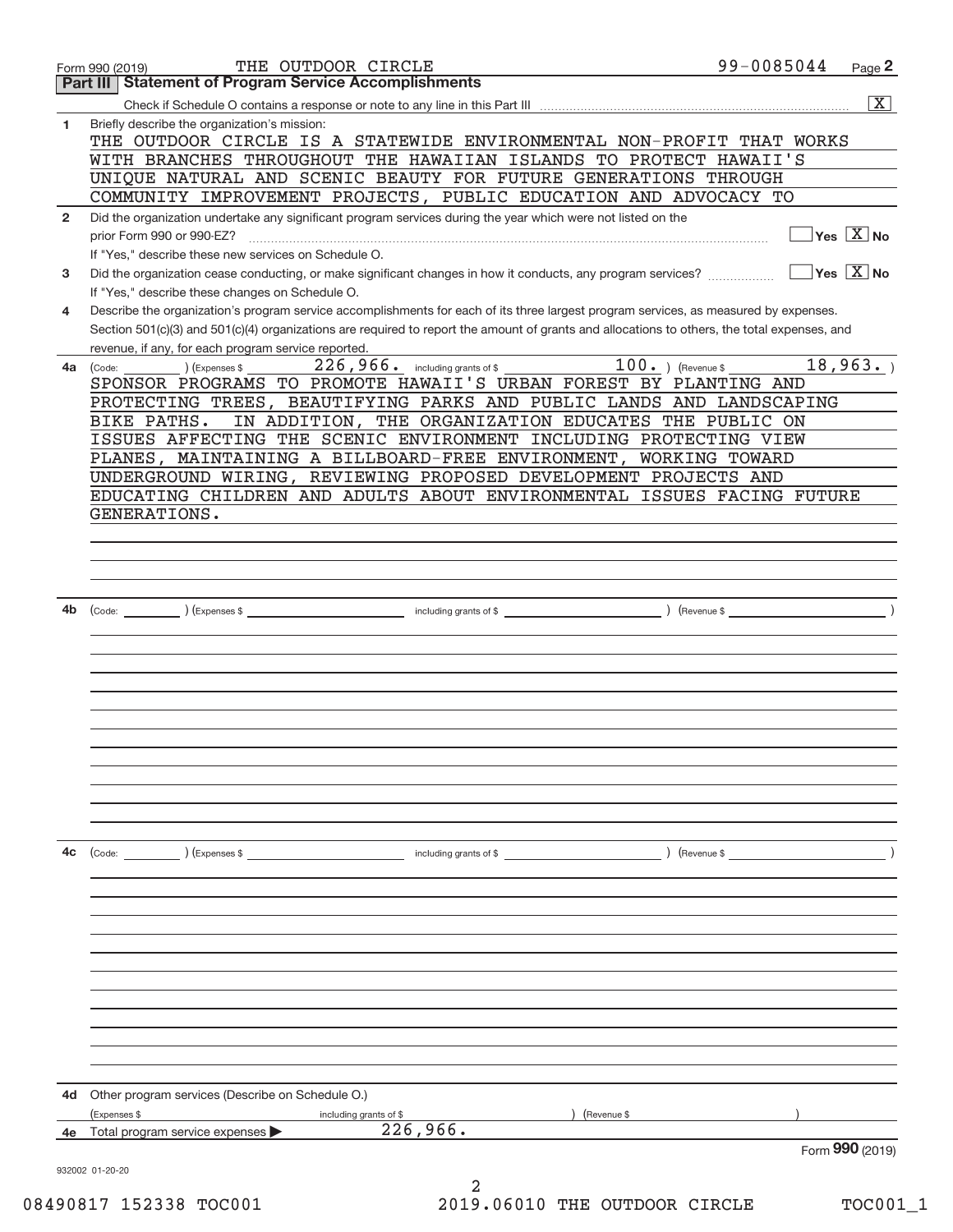**Part IV Checklist of Required Schedules**

Form 990 (2019) Page THE OUTDOOR CIRCLE 99-0085044

|     |                                                                                                                                                 |                 | Yes | No              |
|-----|-------------------------------------------------------------------------------------------------------------------------------------------------|-----------------|-----|-----------------|
| 1.  | Is the organization described in section $501(c)(3)$ or $4947(a)(1)$ (other than a private foundation)?                                         |                 |     |                 |
|     |                                                                                                                                                 | 1               | х   |                 |
| 2   |                                                                                                                                                 | $\overline{2}$  | Χ   |                 |
| 3   | Did the organization engage in direct or indirect political campaign activities on behalf of or in opposition to candidates for                 |                 |     |                 |
|     |                                                                                                                                                 | 3               |     | X.              |
| 4   | Section 501(c)(3) organizations. Did the organization engage in lobbying activities, or have a section 501(h) election in effect                |                 |     |                 |
|     |                                                                                                                                                 | 4               |     | X.              |
| 5   | Is the organization a section 501(c)(4), 501(c)(5), or 501(c)(6) organization that receives membership dues, assessments, or                    |                 |     |                 |
|     |                                                                                                                                                 | 5               |     | X.              |
| 6   | Did the organization maintain any donor advised funds or any similar funds or accounts for which donors have the right to                       |                 |     |                 |
|     | provide advice on the distribution or investment of amounts in such funds or accounts? If "Yes," complete Schedule D, Part I                    | 6               |     | X.              |
| 7   | Did the organization receive or hold a conservation easement, including easements to preserve open space,                                       |                 |     |                 |
|     |                                                                                                                                                 | $\overline{7}$  |     | X.              |
| 8   | Did the organization maintain collections of works of art, historical treasures, or other similar assets? If "Yes," complete                    |                 |     |                 |
|     |                                                                                                                                                 | 8               |     | X.              |
| 9   | Did the organization report an amount in Part X, line 21, for escrow or custodial account liability, serve as a custodian for                   |                 |     |                 |
|     | amounts not listed in Part X; or provide credit counseling, debt management, credit repair, or debt negotiation services?                       |                 |     | X.              |
|     |                                                                                                                                                 | 9               |     |                 |
| 10  | Did the organization, directly or through a related organization, hold assets in donor-restricted endowments                                    |                 | х   |                 |
|     |                                                                                                                                                 | 10              |     |                 |
| 11  | If the organization's answer to any of the following questions is "Yes," then complete Schedule D, Parts VI, VII, VIII, IX, or X                |                 |     |                 |
|     | as applicable.<br>a Did the organization report an amount for land, buildings, and equipment in Part X, line 10? If "Yes," complete Schedule D, |                 |     |                 |
|     |                                                                                                                                                 |                 |     | X.              |
|     | <b>b</b> Did the organization report an amount for investments - other securities in Part X, line 12, that is 5% or more of its total           | 11a             |     |                 |
|     |                                                                                                                                                 | 11 <sub>b</sub> |     | X.              |
|     | c Did the organization report an amount for investments - program related in Part X, line 13, that is 5% or more of its total                   |                 |     |                 |
|     |                                                                                                                                                 | 11c             |     | X.              |
|     | d Did the organization report an amount for other assets in Part X, line 15, that is 5% or more of its total assets reported in                 |                 |     |                 |
|     |                                                                                                                                                 | 11d             |     | X.              |
|     |                                                                                                                                                 | 11e             |     | X.              |
| f.  | Did the organization's separate or consolidated financial statements for the tax year include a footnote that addresses                         |                 |     |                 |
|     | the organization's liability for uncertain tax positions under FIN 48 (ASC 740)? If "Yes," complete Schedule D, Part X                          | 11f             |     | x               |
|     | 12a Did the organization obtain separate, independent audited financial statements for the tax year? If "Yes," complete                         |                 |     |                 |
|     |                                                                                                                                                 | 12a             |     | x               |
|     | <b>b</b> Was the organization included in consolidated, independent audited financial statements for the tax year?                              |                 |     |                 |
|     | If "Yes," and if the organization answered "No" to line 12a, then completing Schedule D, Parts XI and XII is optional                           | 12 <sub>b</sub> |     | х               |
| 13  | Is the organization a school described in section 170(b)(1)(A)(ii)? If "Yes," complete Schedule E                                               | 13              |     | X               |
| 14a | Did the organization maintain an office, employees, or agents outside of the United States?                                                     | 14a             |     | X.              |
|     | <b>b</b> Did the organization have aggregate revenues or expenses of more than \$10,000 from grantmaking, fundraising, business,                |                 |     |                 |
|     | investment, and program service activities outside the United States, or aggregate foreign investments valued at \$100,000                      |                 |     |                 |
|     |                                                                                                                                                 | 14b             |     | X.              |
| 15  | Did the organization report on Part IX, column (A), line 3, more than \$5,000 of grants or other assistance to or for any                       |                 |     |                 |
|     |                                                                                                                                                 | 15              |     | X.              |
| 16  | Did the organization report on Part IX, column (A), line 3, more than \$5,000 of aggregate grants or other assistance to                        |                 |     |                 |
|     |                                                                                                                                                 | 16              |     | X.              |
| 17  | Did the organization report a total of more than \$15,000 of expenses for professional fundraising services on Part IX,                         |                 |     |                 |
|     |                                                                                                                                                 | 17              |     | X.              |
| 18  | Did the organization report more than \$15,000 total of fundraising event gross income and contributions on Part VIII, lines                    |                 |     |                 |
|     |                                                                                                                                                 | 18              | х   |                 |
| 19  | Did the organization report more than \$15,000 of gross income from gaming activities on Part VIII, line 9a? If "Yes."                          |                 |     |                 |
|     |                                                                                                                                                 | 19              |     | X               |
|     |                                                                                                                                                 | 20a             |     | x               |
|     | b If "Yes" to line 20a, did the organization attach a copy of its audited financial statements to this return?                                  | 20 <sub>b</sub> |     |                 |
| 21  | Did the organization report more than \$5,000 of grants or other assistance to any domestic organization or                                     |                 |     |                 |
|     |                                                                                                                                                 | 21              |     | X.              |
|     | 932003 01-20-20                                                                                                                                 |                 |     | Form 990 (2019) |

932003 01‐20‐20

08490817 152338 TOC001 2019.06010 THE OUTDOOR CIRCLE TOC001\_1

3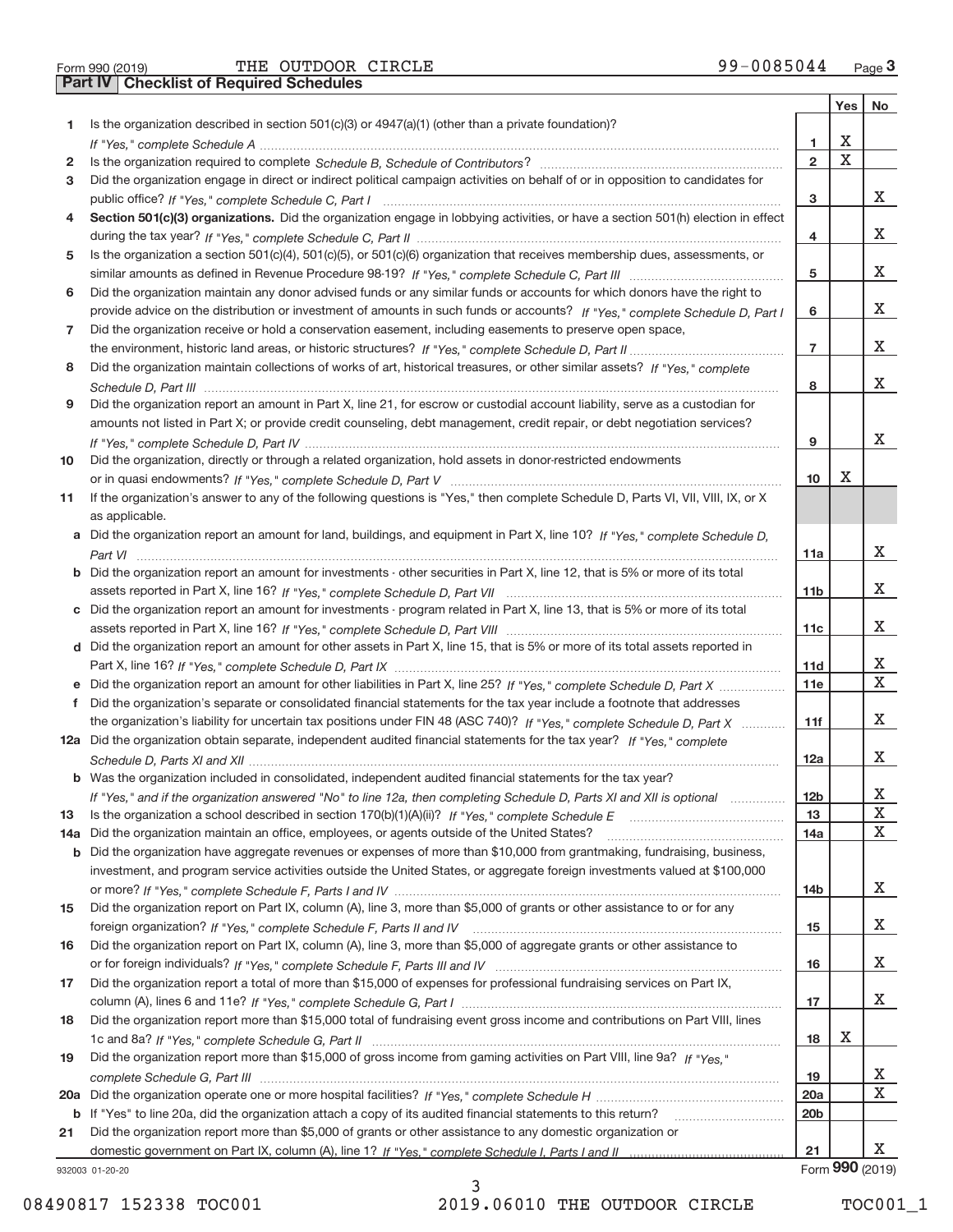**Part IV Checklist of Required Schedules**

THE OUTDOOR CIRCLE 99-0085044

*(continued)*

|        | $\mathsf{r}$ art iv   Griecklist of Required Scriedules $_{\textit{Continued}}$                                                   |                        |     |                 |
|--------|-----------------------------------------------------------------------------------------------------------------------------------|------------------------|-----|-----------------|
|        |                                                                                                                                   |                        | Yes | No              |
| 22     | Did the organization report more than \$5,000 of grants or other assistance to or for domestic individuals on                     |                        |     |                 |
|        |                                                                                                                                   | 22                     |     | х               |
| 23     | Did the organization answer "Yes" to Part VII, Section A, line 3, 4, or 5 about compensation of the organization's current        |                        |     |                 |
|        | and former officers, directors, trustees, key employees, and highest compensated employees? If "Yes," complete                    |                        |     | х               |
|        | 24a Did the organization have a tax-exempt bond issue with an outstanding principal amount of more than \$100,000 as of the       | 23                     |     |                 |
|        |                                                                                                                                   |                        |     |                 |
|        | last day of the year, that was issued after December 31, 2002? If "Yes," answer lines 24b through 24d and complete                | 24a                    |     | х               |
|        |                                                                                                                                   | 24 <sub>b</sub>        |     |                 |
|        | c Did the organization maintain an escrow account other than a refunding escrow at any time during the year to defease            |                        |     |                 |
|        |                                                                                                                                   | 24c                    |     |                 |
|        |                                                                                                                                   | 24d                    |     |                 |
|        | 25a Section 501(c)(3), 501(c)(4), and 501(c)(29) organizations. Did the organization engage in an excess benefit                  |                        |     |                 |
|        |                                                                                                                                   | 25a                    |     | х               |
|        | b Is the organization aware that it engaged in an excess benefit transaction with a disqualified person in a prior year, and      |                        |     |                 |
|        | that the transaction has not been reported on any of the organization's prior Forms 990 or 990-EZ? If "Yes." complete             |                        |     |                 |
|        | Schedule L, Part I                                                                                                                | 25 <sub>b</sub>        |     | х               |
| 26     | Did the organization report any amount on Part X, line 5 or 22, for receivables from or payables to any current                   |                        |     |                 |
|        | or former officer, director, trustee, key employee, creator or founder, substantial contributor, or 35%                           |                        |     |                 |
|        |                                                                                                                                   | 26                     |     | х               |
| 27     | Did the organization provide a grant or other assistance to any current or former officer, director, trustee, key employee,       |                        |     |                 |
|        | creator or founder, substantial contributor or employee thereof, a grant selection committee member, or to a 35% controlled       |                        |     |                 |
|        | entity (including an employee thereof) or family member of any of these persons? If "Yes," complete Schedule L, Part III          | 27                     |     | х               |
| 28     | Was the organization a party to a business transaction with one of the following parties (see Schedule L, Part IV                 |                        |     |                 |
|        | instructions, for applicable filing thresholds, conditions, and exceptions):                                                      |                        |     |                 |
|        | a A current or former officer, director, trustee, key employee, creator or founder, or substantial contributor? If                |                        |     | х               |
|        |                                                                                                                                   | 28a<br>28 <sub>b</sub> |     | $\mathbf X$     |
|        | c A 35% controlled entity of one or more individuals and/or organizations described in lines 28a or 28b? If                       |                        |     |                 |
|        |                                                                                                                                   | 28 <sub>c</sub>        |     | х               |
| 29     |                                                                                                                                   | 29                     |     | $\mathbf X$     |
| 30     | Did the organization receive contributions of art, historical treasures, or other similar assets, or qualified conservation       |                        |     |                 |
|        |                                                                                                                                   | 30                     |     | х               |
| 31     | Did the organization liquidate, terminate, or dissolve and cease operations? If "Yes," complete Schedule N, Part I                | 31                     |     | $\mathbf X$     |
| 32     | Did the organization sell, exchange, dispose of, or transfer more than 25% of its net assets? If "Yes," complete                  |                        |     |                 |
|        | Schedule N. Part II                                                                                                               | 32                     |     | X               |
| 33     | Did the organization own 100% of an entity disregarded as separate from the organization under Regulations                        |                        |     |                 |
|        |                                                                                                                                   | 33                     |     | х               |
| 34     | Was the organization related to any tax-exempt or taxable entity? If "Yes," complete Schedule R, Part II, III, or IV, and         |                        |     |                 |
|        |                                                                                                                                   | 34                     |     | X               |
|        |                                                                                                                                   | 35a                    |     | $\mathbf X$     |
|        | b If "Yes" to line 35a, did the organization receive any payment from or engage in any transaction with a controlled entity       |                        |     |                 |
|        |                                                                                                                                   | 35 <sub>b</sub>        |     |                 |
| 36     | Section 501(c)(3) organizations. Did the organization make any transfers to an exempt non-charitable related organization?        |                        |     |                 |
|        |                                                                                                                                   | 36                     |     | X               |
| 37     | Did the organization conduct more than 5% of its activities through an entity that is not a related organization                  |                        |     |                 |
|        |                                                                                                                                   | 37                     |     | x               |
| 38     | Did the organization complete Schedule O and provide explanations in Schedule O for Part VI, lines 11b and 19?                    |                        | х   |                 |
| Part V | Note: All Form 990 filers are required to complete Schedule O<br><b>Statements Regarding Other IRS Filings and Tax Compliance</b> | 38                     |     |                 |
|        | Check if Schedule O contains a response or note to any line in this Part V                                                        |                        |     |                 |
|        |                                                                                                                                   |                        | Yes | No              |
|        | 8<br><b>1a</b> Enter the number reported in Box 3 of Form 1096. Enter -0- if not applicable <i>manumumumum</i><br>1a              |                        |     |                 |
|        | 0<br><b>b</b> Enter the number of Forms W-2G included in line 1a. Enter -0- if not applicable<br>1b                               |                        |     |                 |
|        | c Did the organization comply with backup withholding rules for reportable payments to vendors and reportable gaming              |                        |     |                 |
|        | (gambling) winnings to prize winners?                                                                                             | 1c                     |     |                 |
|        | 932004 01-20-20                                                                                                                   |                        |     | Form 990 (2019) |
|        | 4                                                                                                                                 |                        |     |                 |

08490817 152338 TOC001 2019.06010 THE OUTDOOR CIRCLE TOC001\_1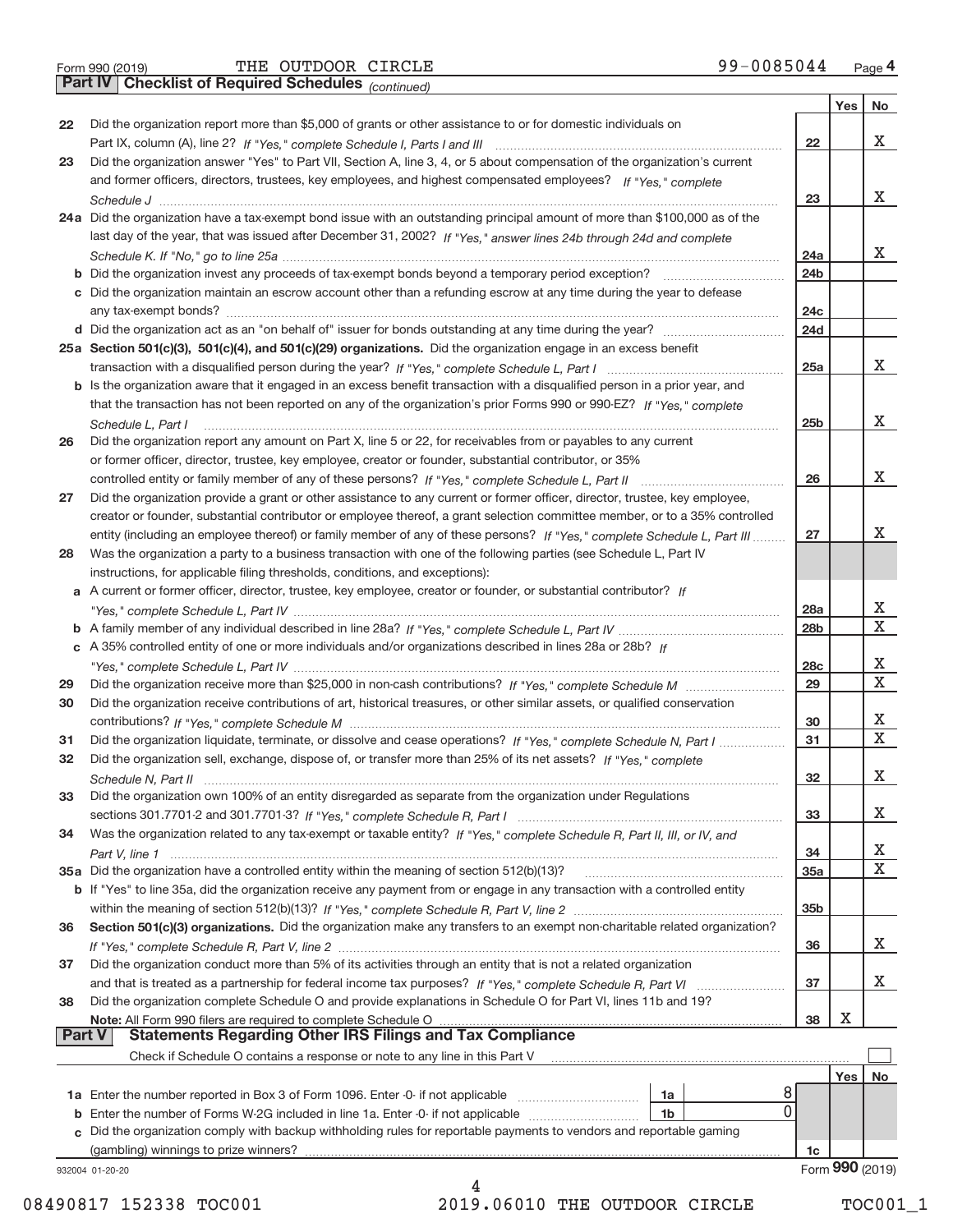| Part V | 99-0085044<br>THE OUTDOOR CIRCLE<br>Form 990 (2019)<br>Statements Regarding Other IRS Filings and Tax Compliance (continued)                                                                                                                                                               |                |     | Page 5 |  |  |  |  |  |  |  |
|--------|--------------------------------------------------------------------------------------------------------------------------------------------------------------------------------------------------------------------------------------------------------------------------------------------|----------------|-----|--------|--|--|--|--|--|--|--|
|        |                                                                                                                                                                                                                                                                                            |                | Yes | No     |  |  |  |  |  |  |  |
|        | 2a Enter the number of employees reported on Form W-3, Transmittal of Wage and Tax Statements,<br>3<br>filed for the calendar year ending with or within the year covered by this return [11] [11] filed for the calendar year ending with or within the year covered by this return<br>2a |                | X   |        |  |  |  |  |  |  |  |
|        |                                                                                                                                                                                                                                                                                            |                |     |        |  |  |  |  |  |  |  |
|        |                                                                                                                                                                                                                                                                                            |                |     |        |  |  |  |  |  |  |  |
|        | 3a Did the organization have unrelated business gross income of \$1,000 or more during the year?                                                                                                                                                                                           | 3a             |     | x      |  |  |  |  |  |  |  |
|        |                                                                                                                                                                                                                                                                                            | 3 <sub>b</sub> |     |        |  |  |  |  |  |  |  |
|        | 4a At any time during the calendar year, did the organization have an interest in, or a signature or other authority over, a                                                                                                                                                               |                |     |        |  |  |  |  |  |  |  |
|        | financial account in a foreign country (such as a bank account, securities account, or other financial account)?                                                                                                                                                                           | 4a             |     | х      |  |  |  |  |  |  |  |
|        | <b>b</b> If "Yes," enter the name of the foreign country $\blacktriangleright$                                                                                                                                                                                                             |                |     |        |  |  |  |  |  |  |  |
|        | See instructions for filing requirements for FinCEN Form 114, Report of Foreign Bank and Financial Accounts (FBAR).                                                                                                                                                                        |                |     |        |  |  |  |  |  |  |  |
|        | 5a Was the organization a party to a prohibited tax shelter transaction at any time during the tax year?                                                                                                                                                                                   | 5a             |     | х      |  |  |  |  |  |  |  |
|        |                                                                                                                                                                                                                                                                                            | 5 <sub>b</sub> |     | X      |  |  |  |  |  |  |  |
|        |                                                                                                                                                                                                                                                                                            | 5c             |     |        |  |  |  |  |  |  |  |
|        | 6a Does the organization have annual gross receipts that are normally greater than \$100,000, and did the organization solicit                                                                                                                                                             |                |     |        |  |  |  |  |  |  |  |
|        | any contributions that were not tax deductible as charitable contributions?                                                                                                                                                                                                                | 6a             |     | х      |  |  |  |  |  |  |  |
|        | <b>b</b> If "Yes," did the organization include with every solicitation an express statement that such contributions or gifts                                                                                                                                                              |                |     |        |  |  |  |  |  |  |  |
|        | were not tax deductible?                                                                                                                                                                                                                                                                   | 6b             |     |        |  |  |  |  |  |  |  |
| 7      | Organizations that may receive deductible contributions under section 170(c).                                                                                                                                                                                                              |                |     |        |  |  |  |  |  |  |  |
| a      | Did the organization receive a payment in excess of \$75 made partly as a contribution and partly for goods and services provided to the payor?                                                                                                                                            | 7a             | х   |        |  |  |  |  |  |  |  |
|        | <b>b</b> If "Yes," did the organization notify the donor of the value of the goods or services provided?                                                                                                                                                                                   | 7b             | Х   |        |  |  |  |  |  |  |  |
|        | c Did the organization sell, exchange, or otherwise dispose of tangible personal property for which it was required                                                                                                                                                                        |                |     |        |  |  |  |  |  |  |  |
|        | to file Form 8282?                                                                                                                                                                                                                                                                         | 7c             |     | х      |  |  |  |  |  |  |  |
|        | 7d<br>d If "Yes," indicate the number of Forms 8282 filed during the year                                                                                                                                                                                                                  |                |     |        |  |  |  |  |  |  |  |
| е      | Did the organization receive any funds, directly or indirectly, to pay premiums on a personal benefit contract?                                                                                                                                                                            | 7e             |     |        |  |  |  |  |  |  |  |
| f      | Did the organization, during the year, pay premiums, directly or indirectly, on a personal benefit contract?                                                                                                                                                                               | 7f             |     |        |  |  |  |  |  |  |  |
| g      | If the organization received a contribution of qualified intellectual property, did the organization file Form 8899 as required?                                                                                                                                                           | 7g             |     |        |  |  |  |  |  |  |  |
|        | h If the organization received a contribution of cars, boats, airplanes, or other vehicles, did the organization file a Form 1098-C?                                                                                                                                                       | 7h             |     |        |  |  |  |  |  |  |  |
| 8      | Sponsoring organizations maintaining donor advised funds. Did a donor advised fund maintained by the                                                                                                                                                                                       |                |     |        |  |  |  |  |  |  |  |
|        | sponsoring organization have excess business holdings at any time during the year?                                                                                                                                                                                                         | 8              |     |        |  |  |  |  |  |  |  |
| 9      | Sponsoring organizations maintaining donor advised funds.                                                                                                                                                                                                                                  |                |     |        |  |  |  |  |  |  |  |
| a      | Did the sponsoring organization make any taxable distributions under section 4966?                                                                                                                                                                                                         | 9а             |     |        |  |  |  |  |  |  |  |
|        | <b>b</b> Did the sponsoring organization make a distribution to a donor, donor advisor, or related person?                                                                                                                                                                                 | 9b             |     |        |  |  |  |  |  |  |  |
| 10     | Section 501(c)(7) organizations. Enter:                                                                                                                                                                                                                                                    |                |     |        |  |  |  |  |  |  |  |
|        | 10a                                                                                                                                                                                                                                                                                        |                |     |        |  |  |  |  |  |  |  |
|        | b Gross receipts, included on Form 990, Part VIII, line 12, for public use of club facilities<br>10 <sub>b</sub>                                                                                                                                                                           |                |     |        |  |  |  |  |  |  |  |
| 11     | Section 501(c)(12) organizations. Enter:                                                                                                                                                                                                                                                   |                |     |        |  |  |  |  |  |  |  |
| a      | 11a                                                                                                                                                                                                                                                                                        |                |     |        |  |  |  |  |  |  |  |
|        | b Gross income from other sources (Do not net amounts due or paid to other sources against                                                                                                                                                                                                 |                |     |        |  |  |  |  |  |  |  |
|        | 11 <sub>b</sub>                                                                                                                                                                                                                                                                            |                |     |        |  |  |  |  |  |  |  |
|        | 12a Section 4947(a)(1) non-exempt charitable trusts. Is the organization filing Form 990 in lieu of Form 1041?                                                                                                                                                                             | 12a            |     |        |  |  |  |  |  |  |  |
|        | <b>b</b> If "Yes," enter the amount of tax-exempt interest received or accrued during the year<br>12 <sub>b</sub>                                                                                                                                                                          |                |     |        |  |  |  |  |  |  |  |
| 13     | Section 501(c)(29) qualified nonprofit health insurance issuers.                                                                                                                                                                                                                           |                |     |        |  |  |  |  |  |  |  |
|        |                                                                                                                                                                                                                                                                                            | 13a            |     |        |  |  |  |  |  |  |  |
|        | Note: See the instructions for additional information the organization must report on Schedule O.                                                                                                                                                                                          |                |     |        |  |  |  |  |  |  |  |
|        | <b>b</b> Enter the amount of reserves the organization is required to maintain by the states in which the                                                                                                                                                                                  |                |     |        |  |  |  |  |  |  |  |
|        | 13 <sub>b</sub>                                                                                                                                                                                                                                                                            |                |     |        |  |  |  |  |  |  |  |
|        | 13 <sub>c</sub>                                                                                                                                                                                                                                                                            |                |     | х      |  |  |  |  |  |  |  |
| 14a    | Did the organization receive any payments for indoor tanning services during the tax year?                                                                                                                                                                                                 | 14a            |     |        |  |  |  |  |  |  |  |
|        |                                                                                                                                                                                                                                                                                            | 14b            |     |        |  |  |  |  |  |  |  |
| 15     | Is the organization subject to the section 4960 tax on payment(s) of more than \$1,000,000 in remuneration or                                                                                                                                                                              |                |     | х      |  |  |  |  |  |  |  |
|        |                                                                                                                                                                                                                                                                                            | 15             |     |        |  |  |  |  |  |  |  |
|        | If "Yes," see instructions and file Form 4720, Schedule N.                                                                                                                                                                                                                                 | 16             |     | x      |  |  |  |  |  |  |  |
| 16     | Is the organization an educational institution subject to the section 4968 excise tax on net investment income?<br>.<br>If "Yes," complete Form 4720, Schedule O.                                                                                                                          |                |     |        |  |  |  |  |  |  |  |
|        |                                                                                                                                                                                                                                                                                            |                |     |        |  |  |  |  |  |  |  |

Form (2019) **990**

932005 01‐20‐20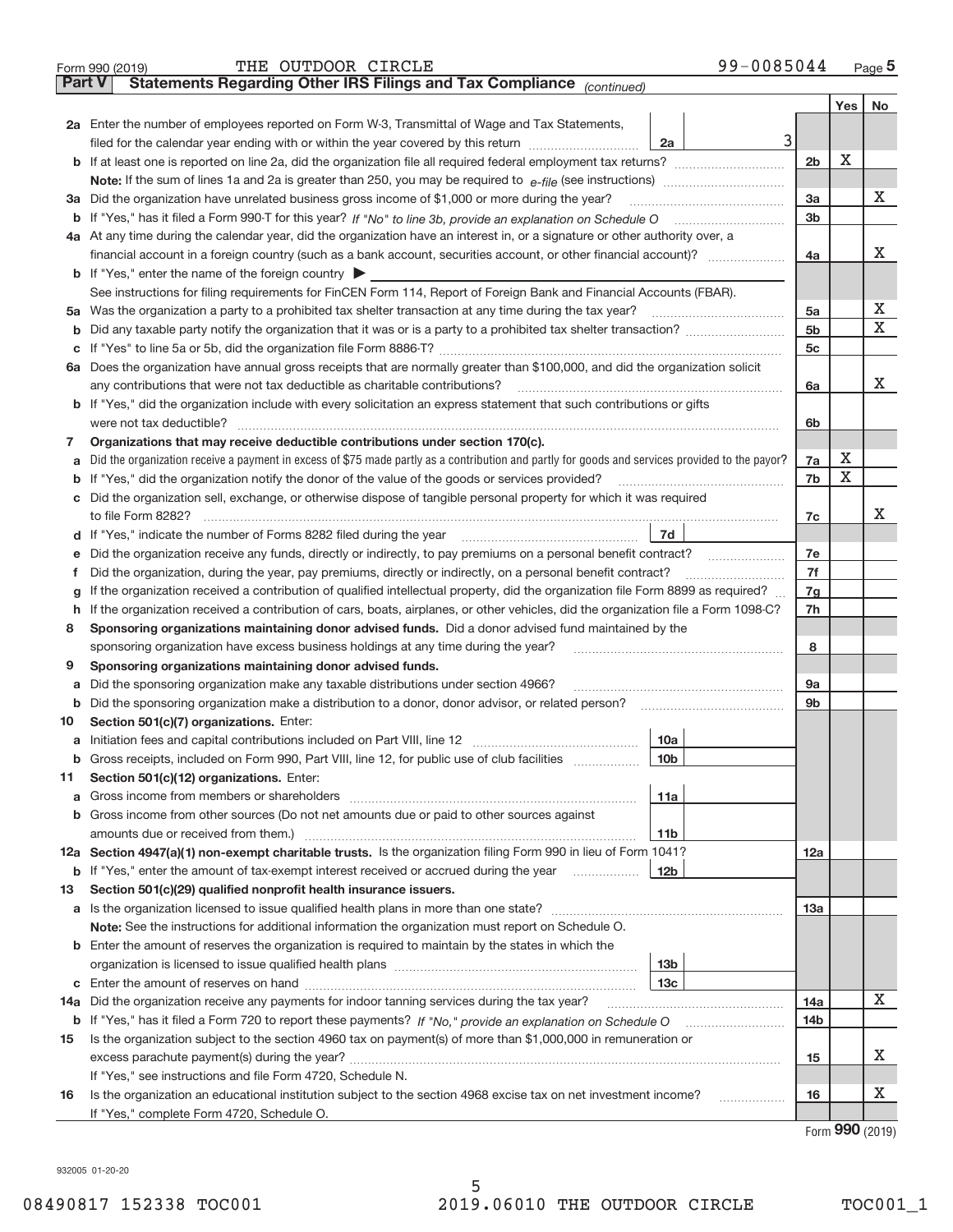| Form 990 (2019) |  |  |
|-----------------|--|--|
|                 |  |  |

| Form 990 (2019) | THE OUTDOOR CIRCLE |  | 99-0085044 | Page |
|-----------------|--------------------|--|------------|------|
|-----------------|--------------------|--|------------|------|

*For each "Yes" response to lines 2 through 7b below, and for a "No" response to line 8a, 8b, or 10b below, describe the circumstances, processes, or changes on Schedule O. See instructions.* **Part VI Governance, Management, and Disclosure** 

|              |                                                                                                                                                                            |    |    |                 | Yes         | No                           |
|--------------|----------------------------------------------------------------------------------------------------------------------------------------------------------------------------|----|----|-----------------|-------------|------------------------------|
|              | <b>1a</b> Enter the number of voting members of the governing body at the end of the tax year                                                                              | 1a | 12 |                 |             |                              |
|              | If there are material differences in voting rights among members of the governing body, or if the governing                                                                |    |    |                 |             |                              |
|              | body delegated broad authority to an executive committee or similar committee, explain on Schedule O.                                                                      |    |    |                 |             |                              |
|              | <b>b</b> Enter the number of voting members included on line 1a, above, who are independent <i>manumum</i>                                                                 | 1b | 12 |                 |             |                              |
| $\mathbf{2}$ | Did any officer, director, trustee, or key employee have a family relationship or a business relationship with any other                                                   |    |    |                 |             |                              |
|              | officer, director, trustee, or key employee?                                                                                                                               |    |    | $\overline{2}$  | X           |                              |
| 3            | Did the organization delegate control over management duties customarily performed by or under the direct supervision                                                      |    |    |                 |             |                              |
|              | of officers, directors, trustees, or key employees to a management company or other person?                                                                                |    |    | 3               |             | X<br>$\overline{\mathbf{x}}$ |
| 4            | Did the organization make any significant changes to its governing documents since the prior Form 990 was filed?                                                           |    |    | $\overline{4}$  |             |                              |
| 5            |                                                                                                                                                                            |    |    | 5               |             | X                            |
| 6            | Did the organization have members or stockholders?                                                                                                                         |    |    | 6               | $\mathbf X$ |                              |
| 7a           | Did the organization have members, stockholders, or other persons who had the power to elect or appoint one or                                                             |    |    |                 |             |                              |
|              |                                                                                                                                                                            |    |    | 7a              | Х           |                              |
|              | <b>b</b> Are any governance decisions of the organization reserved to (or subject to approval by) members, stockholders, or                                                |    |    |                 |             |                              |
|              | persons other than the governing body?                                                                                                                                     |    |    | 7b              | х           |                              |
| 8            | Did the organization contemporaneously document the meetings held or written actions undertaken during the year by the following:                                          |    |    |                 |             |                              |
| a            |                                                                                                                                                                            |    |    | 8a              | X           |                              |
|              |                                                                                                                                                                            |    |    | 8b              | X           |                              |
| 9            | Is there any officer, director, trustee, or key employee listed in Part VII, Section A, who cannot be reached at the                                                       |    |    |                 |             |                              |
|              |                                                                                                                                                                            |    |    | 9               |             | X.                           |
|              | <b>Section B. Policies</b> (This Section B requests information about policies not required by the Internal Revenue Code.)                                                 |    |    |                 |             |                              |
|              |                                                                                                                                                                            |    |    |                 | Yes         | No                           |
|              |                                                                                                                                                                            |    |    | 10a             | X           |                              |
|              | <b>b</b> If "Yes," did the organization have written policies and procedures governing the activities of such chapters, affiliates,                                        |    |    |                 |             |                              |
|              |                                                                                                                                                                            |    |    | 10 <sub>b</sub> | Х           |                              |
|              | 11a Has the organization provided a complete copy of this Form 990 to all members of its governing body before filing the form?                                            |    |    | 11a             |             | X                            |
|              | <b>b</b> Describe in Schedule O the process, if any, used by the organization to review this Form 990.                                                                     |    |    |                 |             |                              |
|              |                                                                                                                                                                            |    |    | 12a             | X           |                              |
| b            | Were officers, directors, or trustees, and key employees required to disclose annually interests that could give rise to conflicts?                                        |    |    | 12 <sub>b</sub> | X           |                              |
|              | c Did the organization regularly and consistently monitor and enforce compliance with the policy? If "Yes." describe                                                       |    |    |                 |             |                              |
|              | in Schedule O how this was done manufactured and continuum control of the Schedule O how this was done manufactured and the state of the Schedule O how this was done      |    |    | 12c             | Х           |                              |
| 13           |                                                                                                                                                                            |    |    | 13              | X           |                              |
| 14           | Did the organization have a written document retention and destruction policy? manufactured and the organization have a written document retention and destruction policy? |    |    | 14              | X           |                              |
| 15           | Did the process for determining compensation of the following persons include a review and approval by independent                                                         |    |    |                 |             |                              |
|              | persons, comparability data, and contemporaneous substantiation of the deliberation and decision?                                                                          |    |    |                 |             |                              |
|              |                                                                                                                                                                            |    |    | 15a             | х           |                              |
|              |                                                                                                                                                                            |    |    | 15 <sub>b</sub> |             | X                            |
|              | If "Yes" to line 15a or 15b, describe the process in Schedule O (see instructions).                                                                                        |    |    |                 |             |                              |
|              | 16a Did the organization invest in, contribute assets to, or participate in a joint venture or similar arrangement with a                                                  |    |    |                 |             |                              |
|              | taxable entity during the year?                                                                                                                                            |    |    | 16a             |             | х                            |
|              | <b>b</b> If "Yes," did the organization follow a written policy or procedure requiring the organization to evaluate its participation                                      |    |    |                 |             |                              |
|              | in joint venture arrangements under applicable federal tax law, and take steps to safeguard the organization's                                                             |    |    |                 |             |                              |
|              | exempt status with respect to such arrangements?                                                                                                                           |    |    | 16 <sub>b</sub> |             |                              |
|              | <b>Section C. Disclosure</b>                                                                                                                                               |    |    |                 |             |                              |
| 17           | List the states with which a copy of this Form 990 is required to be filed $\blacktriangleright$ HI                                                                        |    |    |                 |             |                              |
| 18           | Section 6104 requires an organization to make its Forms 1023 (1024 or 1024-A, if applicable), 990, and 990-T (Section 501(c)(3)s only) available                           |    |    |                 |             |                              |
|              | for public inspection. Indicate how you made these available. Check all that apply.                                                                                        |    |    |                 |             |                              |
|              | $X$ Upon request<br>Own website<br>Another's website<br>Other (explain on Schedule O)                                                                                      |    |    |                 |             |                              |
| 19           | Describe on Schedule O whether (and if so, how) the organization made its governing documents, conflict of interest policy, and financial                                  |    |    |                 |             |                              |
|              |                                                                                                                                                                            |    |    |                 |             |                              |
|              | statements available to the public during the tax year.                                                                                                                    |    |    |                 |             |                              |
| 20           | State the name, address, and telephone number of the person who possesses the organization's books and records<br>WINSTON WELCH - EXECUTIVE DIRECTOR - 808-593-0300        |    |    |                 |             |                              |
|              | 1314 SOUTH KING ST NO. 306, HONOLULU, HI<br>96814                                                                                                                          |    |    |                 |             |                              |
|              |                                                                                                                                                                            |    |    |                 |             |                              |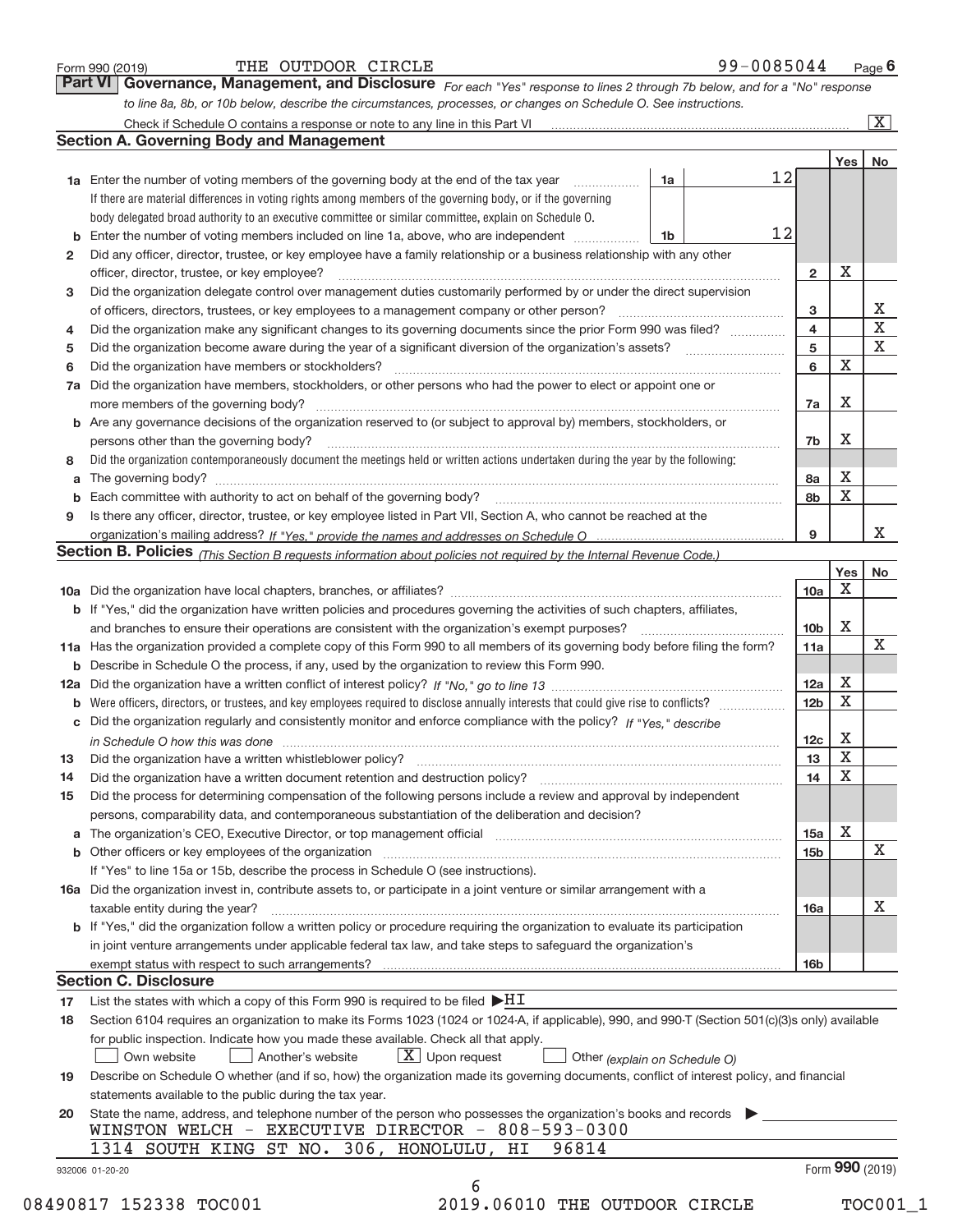$\begin{array}{c} \boxed{1} \\ \boxed{1} \\ \end{array}$ 

| Part VII Compensation of Officers, Directors, Trustees, Key Employees, Highest Compensated |
|--------------------------------------------------------------------------------------------|
| <b>Employees, and Independent Contractors</b>                                              |

Check if Schedule O contains a response or note to any line in this Part VII

**Section A. Officers, Directors, Trustees, Key Employees, and Highest Compensated Employees**

**1a**  Complete this table for all persons required to be listed. Report compensation for the calendar year ending with or within the organization's tax year. **•** List all of the organization's current officers, directors, trustees (whether individuals or organizations), regardless of amount of compensation.

Enter ‐0‐ in columns (D), (E), and (F) if no compensation was paid.

**•** List all of the organization's current key employees, if any. See instructions for definition of "key employee."

● List the organization's five current highest compensated employees (other than an officer, director, trustee, or key employee) who received report‐ able compensation (Box 5 of Form W‐2 and/or Box 7 of Form 1099‐MISC) of more than \$100,000 from the organization and any related organizations.

 $\bullet$  List all of the organization's former officers, key employees, and highest compensated employees who received more than \$100,000 of reportable compensation from the organization and any related organizations.

**•** List all of the organization's former directors or trustees that received, in the capacity as a former director or trustee of the organization, more than \$10,000 of reportable compensation from the organization and any related organizations.

See instructions for the order in which to list the persons above.

Check this box if neither the organization nor any related organization compensated any current officer, director, or trustee.  $\Box$ 

| (A)                           | (B)                  |                               |                                                                  | (C)                   |              |                                   |        | (D)                             | (E)             | (F)                         |
|-------------------------------|----------------------|-------------------------------|------------------------------------------------------------------|-----------------------|--------------|-----------------------------------|--------|---------------------------------|-----------------|-----------------------------|
| Name and title                | Average              |                               | (do not check more than one                                      | Position              |              |                                   |        | Reportable                      | Reportable      | Estimated                   |
|                               | hours per            |                               | box, unless person is both an<br>officer and a director/trustee) |                       |              |                                   |        | compensation                    | compensation    | amount of                   |
|                               | week                 |                               |                                                                  |                       |              |                                   |        | from                            | from related    | other                       |
|                               | (list any            |                               |                                                                  |                       |              |                                   |        | the                             | organizations   | compensation                |
|                               | hours for<br>related |                               |                                                                  |                       |              |                                   |        | organization<br>(W-2/1099-MISC) | (W-2/1099-MISC) | from the<br>organization    |
|                               | organizations        |                               |                                                                  |                       |              |                                   |        |                                 |                 | and related                 |
|                               | below                | ndividual trustee or director | nstitutional trustee                                             |                       | key employee |                                   |        |                                 |                 | organizations               |
|                               | line)                |                               |                                                                  | Officer               |              | Highest compensated<br>  employee | Former |                                 |                 |                             |
| SCOTT WILSON<br>(1)           | 10.00                |                               |                                                                  |                       |              |                                   |        |                                 |                 |                             |
| PRESIDENT                     |                      | $\mathbf X$                   |                                                                  | $\rm X$               |              |                                   |        | 0.                              | 0.              | $\mathbf 0$ .               |
| <b>JONATHAN SUDLER</b><br>(2) | 5.00                 |                               |                                                                  |                       |              |                                   |        |                                 |                 |                             |
| VICE PRESIDENT                |                      | $\mathbf X$                   |                                                                  | $\overline{\text{X}}$ |              |                                   |        | 0.                              | 0.              | $0$ .                       |
| (3)<br>DIANE HARDING          | 10.00                |                               |                                                                  |                       |              |                                   |        |                                 |                 |                             |
| ADVISOR                       |                      | $\mathbf X$                   |                                                                  |                       |              |                                   |        | $0$ .                           | 0.              | $0 \cdot$                   |
| KATHY WHITMIRE<br>(4)         | 10.00                |                               |                                                                  |                       |              |                                   |        |                                 |                 |                             |
| TREASURER                     |                      | $\mathbf X$                   |                                                                  | $\overline{\text{X}}$ |              |                                   |        | 0.                              | 0.              | $\mathbf 0$ .               |
| CHERYL CHESNUT<br>(5)         | 2.00                 |                               |                                                                  |                       |              |                                   |        |                                 |                 |                             |
| ADVISOR                       |                      | $\mathbf X$                   |                                                                  |                       |              |                                   |        | 0.                              | 0.              | $0$ .                       |
| DENISE SODERHOLM<br>(6)       | 2.00                 |                               |                                                                  |                       |              |                                   |        |                                 |                 |                             |
| <b>ADVISOR</b>                |                      | $\mathbf X$                   |                                                                  |                       |              |                                   |        | 0.                              | 0.              | $\mathbf 0$ .               |
| <b>JENNIE PETERSON</b><br>(7) | 2.00                 |                               |                                                                  |                       |              |                                   |        |                                 |                 |                             |
| ADVISOR                       |                      | $\mathbf X$                   |                                                                  |                       |              |                                   |        | 0.                              | 0.              | 0.                          |
| MIMI BORNHORST GADDIS<br>(8)  | 2.00                 |                               |                                                                  |                       |              |                                   |        |                                 |                 |                             |
| ADVISOR                       |                      | $\mathbf X$                   |                                                                  |                       |              |                                   |        | 0.                              | 0.              | $0$ .                       |
| PAULA RESS<br>(9)             | $\overline{2.00}$    |                               |                                                                  |                       |              |                                   |        |                                 |                 |                             |
| <b>SECRETARY</b>              |                      | $\mathbf X$                   |                                                                  | X                     |              |                                   |        | 0.                              | 0.              | $0$ .                       |
| (10) MAUREEN MURPHY           | 2.00                 |                               |                                                                  |                       |              |                                   |        |                                 |                 |                             |
| <b>ADVISOR</b>                |                      | $\mathbf X$                   |                                                                  |                       |              |                                   |        | 0.                              | 0.              | $0$ .                       |
| (11) GORDON AOYAGI            | 5.00                 |                               |                                                                  |                       |              |                                   |        |                                 |                 |                             |
| <b>ADVISOR</b>                |                      | $\mathbf X$                   |                                                                  |                       |              |                                   |        | 0.                              | 0.              | 0.                          |
| (12) JOAN GOSSETT             | 5.00                 |                               |                                                                  |                       |              |                                   |        |                                 |                 |                             |
| ADVISOR                       |                      | $\mathbf X$                   |                                                                  |                       |              |                                   |        | $0$ .                           | 0.              | $0$ .                       |
| (13) WINSTON WELCH            | 40.00                |                               |                                                                  |                       |              |                                   |        |                                 |                 |                             |
| EXECUTIVE DIRECTOR            |                      |                               |                                                                  | X                     |              |                                   |        | 86,070.                         | 0.              | 12,094.                     |
|                               |                      |                               |                                                                  |                       |              |                                   |        |                                 |                 |                             |
|                               |                      |                               |                                                                  |                       |              |                                   |        |                                 |                 |                             |
|                               |                      |                               |                                                                  |                       |              |                                   |        |                                 |                 |                             |
|                               |                      |                               |                                                                  |                       |              |                                   |        |                                 |                 |                             |
|                               |                      |                               |                                                                  |                       |              |                                   |        |                                 |                 |                             |
|                               |                      |                               |                                                                  |                       |              |                                   |        |                                 |                 |                             |
|                               |                      |                               |                                                                  |                       |              |                                   |        |                                 |                 |                             |
|                               |                      |                               |                                                                  |                       |              |                                   |        |                                 |                 | $000 \times 0.00$<br>$\sim$ |

7

932007 01‐20‐20

Form (2019) **990**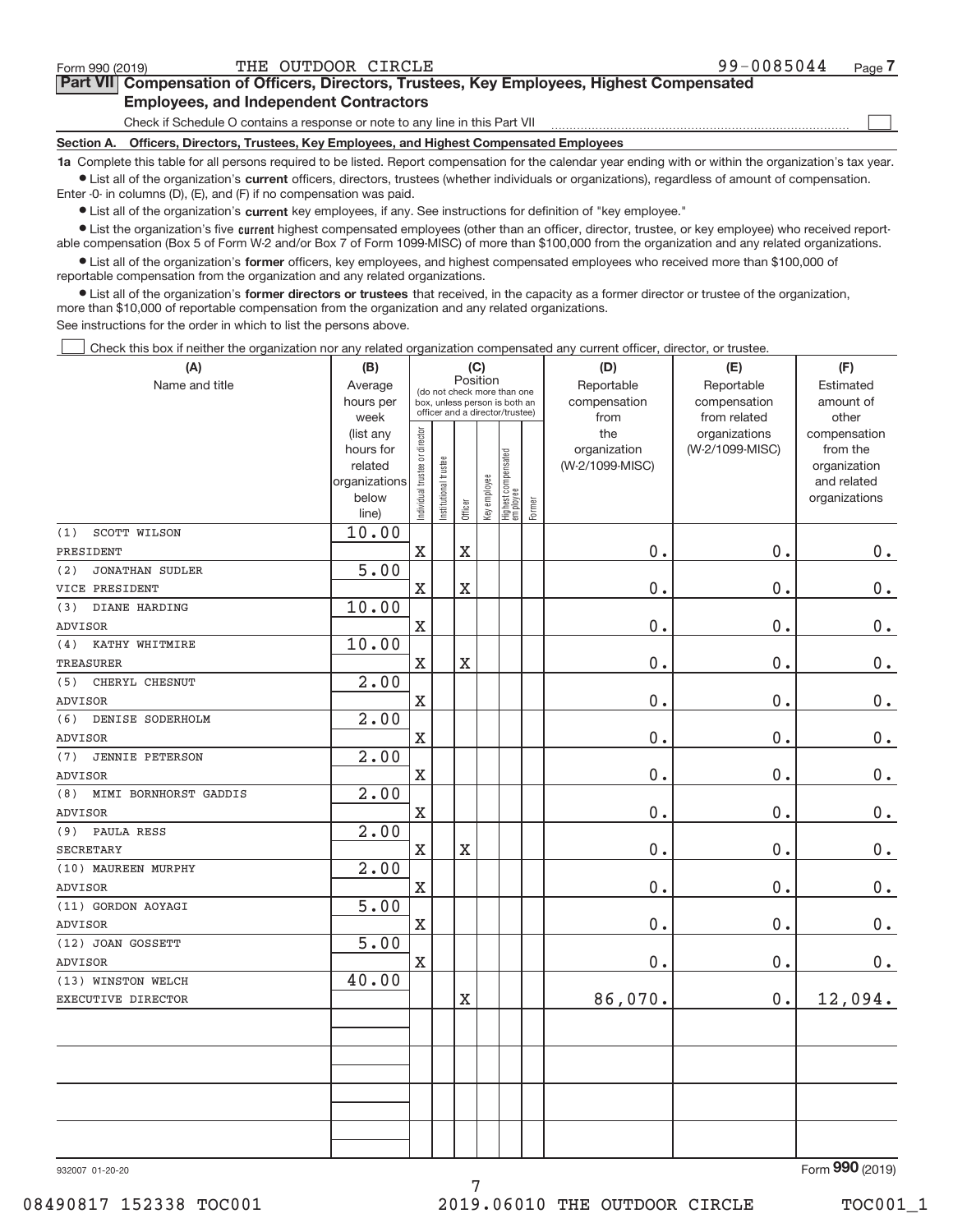|    | THE OUTDOOR CIRCLE<br>Form 990 (2019)                                                                                                |                   |                                                                                  |                       |         |              |                                  |        |                         | 99-0085044                       |                  |                 |               | Page 8 |
|----|--------------------------------------------------------------------------------------------------------------------------------------|-------------------|----------------------------------------------------------------------------------|-----------------------|---------|--------------|----------------------------------|--------|-------------------------|----------------------------------|------------------|-----------------|---------------|--------|
|    | <b>Part VII</b><br>Section A. Officers, Directors, Trustees, Key Employees, and Highest Compensated Employees (continued)            |                   |                                                                                  |                       |         |              |                                  |        |                         |                                  |                  |                 |               |        |
|    | (B)<br>(C)<br>(A)<br>(D)<br>(E)                                                                                                      |                   |                                                                                  |                       |         |              |                                  |        |                         |                                  |                  |                 | (F)           |        |
|    | Name and title                                                                                                                       | Average           | Position<br>Reportable<br>(do not check more than one<br>hours per               |                       |         |              |                                  |        | Reportable              |                                  | Estimated        |                 |               |        |
|    |                                                                                                                                      |                   | compensation<br>box, unless person is both an<br>officer and a director/trustee) |                       |         |              |                                  |        | compensation            |                                  |                  | amount of       |               |        |
|    |                                                                                                                                      | week<br>(list any |                                                                                  |                       | from    |              |                                  |        |                         | from related                     |                  |                 | other         |        |
|    |                                                                                                                                      | hours for         | Individual trustee or director                                                   |                       |         |              |                                  |        | the<br>organization     | organizations<br>(W-2/1099-MISC) |                  | compensation    | from the      |        |
|    |                                                                                                                                      | related           |                                                                                  |                       |         |              |                                  |        | (W-2/1099-MISC)         |                                  |                  |                 | organization  |        |
|    |                                                                                                                                      | organizations     |                                                                                  | Institutional trustee |         |              |                                  |        |                         |                                  |                  |                 | and related   |        |
|    |                                                                                                                                      | below             |                                                                                  |                       |         | Key employee |                                  |        |                         |                                  |                  |                 | organizations |        |
|    |                                                                                                                                      | line)             |                                                                                  |                       | Officer |              | Highest compensated<br> employee | Former |                         |                                  |                  |                 |               |        |
|    |                                                                                                                                      |                   |                                                                                  |                       |         |              |                                  |        |                         |                                  |                  |                 |               |        |
|    |                                                                                                                                      |                   |                                                                                  |                       |         |              |                                  |        |                         |                                  |                  |                 |               |        |
|    |                                                                                                                                      |                   |                                                                                  |                       |         |              |                                  |        |                         |                                  |                  |                 |               |        |
|    |                                                                                                                                      |                   |                                                                                  |                       |         |              |                                  |        |                         |                                  |                  |                 |               |        |
|    |                                                                                                                                      |                   |                                                                                  |                       |         |              |                                  |        |                         |                                  |                  |                 |               |        |
|    |                                                                                                                                      |                   |                                                                                  |                       |         |              |                                  |        |                         |                                  |                  |                 |               |        |
|    |                                                                                                                                      |                   |                                                                                  |                       |         |              |                                  |        |                         |                                  |                  |                 |               |        |
|    |                                                                                                                                      |                   |                                                                                  |                       |         |              |                                  |        |                         |                                  |                  |                 |               |        |
|    |                                                                                                                                      |                   |                                                                                  |                       |         |              |                                  |        |                         |                                  |                  |                 |               |        |
|    |                                                                                                                                      |                   |                                                                                  |                       |         |              |                                  |        |                         |                                  |                  |                 |               |        |
|    |                                                                                                                                      |                   |                                                                                  |                       |         |              |                                  |        |                         |                                  |                  |                 |               |        |
|    |                                                                                                                                      |                   |                                                                                  |                       |         |              |                                  |        |                         |                                  |                  |                 |               |        |
|    |                                                                                                                                      |                   |                                                                                  |                       |         |              |                                  |        |                         |                                  |                  |                 |               |        |
|    |                                                                                                                                      |                   |                                                                                  |                       |         |              |                                  |        |                         |                                  |                  |                 |               |        |
|    |                                                                                                                                      |                   |                                                                                  |                       |         |              |                                  |        |                         |                                  |                  |                 |               |        |
|    |                                                                                                                                      |                   |                                                                                  |                       |         |              |                                  |        |                         |                                  |                  |                 |               |        |
|    |                                                                                                                                      |                   |                                                                                  |                       |         |              |                                  |        |                         |                                  |                  |                 |               |        |
|    |                                                                                                                                      |                   |                                                                                  |                       |         |              |                                  |        |                         |                                  |                  |                 |               |        |
|    |                                                                                                                                      |                   |                                                                                  |                       |         |              |                                  |        | 86,070.                 |                                  | $0$ .            |                 | 12,094.       |        |
|    |                                                                                                                                      |                   |                                                                                  |                       |         |              |                                  |        | 0.                      |                                  | $0$ .            |                 |               | 0.     |
| d  |                                                                                                                                      |                   |                                                                                  |                       |         |              |                                  |        | 86,070.                 |                                  | $\overline{0}$ . |                 | 12,094.       |        |
| 2  | Total number of individuals (including but not limited to those listed above) who received more than \$100,000 of reportable         |                   |                                                                                  |                       |         |              |                                  |        |                         |                                  |                  |                 |               |        |
|    | compensation from the organization $\qquad \qquad$                                                                                   |                   |                                                                                  |                       |         |              |                                  |        |                         |                                  |                  |                 |               | 0      |
|    |                                                                                                                                      |                   |                                                                                  |                       |         |              |                                  |        |                         |                                  |                  |                 | Yes           | No     |
| 3  | Did the organization list any former officer, director, trustee, key employee, or highest compensated employee on                    |                   |                                                                                  |                       |         |              |                                  |        |                         |                                  |                  |                 |               |        |
|    |                                                                                                                                      |                   |                                                                                  |                       |         |              |                                  |        |                         |                                  |                  | 3               |               | х      |
|    | For any individual listed on line 1a, is the sum of reportable compensation and other compensation from the organization             |                   |                                                                                  |                       |         |              |                                  |        |                         |                                  |                  |                 |               |        |
|    |                                                                                                                                      |                   |                                                                                  |                       |         |              |                                  |        |                         |                                  |                  | 4               |               | х      |
|    |                                                                                                                                      |                   |                                                                                  |                       |         |              |                                  |        |                         |                                  |                  |                 |               |        |
| 5  | Did any person listed on line 1a receive or accrue compensation from any unrelated organization or individual for services           |                   |                                                                                  |                       |         |              |                                  |        |                         |                                  |                  | 5               |               | х      |
|    | <b>Section B. Independent Contractors</b>                                                                                            |                   |                                                                                  |                       |         |              |                                  |        |                         |                                  |                  |                 |               |        |
| 1. | Complete this table for your five highest compensated independent contractors that received more than \$100,000 of compensation from |                   |                                                                                  |                       |         |              |                                  |        |                         |                                  |                  |                 |               |        |
|    | the organization. Report compensation for the calendar year ending with or within the organization's tax year.                       |                   |                                                                                  |                       |         |              |                                  |        |                         |                                  |                  |                 |               |        |
|    | (A)                                                                                                                                  |                   |                                                                                  |                       |         |              |                                  |        | (B)                     |                                  |                  | (C)             |               |        |
|    | Name and business address                                                                                                            |                   |                                                                                  | <b>NONE</b>           |         |              |                                  |        | Description of services |                                  |                  | Compensation    |               |        |
|    |                                                                                                                                      |                   |                                                                                  |                       |         |              |                                  |        |                         |                                  |                  |                 |               |        |
|    |                                                                                                                                      |                   |                                                                                  |                       |         |              |                                  |        |                         |                                  |                  |                 |               |        |
|    |                                                                                                                                      |                   |                                                                                  |                       |         |              |                                  |        |                         |                                  |                  |                 |               |        |
|    |                                                                                                                                      |                   |                                                                                  |                       |         |              |                                  |        |                         |                                  |                  |                 |               |        |
|    |                                                                                                                                      |                   |                                                                                  |                       |         |              |                                  |        |                         |                                  |                  |                 |               |        |
|    |                                                                                                                                      |                   |                                                                                  |                       |         |              |                                  |        |                         |                                  |                  |                 |               |        |
|    |                                                                                                                                      |                   |                                                                                  |                       |         |              |                                  |        |                         |                                  |                  |                 |               |        |
|    |                                                                                                                                      |                   |                                                                                  |                       |         |              |                                  |        |                         |                                  |                  |                 |               |        |
|    |                                                                                                                                      |                   |                                                                                  |                       |         |              |                                  |        |                         |                                  |                  |                 |               |        |
|    |                                                                                                                                      |                   |                                                                                  |                       |         |              |                                  |        |                         |                                  |                  |                 |               |        |
|    |                                                                                                                                      |                   |                                                                                  |                       |         |              |                                  |        |                         |                                  |                  |                 |               |        |
| 2  | Total number of independent contractors (including but not limited to those listed above) who received more than                     |                   |                                                                                  |                       |         |              |                                  |        |                         |                                  |                  |                 |               |        |
|    | \$100,000 of compensation from the organization                                                                                      |                   |                                                                                  |                       |         | 0            |                                  |        |                         |                                  |                  |                 |               |        |
|    |                                                                                                                                      |                   |                                                                                  |                       |         |              |                                  |        |                         |                                  |                  | Form 990 (2019) |               |        |

932008 01‐20‐20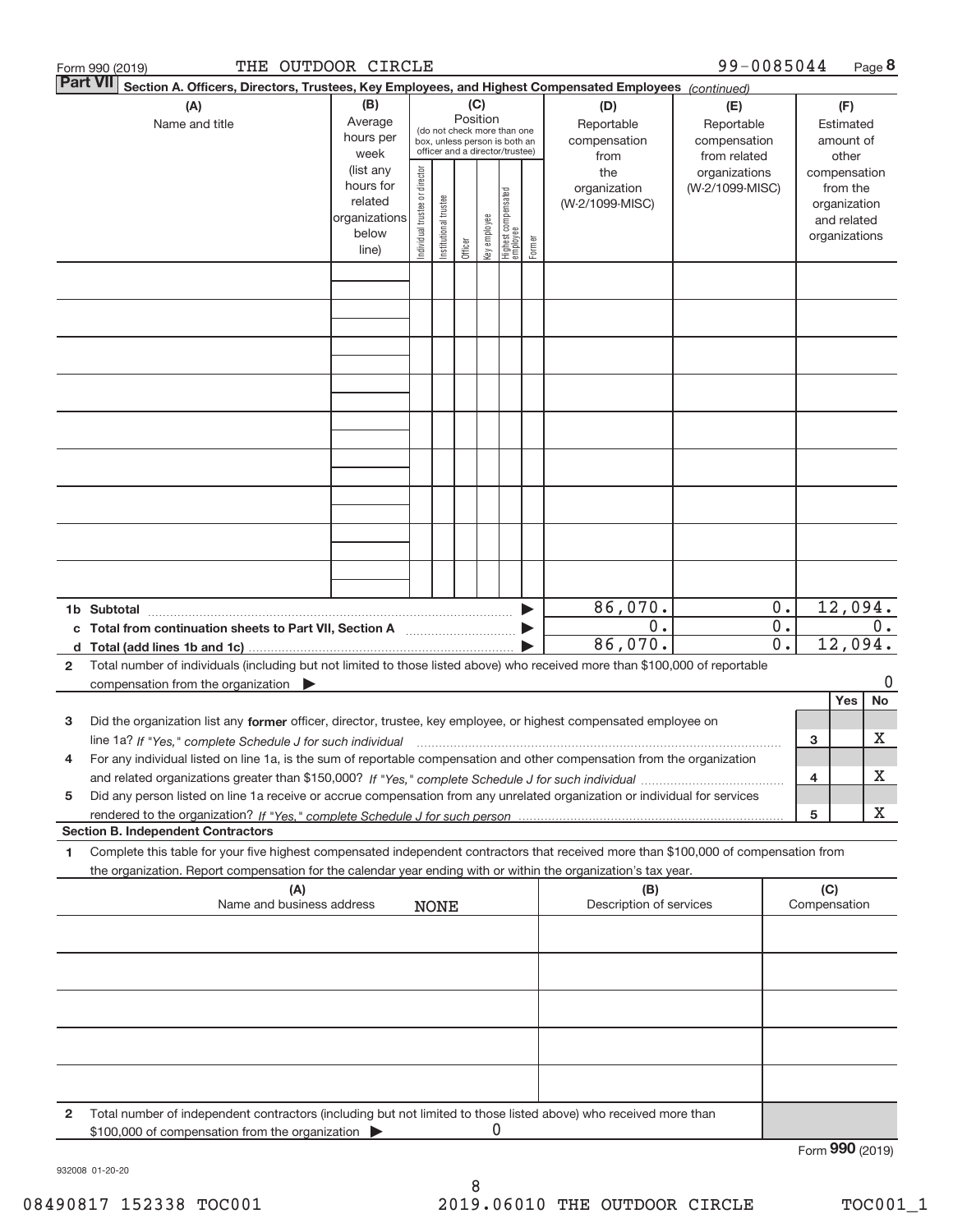|                                                                  | <b>Part VIII</b>             | <b>Statement of Revenue</b>                                                                                                                                                                                                                                                                                                                                        |                                               |                      |                                              |                                                   |                                                                 |
|------------------------------------------------------------------|------------------------------|--------------------------------------------------------------------------------------------------------------------------------------------------------------------------------------------------------------------------------------------------------------------------------------------------------------------------------------------------------------------|-----------------------------------------------|----------------------|----------------------------------------------|---------------------------------------------------|-----------------------------------------------------------------|
|                                                                  |                              | Check if Schedule O contains a response or note to any line in this Part VIII                                                                                                                                                                                                                                                                                      |                                               |                      |                                              |                                                   |                                                                 |
|                                                                  |                              |                                                                                                                                                                                                                                                                                                                                                                    |                                               | (A)<br>Total revenue | (B)<br>Related or exempt<br>function revenue | $\overline{(C)}$<br>Unrelated<br>business revenue | (D)<br>Revenue excluded<br>from tax under<br>sections 512 - 514 |
| <b>Contributions, Gifts, Grants</b><br>and Other Similar Amounts | с<br>d                       | 1 a Federated campaigns<br>1a<br>1 <sub>b</sub><br><b>b</b> Membership dues<br>1 <sub>c</sub><br>Fundraising events<br>1 <sub>d</sub><br>Related organizations<br>Government grants (contributions)<br>1e<br>f All other contributions, gifts, grants, and<br>similar amounts not included above<br>1f<br>$1g$ \$<br>Noncash contributions included in lines 1a-1f | 17,572.<br>69,900.<br>122,797.                | 210, 269.            |                                              |                                                   |                                                                 |
| Program Service<br>Revenue                                       | 2 a<br>b<br>c<br>d<br>f<br>a | <u> 1989 - Johann Barn, mars ann an Catharin ann an t-</u><br><u> 1980 - Andrea Andrew Maria (h. 1980).</u><br><u> 1989 - Johann Stein, mars et al. (b. 1989)</u><br><u> 1989 - Johann Barn, mars ann an t-Amhain ann an t-Amhain an t-Amhain an t-Amhain an t-Amhain an t-Amhain an t-</u><br>All other program service revenue                                   | <b>Business Code</b><br>$\blacktriangleright$ |                      |                                              |                                                   |                                                                 |
|                                                                  | 3<br>4<br>5                  | Investment income (including dividends, interest, and<br>Income from investment of tax-exempt bond proceeds<br>(i) Real<br>6a<br>6 a Gross rents<br>.                                                                                                                                                                                                              | ▶<br>(ii) Personal                            | 37,406.              |                                              |                                                   | 37,406.                                                         |
|                                                                  | b<br>c                       | 6 <sub>b</sub><br>Less: rental expenses<br>Rental income or (loss)<br>6c<br>d Net rental income or (loss)<br>(i) Securities<br>7 a Gross amount from sales of<br>assets other than inventory<br>7a                                                                                                                                                                 | (ii) Other                                    |                      |                                              |                                                   |                                                                 |
| Revenue<br>Other                                                 |                              | <b>b</b> Less: cost or other basis<br>and sales expenses<br>7b<br>7c<br>c Gain or (loss)<br>8 a Gross income from fundraising events (not                                                                                                                                                                                                                          | $\blacktriangleright$                         |                      |                                              |                                                   |                                                                 |
|                                                                  |                              | including \$<br><u>____________________________</u> _ of<br>contributions reported on line 1c). See<br>8a<br> 8b <br>c Net income or (loss) from fundraising events<br>9 a Gross income from gaming activities. See                                                                                                                                                | 19,827.<br>9,909.                             | 9,918.               |                                              |                                                   | 9,918.                                                          |
|                                                                  |                              | 9a<br>9b<br>c Net income or (loss) from gaming activities<br>10 a Gross sales of inventory, less returns<br> 10a <br><b>b</b> Less: cost of goods sold<br>10b                                                                                                                                                                                                      |                                               |                      |                                              |                                                   |                                                                 |
| Miscellaneous<br>Revenue                                         | b                            | c Net income or (loss) from sales of inventory<br>11 a ANNUAL MEETING AND OTH<br><u> 1989 - Johann Barn, amerikansk politiker (d. 1989)</u>                                                                                                                                                                                                                        | <b>Business Code</b><br>900099                | 18,963.              | 18,963.                                      |                                                   |                                                                 |
|                                                                  | C<br>12                      |                                                                                                                                                                                                                                                                                                                                                                    | ▶                                             | 18,963.<br>276,556.  | 18,963.                                      | 0.1                                               | 47,324.<br>Form 990 (2019)                                      |

932009 01‐20‐20

9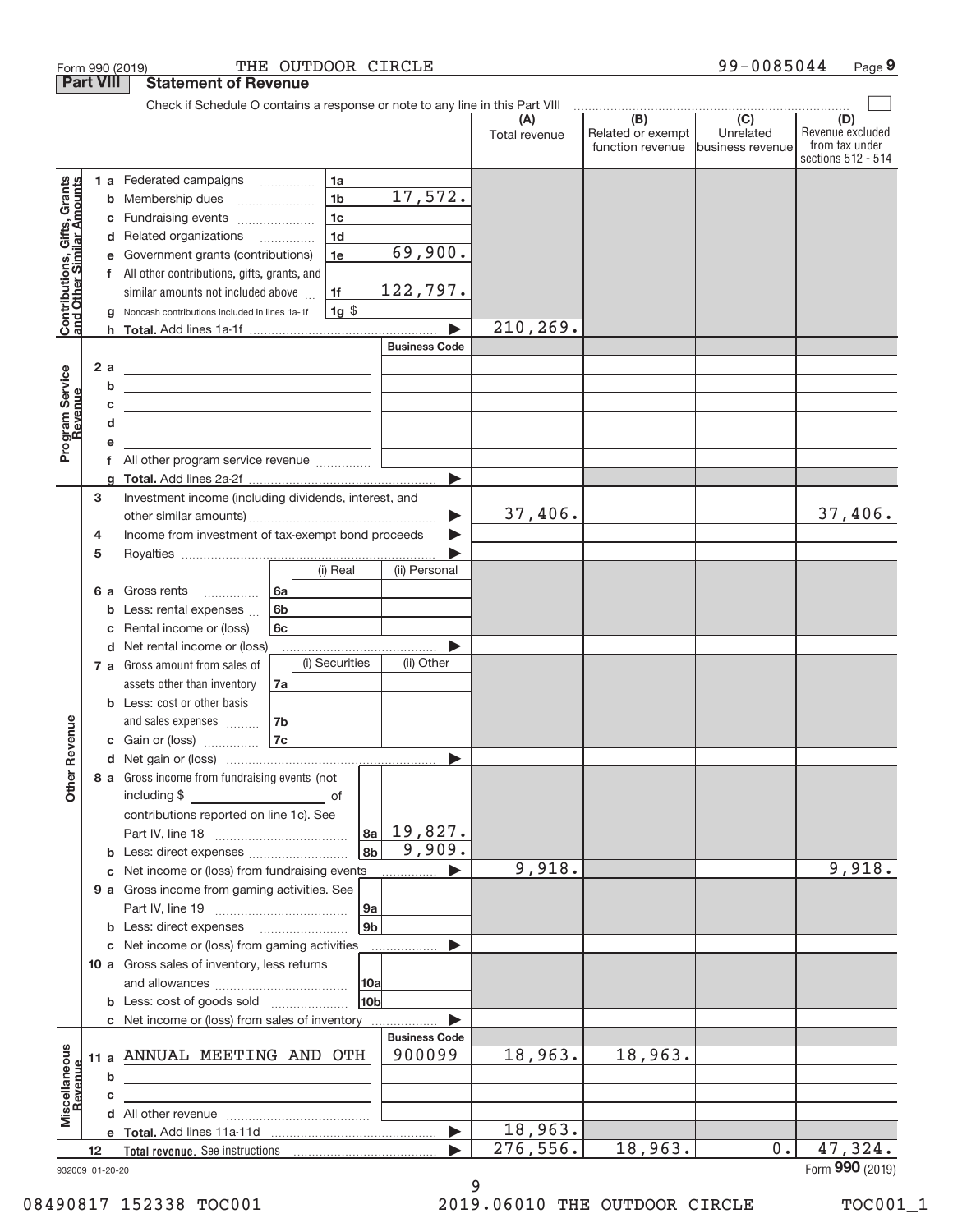Form 990 (2019) Page **Part IX Statement of Functional Expenses** THE OUTDOOR CIRCLE 99-0085044

|                 | Section 501(c)(3) and 501(c)(4) organizations must complete all columns. All other organizations must complete column (A).                                                                                 |                |                             |                                    |                                |
|-----------------|------------------------------------------------------------------------------------------------------------------------------------------------------------------------------------------------------------|----------------|-----------------------------|------------------------------------|--------------------------------|
|                 | Check if Schedule O contains a response or note to any line in this Part IX                                                                                                                                | (A)            | (B)                         | (C)                                |                                |
|                 | Do not include amounts reported on lines 6b,<br>7b, 8b, 9b, and 10b of Part VIII.                                                                                                                          | Total expenses | Program service<br>expenses | Management and<br>general expenses | (D)<br>Fundraising<br>expenses |
| 1.              | Grants and other assistance to domestic organizations                                                                                                                                                      |                |                             |                                    |                                |
|                 | and domestic governments. See Part IV, line 21                                                                                                                                                             | 100.           | 100.                        |                                    |                                |
| $\mathbf{2}$    | Grants and other assistance to domestic                                                                                                                                                                    |                |                             |                                    |                                |
|                 | individuals. See Part IV, line 22                                                                                                                                                                          |                |                             |                                    |                                |
| 3               | Grants and other assistance to foreign                                                                                                                                                                     |                |                             |                                    |                                |
|                 | organizations, foreign governments, and foreign                                                                                                                                                            |                |                             |                                    |                                |
|                 | individuals. See Part IV, lines 15 and 16                                                                                                                                                                  |                |                             |                                    |                                |
| 4               | Benefits paid to or for members                                                                                                                                                                            |                |                             |                                    |                                |
| 5               | Compensation of current officers, directors,                                                                                                                                                               |                |                             |                                    |                                |
|                 |                                                                                                                                                                                                            | 95,893.        | 67, 263.                    | 19,087.                            | 9,543.                         |
| 6               | Compensation not included above to disqualified                                                                                                                                                            |                |                             |                                    |                                |
|                 | persons (as defined under section 4958(f)(1)) and                                                                                                                                                          |                |                             |                                    |                                |
|                 | persons described in section $4958(c)(3)(B)$<br>$\sim$                                                                                                                                                     |                |                             |                                    |                                |
| 7               |                                                                                                                                                                                                            | 61,022.        | 28,078.                     | 12, 205.                           | 20,739.                        |
| 8               | Pension plan accruals and contributions (include                                                                                                                                                           |                |                             |                                    |                                |
|                 | section 401(k) and 403(b) employer contributions)                                                                                                                                                          | 2,270.         | 937.                        | 454.                               | 879.                           |
| 9               |                                                                                                                                                                                                            | 21,932.        | 11,011.                     | 4,385.                             | 6,536.                         |
| 10              |                                                                                                                                                                                                            | 16, 220.       | 9,732.                      | 3, 244.                            | 3, 244.                        |
| 11              | Fees for services (nonemployees):                                                                                                                                                                          |                |                             |                                    |                                |
| a               |                                                                                                                                                                                                            |                |                             |                                    |                                |
| b               |                                                                                                                                                                                                            |                |                             |                                    |                                |
| c               |                                                                                                                                                                                                            | 1,649.         |                             | 1,649.                             |                                |
| d               |                                                                                                                                                                                                            |                |                             |                                    |                                |
| e               | Professional fundraising services. See Part IV, line 17                                                                                                                                                    |                |                             |                                    |                                |
| f               | Investment management fees                                                                                                                                                                                 | 21,287.        |                             | 21,287.                            |                                |
| g               | Other. (If line 11g amount exceeds 10% of line 25,                                                                                                                                                         |                |                             |                                    |                                |
|                 | column (A) amount, list line 11g expenses on Sch O.)                                                                                                                                                       | 23,407.        | 15,893.                     | 3,757.                             | 3,757.                         |
| 12 <sup>2</sup> |                                                                                                                                                                                                            |                |                             |                                    |                                |
| 13              |                                                                                                                                                                                                            | 15,761.        | 12,112.                     | 1,824.                             | 1,825.                         |
| 14              |                                                                                                                                                                                                            |                |                             |                                    |                                |
| 15              |                                                                                                                                                                                                            |                |                             |                                    |                                |
| 16              |                                                                                                                                                                                                            | 25,259.        | 16,449.                     | 4,405.                             | 4,405.                         |
| 17              |                                                                                                                                                                                                            | 608.           | 490.                        | 59.                                | 59.                            |
| 18              | Payments of travel or entertainment expenses                                                                                                                                                               |                |                             |                                    |                                |
|                 | for any federal, state, or local public officials                                                                                                                                                          | 6, 223.        |                             | 9.                                 | 9.                             |
| 19              | Conferences, conventions, and meetings                                                                                                                                                                     |                | 6, 205.                     |                                    |                                |
| 20              | Interest                                                                                                                                                                                                   |                |                             |                                    |                                |
| 21              |                                                                                                                                                                                                            |                |                             |                                    |                                |
| 22              | Depreciation, depletion, and amortization                                                                                                                                                                  | 8, 254.        | 5,830.                      | 1,212.                             | 1,212.                         |
| 23              | Insurance                                                                                                                                                                                                  |                |                             |                                    |                                |
| 24              | Other expenses. Itemize expenses not covered<br>above (List miscellaneous expenses on line 24e. If<br>line 24e amount exceeds 10% of line 25, column (A)<br>amount, list line 24e expenses on Schedule O.) |                |                             |                                    |                                |
| a               | PLANTING AND BEAUTIFICA                                                                                                                                                                                    | 52,866.        | 52,866.                     |                                    |                                |
| b               | OTHER EXPENSE                                                                                                                                                                                              | 150.           |                             | 150.                               |                                |
| c               |                                                                                                                                                                                                            |                |                             |                                    |                                |
| d               |                                                                                                                                                                                                            |                |                             |                                    |                                |
|                 | e All other expenses                                                                                                                                                                                       |                |                             |                                    |                                |
| 25              | Total functional expenses. Add lines 1 through 24e                                                                                                                                                         | 352,901.       | 226,966.                    | 73,727.                            | 52, 208.                       |
| 26              | Joint costs. Complete this line only if the organization                                                                                                                                                   |                |                             |                                    |                                |
|                 | reported in column (B) joint costs from a combined                                                                                                                                                         |                |                             |                                    |                                |
|                 | educational campaign and fundraising solicitation.                                                                                                                                                         |                |                             |                                    |                                |

932010 01‐20‐20

Check here

If following SOP 98-2 (ASC 958-720)

10 08490817 152338 TOC001 2019.06010 THE OUTDOOR CIRCLE TOC001\_1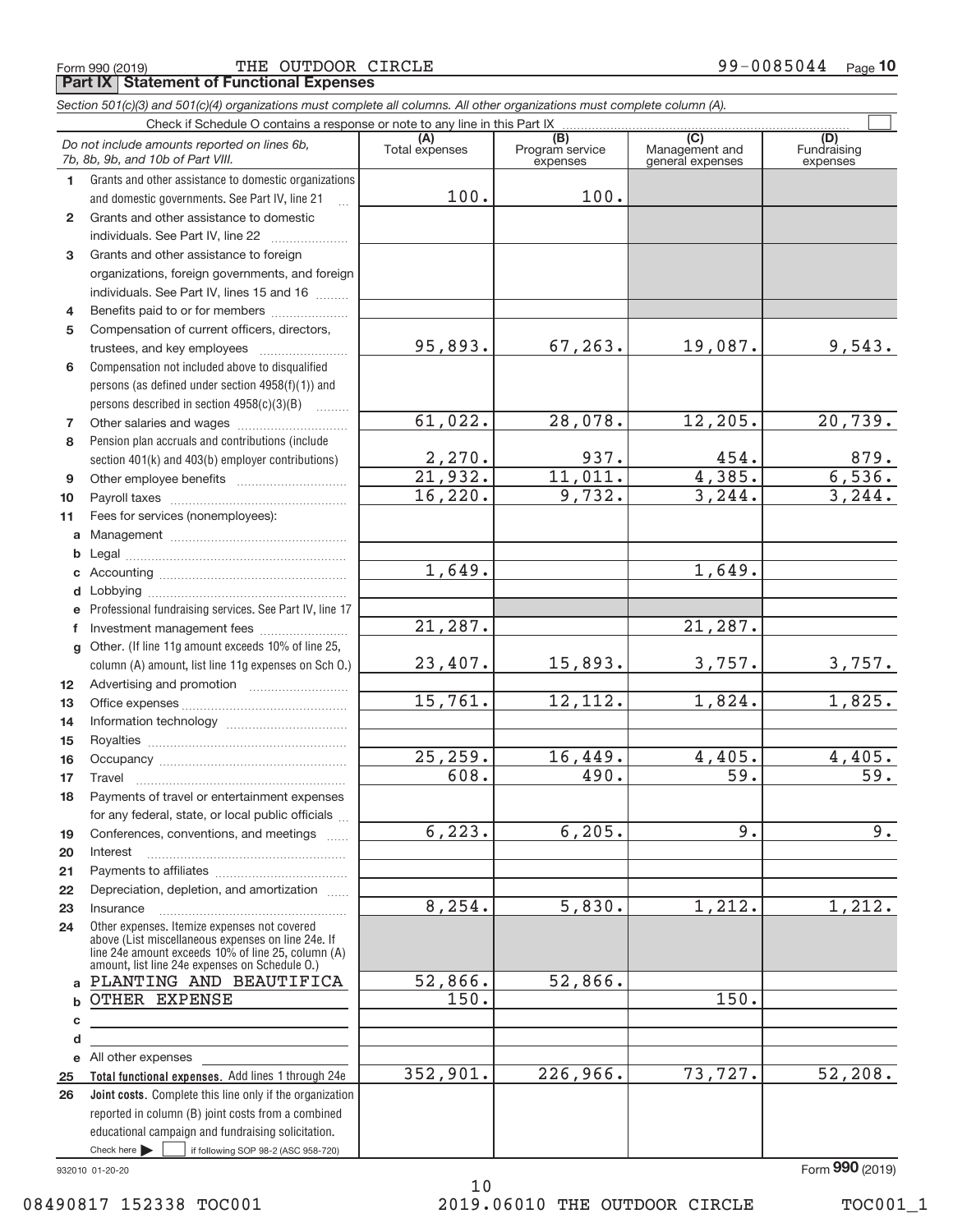**33**

11

Total liabilities and net assets/fund balances

 $1,930,908.$  33 1,871,371.

**33**

Form (2019) **990**

 $\boxed{\phantom{1}}$ 

**(A) (B)**

#### Beginning of year  $\vert$  | End of year  $177, 135. | 1 | 169, 712.$ **1 1** Cash ‐ non‐interest‐bearing ~~~~~~~~~~~~~~~~~~~~~~~~~ **2 2** Savings and temporary cash investments ~~~~~~~~~~~~~~~~~~ **3 3** Pledges and grants receivable, net ~~~~~~~~~~~~~~~~~~~~~ 4 Accounts receivable, net **communically accounts receivable**, net **4 5** Loans and other receivables from any current or former officer, director, trustee, key employee, creator or founder, substantial contributor, or 35% controlled entity or family member of any of these persons ............................ **5** Loans and other receivables from other disqualified persons (as defined **6** under section  $4958(f)(1)$ , and persons described in section  $4958(c)(3)(B)$ **6 7 7** Notes and loans receivable, net ~~~~~~~~~~~~~~~~~~~~~~~ **Assets 8 8** Inventories for sale or use ~~~~~~~~~~~~~~~~~~~~~~~~~~ **9 9** Prepaid expenses and deferred charges ~~~~~~~~~~~~~~~~~~ **10 a** Land, buildings, and equipment: cost or other basis. Complete Part VI of Schedule D ......... 10a **10c b 10b** Less: accumulated depreciation ~~~~~~  $1,753,773.$   $1,1$   $1,701,659.$ **11 11** Investments ‐ publicly traded securities ~~~~~~~~~~~~~~~~~~~ **12 12** Investments ‐ other securities. See Part IV, line 11 ~~~~~~~~~~~~~~ **13 13** Investments - program-related. See Part IV, line 11 [2010] [2010] [2010] [2010] [2010] [2010] [2010] [2010] [2 **14 14** Intangible assets ~~~~~~~~~~~~~~~~~~~~~~~~~~~~~~ Other assets. See Part IV, line 11 ~~~~~~~~~~~~~~~~~~~~~~ **15 15** 1,930,908. 16 1,871,371. **16 16 Total assets.**  Add lines 1 through 15 (must equal line 33) **17 17** Accounts payable and accrued expenses ~~~~~~~~~~~~~~~~~~ **18 18** Grants payable ~~~~~~~~~~~~~~~~~~~~~~~~~~~~~~~ **19 19** Deferred revenue **communications** contains a construction of the construction of the construction of the construction of the construction of the construction of the construction of the construction of the construction of t **20 20** Tax‐exempt bond liabilities ~~~~~~~~~~~~~~~~~~~~~~~~~ **21** Escrow or custodial account liability. Complete Part IV of Schedule D [ \\timm\] **21 22** Loans and other payables to any current or former officer, director, **Liabilities** trustee, key employee, creator or founder, substantial contributor, or 35% controlled entity or family member of any of these persons ~~~~~~~~~ **22** Secured mortgages and notes payable to unrelated third parties  $\ldots$ **23 23** Unsecured notes and loans payable to unrelated third parties  $\ldots$ **24 24 25** Other liabilities (including federal income tax, payables to related third parties, and other liabilities not included on lines 17‐24). Complete Part X of Schedule D ~~~~~~~~~~~~~~~~~~~~~~~~~~~~~~~ **25**  $0.26$  0. **26 26 Total liabilities.**  Add lines 17 through 25 Organizations that follow FASB ASC 958, check here  $\blacktriangleright \boxed{\text{X}}$ Assets or Fund Balances **Net Assets or Fund Balances and complete lines 27, 28, 32, and 33.**  $617,446. |z_7|$  555,994. **27 27** Net assets without donor restrictions ~~~~~~~~~~~~~~~~~~~~  $1,313,462. |28 | 1,315,377.$ **28 28** Net assets with donor restrictions ~~~~~~~~~~~~~~~~~~~~~~ **Organizations that do not follow FASB ASC 958, check here** | **and complete lines 29 through 33. 29 29** Capital stock or trust principal, or current funds ~~~~~~~~~~~~~~~ **30 30** Paid-in or capital surplus, or land, building, or equipment fund *willerthounder* **31 31** Retained earnings, endowment, accumulated income, or other funds ~~~~ Net Total net assets or fund balances ~~~~~~~~~~~~~~~~~~~~~~  $1,930,908.$   $32$  1,871,371. **32 32**

**Part X Balance Sheet** 

 $\frac{1}{2}$  Form 990 (2019) Page  $\frac{1}{2}$  THE OUTDOOR CIRCLE  $\frac{1}{2}$  99–0085044  $\frac{1}{2}$ 

Check if Schedule O contains a response or note to any line in this Part X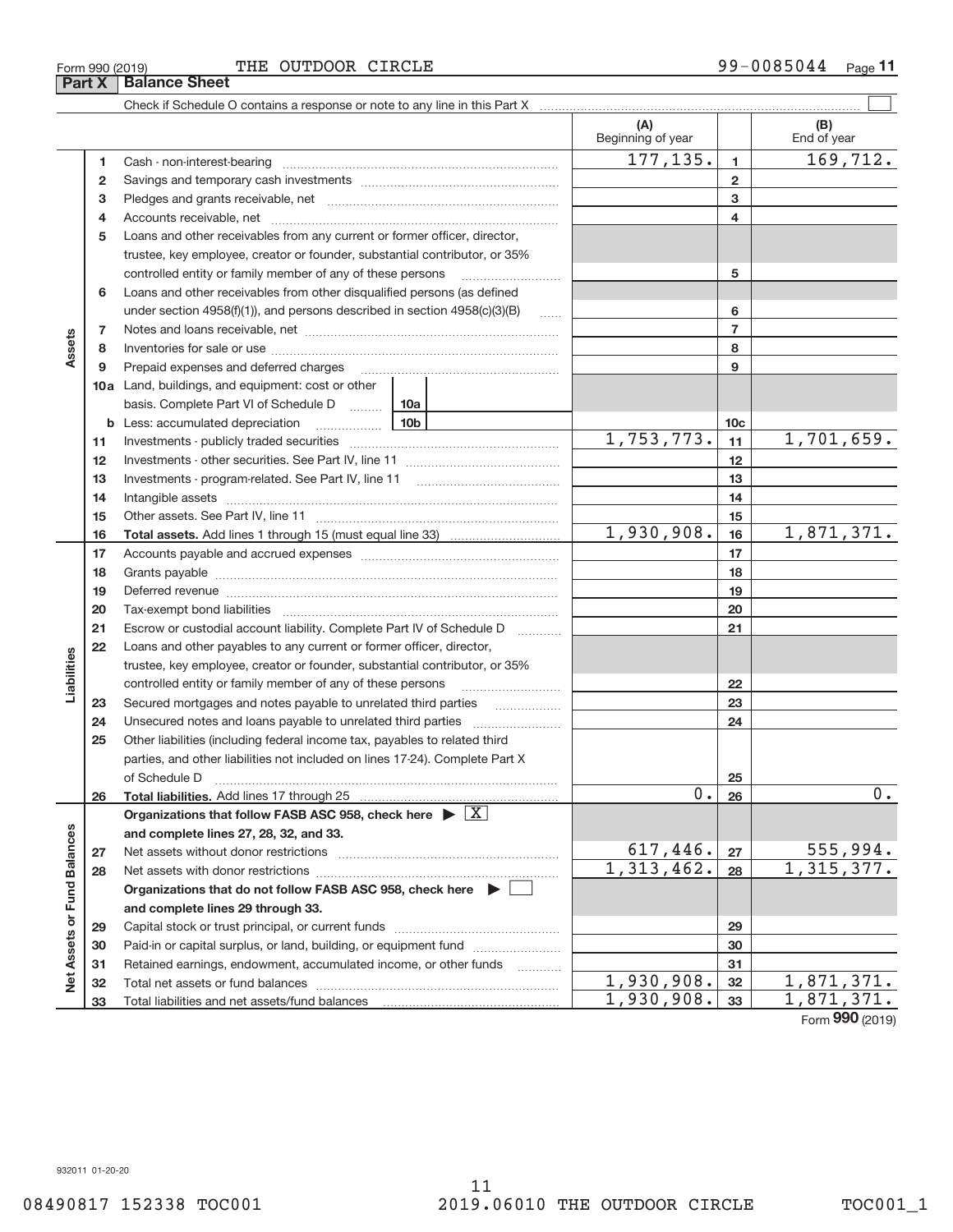|    | THE OUTDOOR CIRCLE<br>Form 990 (2019)                                                                                           |                         | 99-0085044 Page 12 |                       |  |  |
|----|---------------------------------------------------------------------------------------------------------------------------------|-------------------------|--------------------|-----------------------|--|--|
|    | <b>Part XI   Reconciliation of Net Assets</b>                                                                                   |                         |                    |                       |  |  |
|    |                                                                                                                                 |                         |                    |                       |  |  |
|    |                                                                                                                                 |                         |                    |                       |  |  |
| 1  |                                                                                                                                 | 1.                      |                    | 276,556.              |  |  |
| 2  |                                                                                                                                 | $\overline{2}$          |                    | 352,901.              |  |  |
| 3  | Revenue less expenses. Subtract line 2 from line 1                                                                              | 3                       |                    | $-76, 345.$           |  |  |
| 4  |                                                                                                                                 | $\overline{\mathbf{4}}$ |                    | 1,930,908.<br>16,808. |  |  |
| 5  | 5                                                                                                                               |                         |                    |                       |  |  |
| 6  |                                                                                                                                 | 6                       |                    |                       |  |  |
| 7  |                                                                                                                                 | $\overline{7}$          |                    |                       |  |  |
| 8  |                                                                                                                                 | 8                       |                    |                       |  |  |
| 9  | Other changes in net assets or fund balances (explain on Schedule O)                                                            | 9                       |                    | 0.                    |  |  |
| 10 | Net assets or fund balances at end of year. Combine lines 3 through 9 (must equal Part X, line 32,                              |                         |                    |                       |  |  |
|    |                                                                                                                                 | 10                      |                    | 1,871,371.            |  |  |
|    | Part XII Financial Statements and Reporting                                                                                     |                         |                    |                       |  |  |
|    |                                                                                                                                 |                         |                    |                       |  |  |
|    |                                                                                                                                 |                         |                    | Yes<br><b>No</b>      |  |  |
| 1  | Accounting method used to prepare the Form 990: $\boxed{\textbf{X}}$ Cash<br>  Accrual<br>Other                                 |                         |                    |                       |  |  |
|    | If the organization changed its method of accounting from a prior year or checked "Other," explain in Schedule O.               |                         |                    |                       |  |  |
|    | 2a Were the organization's financial statements compiled or reviewed by an independent accountant?                              |                         | 2a                 | х                     |  |  |
|    | If "Yes," check a box below to indicate whether the financial statements for the year were compiled or reviewed on a            |                         |                    |                       |  |  |
|    | separate basis, consolidated basis, or both:                                                                                    |                         |                    |                       |  |  |
|    | Both consolidated and separate basis<br>Separate basis<br>Consolidated basis                                                    |                         |                    |                       |  |  |
|    | <b>b</b> Were the organization's financial statements audited by an independent accountant?                                     |                         | 2 <sub>b</sub>     | X                     |  |  |
|    | If "Yes," check a box below to indicate whether the financial statements for the year were audited on a separate basis,         |                         |                    |                       |  |  |
|    | consolidated basis, or both:                                                                                                    |                         |                    |                       |  |  |
|    | Separate basis<br>Consolidated basis<br>Both consolidated and separate basis                                                    |                         |                    |                       |  |  |
|    | c If "Yes" to line 2a or 2b, does the organization have a committee that assumes responsibility for oversight of the audit,     |                         |                    |                       |  |  |
|    | review, or compilation of its financial statements and selection of an independent accountant?                                  |                         | 2c                 |                       |  |  |
|    | If the organization changed either its oversight process or selection process during the tax year, explain on Schedule O.       |                         |                    |                       |  |  |
|    | 3a As a result of a federal award, was the organization required to undergo an audit or audits as set forth in the Single Audit |                         |                    |                       |  |  |
|    |                                                                                                                                 |                         | За                 | х                     |  |  |
|    | b If "Yes," did the organization undergo the required audit or audits? If the organization did not undergo the required audit   |                         |                    |                       |  |  |
|    |                                                                                                                                 |                         | 3 <sub>b</sub>     | $\sim$                |  |  |

Form (2019) **990**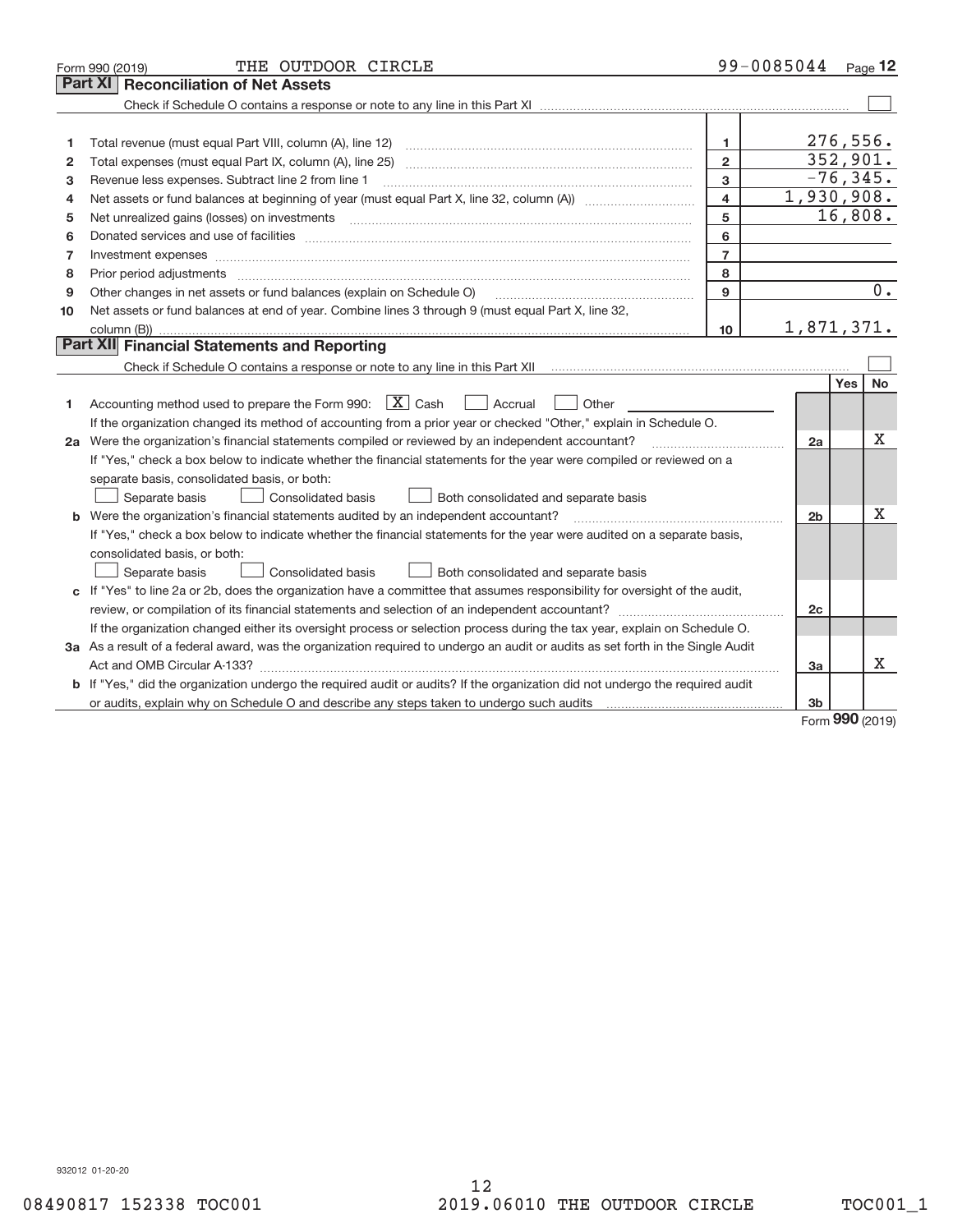| <b>SCHEDULE A</b> |
|-------------------|
|-------------------|

Department of the Treasury Internal Revenue Service

# **Public Charity Status and Public Support 2019**

**(Form 990 or 990‐EZ) Complete if the organization is a section 501(c)(3) organization or a section 4947(a)(1) nonexempt charitable trust. | Attach to Form 990 or Form 990‐EZ.** 

| <b>P</b> AGUUT QI VIIII YYY VI LYIIII YYY LEI                           |
|-------------------------------------------------------------------------|
| ► Go to www.irs.gov/Form990 for instructions and the latest information |
|                                                                         |

|  | w.irs.gov/Form990 for instructions and the latest information. |
|--|----------------------------------------------------------------|
|  |                                                                |

| OMB No. 1545-0047                   |
|-------------------------------------|
|                                     |
| <b>Open to Public</b><br>Inspection |

|                  | Name of the organization |                                                                                                                                                                                                                                  |                    |                                                        |                             |                                 | <b>Employer identification number</b> |  |                            |
|------------------|--------------------------|----------------------------------------------------------------------------------------------------------------------------------------------------------------------------------------------------------------------------------|--------------------|--------------------------------------------------------|-----------------------------|---------------------------------|---------------------------------------|--|----------------------------|
|                  |                          |                                                                                                                                                                                                                                  | THE OUTDOOR CIRCLE |                                                        |                             |                                 |                                       |  | 99-0085044                 |
|                  | Part I                   | Reason for Public Charity Status (All organizations must complete this part.) See instructions.                                                                                                                                  |                    |                                                        |                             |                                 |                                       |  |                            |
|                  |                          | The organization is not a private foundation because it is: (For lines 1 through 12, check only one box.)                                                                                                                        |                    |                                                        |                             |                                 |                                       |  |                            |
| 1.               |                          | A church, convention of churches, or association of churches described in section 170(b)(1)(A)(i).                                                                                                                               |                    |                                                        |                             |                                 |                                       |  |                            |
| 2                |                          | A school described in section 170(b)(1)(A)(ii). (Attach Schedule E (Form 990 or 990-EZ).)                                                                                                                                        |                    |                                                        |                             |                                 |                                       |  |                            |
| 3                |                          | A hospital or a cooperative hospital service organization described in section 170(b)(1)(A)(iii).                                                                                                                                |                    |                                                        |                             |                                 |                                       |  |                            |
| 4                |                          | A medical research organization operated in conjunction with a hospital described in section 170(b)(1)(A)(iii). Enter the hospital's name,                                                                                       |                    |                                                        |                             |                                 |                                       |  |                            |
|                  |                          | city, and state:                                                                                                                                                                                                                 |                    |                                                        |                             |                                 |                                       |  |                            |
| 5                |                          | An organization operated for the benefit of a college or university owned or operated by a governmental unit described in                                                                                                        |                    |                                                        |                             |                                 |                                       |  |                            |
|                  |                          | section 170(b)(1)(A)(iv). (Complete Part II.)                                                                                                                                                                                    |                    |                                                        |                             |                                 |                                       |  |                            |
| 6                |                          | A federal, state, or local government or governmental unit described in section 170(b)(1)(A)(v).                                                                                                                                 |                    |                                                        |                             |                                 |                                       |  |                            |
|                  | $7 \times$               | An organization that normally receives a substantial part of its support from a governmental unit or from the general public described in                                                                                        |                    |                                                        |                             |                                 |                                       |  |                            |
|                  |                          | section 170(b)(1)(A)(vi). (Complete Part II.)                                                                                                                                                                                    |                    |                                                        |                             |                                 |                                       |  |                            |
| 8                |                          | A community trust described in section 170(b)(1)(A)(vi). (Complete Part II.)                                                                                                                                                     |                    |                                                        |                             |                                 |                                       |  |                            |
| 9                |                          | An agricultural research organization described in section 170(b)(1)(A)(ix) operated in conjunction with a land-grant college                                                                                                    |                    |                                                        |                             |                                 |                                       |  |                            |
|                  |                          | or university or a non-land-grant college of agriculture (see instructions). Enter the name, city, and state of the college or                                                                                                   |                    |                                                        |                             |                                 |                                       |  |                            |
|                  |                          | university:                                                                                                                                                                                                                      |                    |                                                        |                             |                                 |                                       |  |                            |
| 10               |                          | An organization that normally receives: (1) more than 33 1/3% of its support from contributions, membership fees, and gross receipts from                                                                                        |                    |                                                        |                             |                                 |                                       |  |                            |
|                  |                          | activities related to its exempt functions - subject to certain exceptions, and (2) no more than 33 1/3% of its support from gross investment                                                                                    |                    |                                                        |                             |                                 |                                       |  |                            |
|                  |                          | income and unrelated business taxable income (less section 511 tax) from businesses acquired by the organization after June 30, 1975.                                                                                            |                    |                                                        |                             |                                 |                                       |  |                            |
|                  |                          | See section 509(a)(2). (Complete Part III.)                                                                                                                                                                                      |                    |                                                        |                             |                                 |                                       |  |                            |
| 11               |                          | An organization organized and operated exclusively to test for public safety. See section 509(a)(4).                                                                                                                             |                    |                                                        |                             |                                 |                                       |  |                            |
| 12 <sup>12</sup> |                          | An organization organized and operated exclusively for the benefit of, to perform the functions of, or to carry out the purposes of one or                                                                                       |                    |                                                        |                             |                                 |                                       |  |                            |
|                  |                          | more publicly supported organizations described in section 509(a)(1) or section 509(a)(2). See section 509(a)(3). Check the box in                                                                                               |                    |                                                        |                             |                                 |                                       |  |                            |
|                  |                          | lines 12a through 12d that describes the type of supporting organization and complete lines 12e, 12f, and 12g.                                                                                                                   |                    |                                                        |                             |                                 |                                       |  |                            |
| a                |                          | Type I. A supporting organization operated, supervised, or controlled by its supported organization(s), typically by giving                                                                                                      |                    |                                                        |                             |                                 |                                       |  |                            |
|                  |                          | the supported organization(s) the power to regularly appoint or elect a majority of the directors or trustees of the supporting                                                                                                  |                    |                                                        |                             |                                 |                                       |  |                            |
|                  |                          | organization. You must complete Part IV, Sections A and B.                                                                                                                                                                       |                    |                                                        |                             |                                 |                                       |  |                            |
| b                |                          | Type II. A supporting organization supervised or controlled in connection with its supported organization(s), by having                                                                                                          |                    |                                                        |                             |                                 |                                       |  |                            |
|                  |                          | control or management of the supporting organization vested in the same persons that control or manage the supported                                                                                                             |                    |                                                        |                             |                                 |                                       |  |                            |
|                  |                          | organization(s). You must complete Part IV, Sections A and C.                                                                                                                                                                    |                    |                                                        |                             |                                 |                                       |  |                            |
| с                |                          | Type III functionally integrated. A supporting organization operated in connection with, and functionally integrated with,<br>its supported organization(s) (see instructions). You must complete Part IV, Sections A, D, and E. |                    |                                                        |                             |                                 |                                       |  |                            |
| d                |                          | Type III non-functionally integrated. A supporting organization operated in connection with its supported organization(s)                                                                                                        |                    |                                                        |                             |                                 |                                       |  |                            |
|                  |                          | that is not functionally integrated. The organization generally must satisfy a distribution requirement and an attentiveness                                                                                                     |                    |                                                        |                             |                                 |                                       |  |                            |
|                  |                          | requirement (see instructions). You must complete Part IV, Sections A and D, and Part V.                                                                                                                                         |                    |                                                        |                             |                                 |                                       |  |                            |
|                  |                          | Check this box if the organization received a written determination from the IRS that it is a Type I, Type II, Type III                                                                                                          |                    |                                                        |                             |                                 |                                       |  |                            |
|                  |                          | functionally integrated, or Type III non-functionally integrated supporting organization.                                                                                                                                        |                    |                                                        |                             |                                 |                                       |  |                            |
|                  |                          | f Enter the number of supported organizations                                                                                                                                                                                    |                    |                                                        |                             |                                 |                                       |  |                            |
|                  |                          | g Provide the following information about the supported organization(s).                                                                                                                                                         |                    |                                                        |                             |                                 |                                       |  |                            |
|                  |                          | (i) Name of supported                                                                                                                                                                                                            | $(ii)$ $EIN$       | (iii) Type of organization<br>(described on lines 1-10 | in your governing document? | (iv) Is the organization listed | (v) Amount of monetary                |  | (vi) Amount of other       |
|                  |                          | organization                                                                                                                                                                                                                     |                    | above (see instructions))                              | Yes                         | No                              | support (see instructions)            |  | support (see instructions) |
|                  |                          |                                                                                                                                                                                                                                  |                    |                                                        |                             |                                 |                                       |  |                            |
|                  |                          |                                                                                                                                                                                                                                  |                    |                                                        |                             |                                 |                                       |  |                            |
|                  |                          |                                                                                                                                                                                                                                  |                    |                                                        |                             |                                 |                                       |  |                            |
|                  |                          |                                                                                                                                                                                                                                  |                    |                                                        |                             |                                 |                                       |  |                            |
|                  |                          |                                                                                                                                                                                                                                  |                    |                                                        |                             |                                 |                                       |  |                            |
|                  |                          |                                                                                                                                                                                                                                  |                    |                                                        |                             |                                 |                                       |  |                            |
|                  |                          |                                                                                                                                                                                                                                  |                    |                                                        |                             |                                 |                                       |  |                            |
|                  |                          |                                                                                                                                                                                                                                  |                    |                                                        |                             |                                 |                                       |  |                            |
|                  |                          |                                                                                                                                                                                                                                  |                    |                                                        |                             |                                 |                                       |  |                            |
| Total            |                          |                                                                                                                                                                                                                                  |                    |                                                        |                             |                                 |                                       |  |                            |

932021 09‐25‐19 **For Paperwork Reduction Act Notice, see the Instructions for Form 990 or 990‐EZ. Schedule A (Form 990 or 990‐EZ) 2019** LHA 13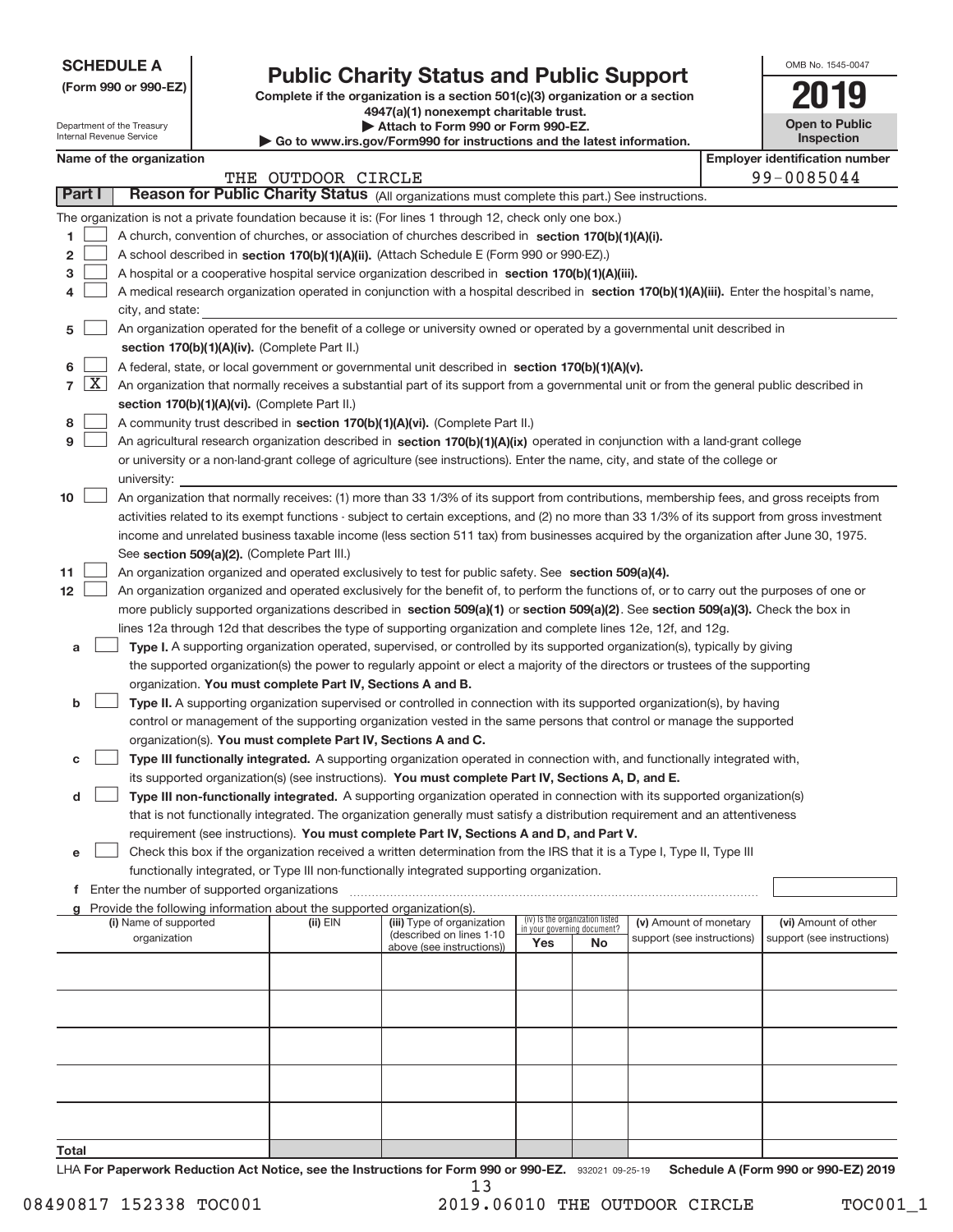#### Schedule A (Form 990 or 990‐EZ) 2019 「THE OUTDOOR CIRCLE  $99-0085044$  Page

99-0085044 Page 2

(Complete only if you checked the box on line 5, 7, or 8 of Part I or if the organization failed to qualify under Part III. If the organization fails to qualify under the tests listed below, please complete Part III.) **Part II** Support Schedule for Organizations Described in Sections 170(b)(1)(A)(iv) and 170(b)(1)(A)(vi)

|     | <b>Section A. Public Support</b>                                                                                                           |                      |                      |                        |                        |                                      |                                 |  |
|-----|--------------------------------------------------------------------------------------------------------------------------------------------|----------------------|----------------------|------------------------|------------------------|--------------------------------------|---------------------------------|--|
|     | Calendar year (or fiscal year beginning in)                                                                                                | (a) 2015             | (b) 2016             | $(c)$ 2017             | $(d)$ 2018             | (e) 2019                             | (f) Total                       |  |
|     | 1 Gifts, grants, contributions, and                                                                                                        |                      |                      |                        |                        |                                      |                                 |  |
|     | membership fees received. (Do not                                                                                                          |                      |                      |                        |                        |                                      |                                 |  |
|     | include any "unusual grants.")                                                                                                             | 121, 143.            | 119,459.             |                        | $106,803.$ 137,846.    | 210, 269.                            | 695,520.                        |  |
|     | 2 Tax revenues levied for the organ-                                                                                                       |                      |                      |                        |                        |                                      |                                 |  |
|     | ization's benefit and either paid to                                                                                                       |                      |                      |                        |                        |                                      |                                 |  |
|     | or expended on its behalf                                                                                                                  |                      |                      |                        |                        |                                      |                                 |  |
|     | 3 The value of services or facilities                                                                                                      |                      |                      |                        |                        |                                      |                                 |  |
|     | furnished by a governmental unit to                                                                                                        |                      |                      |                        |                        |                                      |                                 |  |
|     | the organization without charge                                                                                                            |                      |                      |                        |                        |                                      |                                 |  |
|     | 4 Total. Add lines 1 through 3                                                                                                             | 121, 143.            | 119,459.             | 106,803.               | 137,846.               | 210, 269.                            | 695,520.                        |  |
| 5   | The portion of total contributions                                                                                                         |                      |                      |                        |                        |                                      |                                 |  |
|     | by each person (other than a                                                                                                               |                      |                      |                        |                        |                                      |                                 |  |
|     | governmental unit or publicly                                                                                                              |                      |                      |                        |                        |                                      |                                 |  |
|     | supported organization) included                                                                                                           |                      |                      |                        |                        |                                      |                                 |  |
|     | on line 1 that exceeds 2% of the                                                                                                           |                      |                      |                        |                        |                                      |                                 |  |
|     | amount shown on line 11,                                                                                                                   |                      |                      |                        |                        |                                      |                                 |  |
|     | column (f)                                                                                                                                 |                      |                      |                        |                        |                                      |                                 |  |
|     |                                                                                                                                            |                      |                      |                        |                        |                                      | 695,520.                        |  |
|     | 6 Public support. Subtract line 5 from line 4.<br><b>Section B. Total Support</b>                                                          |                      |                      |                        |                        |                                      |                                 |  |
|     |                                                                                                                                            |                      |                      |                        |                        |                                      |                                 |  |
|     | Calendar year (or fiscal year beginning in)                                                                                                | (a) 2015<br>121,143. | (b) 2016<br>119,459. | $(c)$ 2017<br>106,803. | $(d)$ 2018<br>137,846. | (e) 2019<br>210, 269.                | (f) Total<br>695,520.           |  |
|     | <b>7</b> Amounts from line 4                                                                                                               |                      |                      |                        |                        |                                      |                                 |  |
|     | 8 Gross income from interest,                                                                                                              |                      |                      |                        |                        |                                      |                                 |  |
|     | dividends, payments received on                                                                                                            |                      |                      |                        |                        |                                      |                                 |  |
|     | securities loans, rents, royalties,                                                                                                        |                      |                      |                        |                        |                                      |                                 |  |
|     | and income from similar sources                                                                                                            | 47,186.              | 52,510.              | 58,863.                | 26,821.                | 37,406.                              | 222,786.                        |  |
|     | <b>9</b> Net income from unrelated business                                                                                                |                      |                      |                        |                        |                                      |                                 |  |
|     | activities, whether or not the                                                                                                             |                      |                      |                        |                        |                                      |                                 |  |
|     | business is regularly carried on                                                                                                           |                      |                      |                        |                        |                                      |                                 |  |
|     | 10 Other income. Do not include gain                                                                                                       |                      |                      |                        |                        |                                      |                                 |  |
|     | or loss from the sale of capital                                                                                                           |                      |                      |                        |                        |                                      |                                 |  |
|     | assets (Explain in Part VI.)                                                                                                               | 8,646.               | 14,790.              | 4,362.                 | 29,419.                | 18,963.                              | 76,180.                         |  |
|     | 11 Total support. Add lines 7 through 10                                                                                                   |                      |                      |                        |                        |                                      | 994,486.                        |  |
|     | 12 Gross receipts from related activities, etc. (see instructions)                                                                         |                      |                      |                        |                        | 12                                   |                                 |  |
|     | 13 First five years. If the Form 990 is for the organization's first, second, third, fourth, or fifth tax year as a section 501(c)(3)      |                      |                      |                        |                        |                                      |                                 |  |
|     | organization, check this box and stop here                                                                                                 |                      |                      |                        |                        |                                      |                                 |  |
|     | <b>Section C. Computation of Public Support Percentage</b>                                                                                 |                      |                      |                        |                        |                                      |                                 |  |
|     | 14 Public support percentage for 2019 (line 6, column (f) divided by line 11, column (f) <i>manumanomeron</i> enter-                       |                      |                      |                        |                        | 14                                   | 69.94<br>$\frac{0}{6}$          |  |
|     |                                                                                                                                            |                      |                      |                        |                        | 15                                   | 65.37<br>$\%$                   |  |
|     | 16a 33 1/3% support test - 2019. If the organization did not check the box on line 13, and line 14 is 33 1/3% or more, check this box and  |                      |                      |                        |                        |                                      |                                 |  |
|     | stop here. The organization qualifies as a publicly supported organization                                                                 |                      |                      |                        |                        |                                      | $\blacktriangleright$ $\vert$ X |  |
|     | b 33 1/3% support test - 2018. If the organization did not check a box on line 13 or 16a, and line 15 is 33 1/3% or more, check this box   |                      |                      |                        |                        |                                      |                                 |  |
|     | and <b>stop here.</b> The organization qualifies as a publicly supported organization                                                      |                      |                      |                        |                        |                                      |                                 |  |
|     | 17a 10% -facts-and-circumstances test - 2019. If the organization did not check a box on line 13, 16a, or 16b, and line 14 is 10% or more, |                      |                      |                        |                        |                                      |                                 |  |
|     | and if the organization meets the "facts-and-circumstances" test, check this box and stop here. Explain in Part VI how the organization    |                      |                      |                        |                        |                                      |                                 |  |
|     | meets the "facts-and-circumstances" test. The organization qualifies as a publicly supported organization                                  |                      |                      |                        |                        |                                      |                                 |  |
|     | b 10% -facts-and-circumstances test - 2018. If the organization did not check a box on line 13, 16a, 16b, or 17a, and line 15 is 10% or    |                      |                      |                        |                        |                                      |                                 |  |
|     | more, and if the organization meets the "facts-and-circumstances" test, check this box and stop here. Explain in Part VI how the           |                      |                      |                        |                        |                                      |                                 |  |
|     | organization meets the "facts-and-circumstances" test. The organization qualifies as a publicly supported organization                     |                      |                      |                        |                        |                                      |                                 |  |
| 18. | Private foundation. If the organization did not check a box on line 13, 16a, 16b, 17a, or 17b, check this box and see instructions         |                      |                      |                        |                        |                                      |                                 |  |
|     |                                                                                                                                            |                      |                      |                        |                        | Schedule A (Form 990 or 990-F7) 2019 |                                 |  |

**Schedule A (Form 990 or 990‐EZ) 2019**

932022 09‐25‐19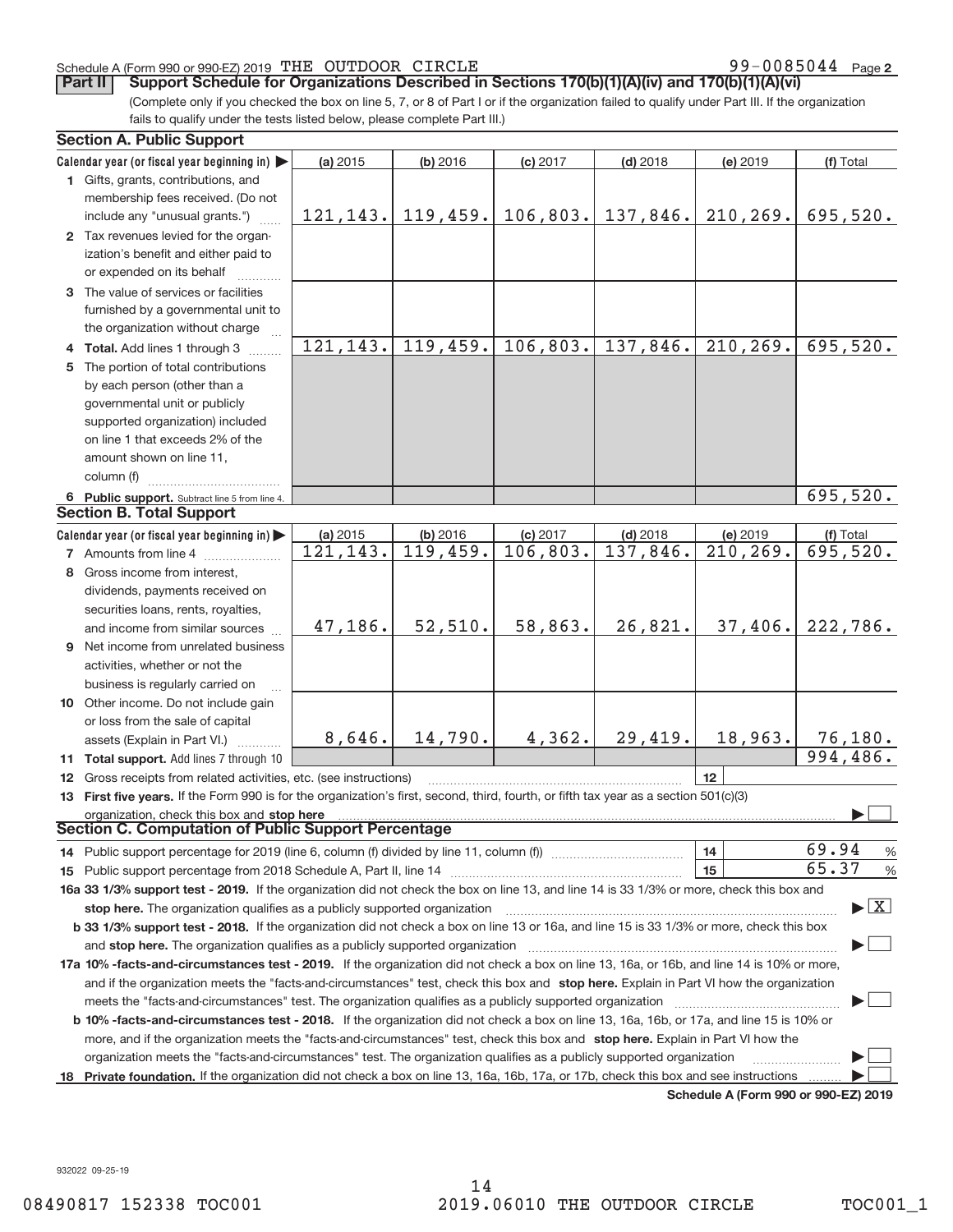### Schedule A (Form 990 or 990‐EZ) 2019 「THE OUTDOOR CIRCLE  $99-0085044$  Page

# **Part III | Support Schedule for Organizations Described in Section 509(a)(2)**

99-0085044 Page 3

(Complete only if you checked the box on line 10 of Part I or if the organization failed to qualify under Part II. If the organization fails to qualify under the tests listed below, please complete Part II.)

|    | <b>Section A. Public Support</b>                                                                                                                                                                                                             |          |          |            |            |          |                                      |
|----|----------------------------------------------------------------------------------------------------------------------------------------------------------------------------------------------------------------------------------------------|----------|----------|------------|------------|----------|--------------------------------------|
|    | Calendar year (or fiscal year beginning in) $\blacktriangleright$                                                                                                                                                                            | (a) 2015 | (b) 2016 | $(c)$ 2017 | $(d)$ 2018 | (e) 2019 | (f) Total                            |
|    | 1 Gifts, grants, contributions, and                                                                                                                                                                                                          |          |          |            |            |          |                                      |
|    | membership fees received. (Do not                                                                                                                                                                                                            |          |          |            |            |          |                                      |
|    | include any "unusual grants.")                                                                                                                                                                                                               |          |          |            |            |          |                                      |
|    | <b>2</b> Gross receipts from admissions,<br>merchandise sold or services per-<br>formed, or facilities furnished in<br>any activity that is related to the<br>organization's tax-exempt purpose                                              |          |          |            |            |          |                                      |
|    | 3 Gross receipts from activities that                                                                                                                                                                                                        |          |          |            |            |          |                                      |
|    | are not an unrelated trade or bus-                                                                                                                                                                                                           |          |          |            |            |          |                                      |
|    | iness under section 513                                                                                                                                                                                                                      |          |          |            |            |          |                                      |
|    | 4 Tax revenues levied for the organ-<br>ization's benefit and either paid to                                                                                                                                                                 |          |          |            |            |          |                                      |
|    | or expended on its behalf<br>.                                                                                                                                                                                                               |          |          |            |            |          |                                      |
| 5. | The value of services or facilities                                                                                                                                                                                                          |          |          |            |            |          |                                      |
|    | furnished by a governmental unit to                                                                                                                                                                                                          |          |          |            |            |          |                                      |
|    | the organization without charge                                                                                                                                                                                                              |          |          |            |            |          |                                      |
|    | <b>6 Total.</b> Add lines 1 through 5                                                                                                                                                                                                        |          |          |            |            |          |                                      |
|    | 7a Amounts included on lines 1, 2, and                                                                                                                                                                                                       |          |          |            |            |          |                                      |
|    | 3 received from disqualified persons                                                                                                                                                                                                         |          |          |            |            |          |                                      |
|    | <b>b</b> Amounts included on lines 2 and 3 received<br>from other than disqualified persons that<br>exceed the greater of \$5,000 or 1% of the<br>amount on line 13 for the year                                                             |          |          |            |            |          |                                      |
|    | c Add lines 7a and 7b                                                                                                                                                                                                                        |          |          |            |            |          |                                      |
|    | 8 Public support. (Subtract line 7c from line 6.)                                                                                                                                                                                            |          |          |            |            |          |                                      |
|    | <b>Section B. Total Support</b>                                                                                                                                                                                                              |          |          |            |            |          |                                      |
|    | Calendar year (or fiscal year beginning in)                                                                                                                                                                                                  | (a) 2015 | (b) 2016 | $(c)$ 2017 | $(d)$ 2018 | (e) 2019 | (f) Total                            |
|    | 9 Amounts from line 6                                                                                                                                                                                                                        |          |          |            |            |          |                                      |
|    | 10a Gross income from interest,<br>dividends, payments received on<br>securities loans, rents, royalties,<br>and income from similar sources                                                                                                 |          |          |            |            |          |                                      |
|    | <b>b</b> Unrelated business taxable income<br>(less section 511 taxes) from businesses<br>acquired after June 30, 1975                                                                                                                       |          |          |            |            |          |                                      |
|    | $\overline{\phantom{a}}$                                                                                                                                                                                                                     |          |          |            |            |          |                                      |
|    | c Add lines 10a and 10b<br><b>11</b> Net income from unrelated business<br>activities not included in line 10b.<br>whether or not the business is<br>regularly carried on                                                                    |          |          |            |            |          |                                      |
|    | 12 Other income. Do not include gain<br>or loss from the sale of capital<br>assets (Explain in Part VI.)                                                                                                                                     |          |          |            |            |          |                                      |
|    | 13 Total support. (Add lines 9, 10c, 11, and 12.)                                                                                                                                                                                            |          |          |            |            |          |                                      |
|    | 14 First five years. If the Form 990 is for the organization's first, second, third, fourth, or fifth tax year as a section 501(c)(3) organization,                                                                                          |          |          |            |            |          |                                      |
|    | check this box and stop here <b>construction and construction</b> and stop here <b>constructed</b> this box and stop here <b>constructed</b> that the state of the state of the state of the state of the state of the state of the state of |          |          |            |            |          |                                      |
|    | <b>Section C. Computation of Public Support Percentage</b>                                                                                                                                                                                   |          |          |            |            |          |                                      |
|    | 15 Public support percentage for 2019 (line 8, column (f), divided by line 13, column (f))                                                                                                                                                   |          |          |            |            | 15       | %                                    |
|    | 16 Public support percentage from 2018 Schedule A, Part III, line 15                                                                                                                                                                         |          |          |            |            | 16       | %                                    |
|    | <b>Section D. Computation of Investment Income Percentage</b>                                                                                                                                                                                |          |          |            |            |          |                                      |
|    |                                                                                                                                                                                                                                              |          |          |            |            | 17       | %                                    |
|    | 18 Investment income percentage from 2018 Schedule A, Part III, line 17                                                                                                                                                                      |          |          |            |            | 18       | %                                    |
|    | 19a 33 1/3% support tests - 2019. If the organization did not check the box on line 14, and line 15 is more than 33 1/3%, and line 17 is not                                                                                                 |          |          |            |            |          |                                      |
|    | more than 33 1/3%, check this box and stop here. The organization qualifies as a publicly supported organization                                                                                                                             |          |          |            |            |          |                                      |
|    | b 33 1/3% support tests - 2018. If the organization did not check a box on line 14 or line 19a, and line 16 is more than 33 1/3%, and                                                                                                        |          |          |            |            |          |                                      |
|    | line 18 is not more than 33 1/3%, check this box and stop here. The organization qualifies as a publicly supported organization                                                                                                              |          |          |            |            |          |                                      |
| 20 | Private foundation. If the organization did not check a box on line 14, 19a, or 19b, check this box and see instructions                                                                                                                     |          |          |            |            |          |                                      |
|    | 932023 09-25-19                                                                                                                                                                                                                              |          |          |            |            |          | Schedule A (Form 990 or 990-EZ) 2019 |
|    |                                                                                                                                                                                                                                              |          | 15       |            |            |          |                                      |

<sup>08490817 152338</sup> TOC001 2019.06010 THE OUTDOOR CIRCLE TOC001\_1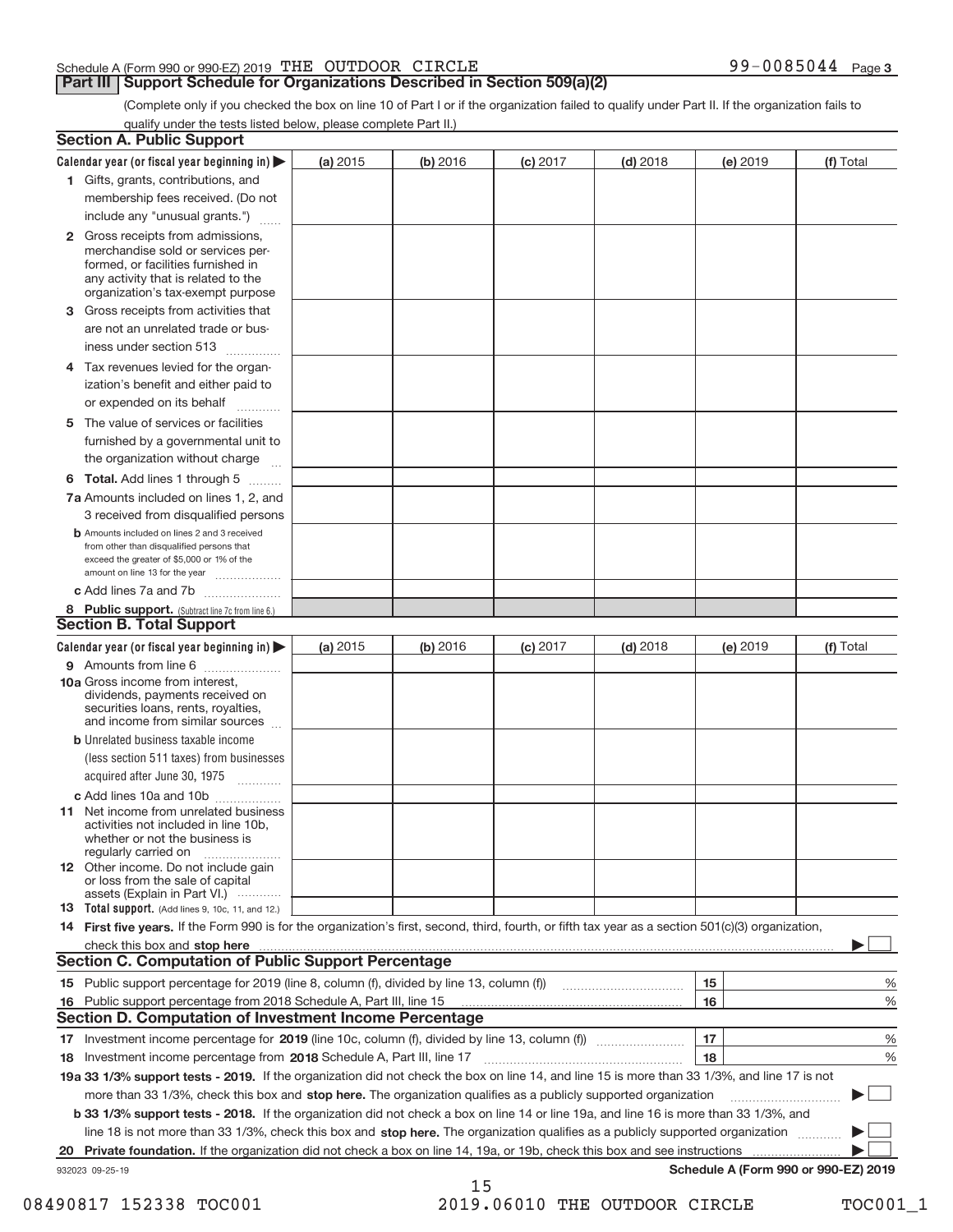**1**

**2**

**3a**

**3b**

**3c**

**4a**

**4b**

**4c**

**5a**

**5b 5c**

**6**

**7**

**8**

**9a**

**9b**

**9c**

**10a**

Yes | No

# **Part IV Supporting Organizations**

(Complete only if you checked a box in line 12 on Part I. If you checked 12a of Part I, complete Sections A and B. If you checked 12b of Part I, complete Sections A and C. If you checked 12c of Part I, complete Sections A, D, and E. If you checked 12d of Part I, complete Sections A and D, and complete Part V.)

#### **Section A. All Supporting Organizations**

- **1** Are all of the organization's supported organizations listed by name in the organization's governing documents? If "No," describe in Part VI how the supported organizations are designated. If designated by *class or purpose, describe the designation. If historic and continuing relationship, explain.*
- **2** Did the organization have any supported organization that does not have an IRS determination of status under section 509(a)(1) or (2)? If "Yes," explain in Part VI how the organization determined that the supported *organization was described in section 509(a)(1) or (2).*
- **3a** Did the organization have a supported organization described in section 501(c)(4), (5), or (6)? If "Yes," answer *(b) and (c) below.*
- **b** Did the organization confirm that each supported organization qualified under section 501(c)(4), (5), or (6) and satisfied the public support tests under section 509(a)(2)? If "Yes," describe in Part VI when and how the *organization made the determination.*
- **c** Did the organization ensure that all support to such organizations was used exclusively for section 170(c)(2)(B) purposes? If "Yes," explain in Part VI what controls the organization put in place to ensure such use.
- **4 a** *If* Was any supported organization not organized in the United States ("foreign supported organization")? *"Yes," and if you checked 12a or 12b in Part I, answer (b) and (c) below.*
- **b** Did the organization have ultimate control and discretion in deciding whether to make grants to the foreign supported organization? If "Yes," describe in Part VI how the organization had such control and discretion *despite being controlled or supervised by or in connection with its supported organizations.*
- **c** Did the organization support any foreign supported organization that does not have an IRS determination under sections 501(c)(3) and 509(a)(1) or (2)? If "Yes," explain in Part VI what controls the organization used *to ensure that all support to the foreign supported organization was used exclusively for section 170(c)(2)(B) purposes.*
- **5a** Did the organization add, substitute, or remove any supported organizations during the tax year? If "Yes," answer (b) and (c) below (if applicable). Also, provide detail in **Part VI,** including (i) the names and EIN *numbers of the supported organizations added, substituted, or removed; (ii) the reasons for each such action; (iii) the authority under the organization's organizing document authorizing such action; and (iv) how the action was accomplished (such as by amendment to the organizing document).*
- **b** Type I or Type II only. Was any added or substituted supported organization part of a class already designated in the organization's organizing document?
- **c Substitutions only.**  Was the substitution the result of an event beyond the organization's control?
- **6** Did the organization provide support (whether in the form of grants or the provision of services or facilities) to **Part VI.** *If "Yes," provide detail in* support or benefit one or more of the filing organization's supported organizations? anyone other than (i) its supported organizations, (ii) individuals that are part of the charitable class benefited by one or more of its supported organizations, or (iii) other supporting organizations that also
- **7** Did the organization provide a grant, loan, compensation, or other similar payment to a substantial contributor regard to a substantial contributor? If "Yes," complete Part I of Schedule L (Form 990 or 990-EZ). (as defined in section 4958(c)(3)(C)), a family member of a substantial contributor, or a 35% controlled entity with
- **8** Did the organization make a loan to a disqualified person (as defined in section 4958) not described in line 7? *If "Yes," complete Part I of Schedule L (Form 990 or 990-EZ).*
- **9 a** Was the organization controlled directly or indirectly at any time during the tax year by one or more in section 509(a)(1) or (2))? If "Yes," provide detail in Part VI. disqualified persons as defined in section 4946 (other than foundation managers and organizations described
- **b** the supporting organization had an interest? If "Yes," provide detail in Part VI. Did one or more disqualified persons (as defined in line 9a) hold a controlling interest in any entity in which
- **c** Did a disqualified person (as defined in line 9a) have an ownership interest in, or derive any personal benefit from, assets in which the supporting organization also had an interest? If "Yes," provide detail in Part VI.
- **10 a** Was the organization subject to the excess business holdings rules of section 4943 because of section supporting organizations)? If "Yes," answer 10b below. 4943(f) (regarding certain Type II supporting organizations, and all Type III non-functionally integrated
- **b** Did the organization have any excess business holdings in the tax year? (Use Schedule C, Form 4720, to *determine whether the organization had excess business holdings.)*

932024 09‐25‐19

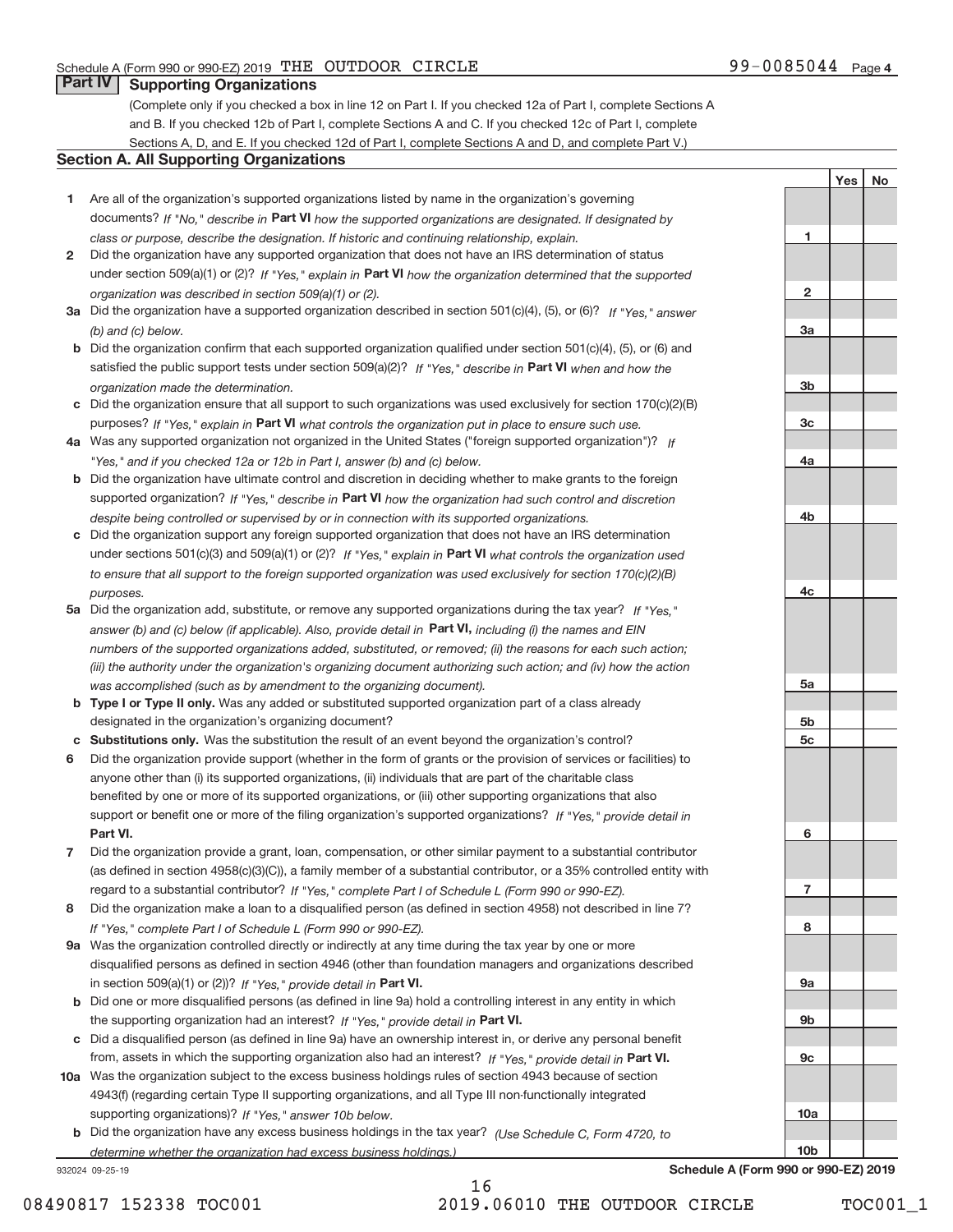|    |                                                                                                                                   |                 | Yes | No |
|----|-----------------------------------------------------------------------------------------------------------------------------------|-----------------|-----|----|
| 11 | Has the organization accepted a gift or contribution from any of the following persons?                                           |                 |     |    |
|    | a A person who directly or indirectly controls, either alone or together with persons described in (b) and (c)                    |                 |     |    |
|    | below, the governing body of a supported organization?                                                                            | 11a             |     |    |
|    | <b>b</b> A family member of a person described in (a) above?                                                                      | 11 <sub>b</sub> |     |    |
|    | c A 35% controlled entity of a person described in (a) or (b) above? If "Yes" to a, b, or c, provide detail in Part VI.           | 11c             |     |    |
|    | <b>Section B. Type I Supporting Organizations</b>                                                                                 |                 |     |    |
|    |                                                                                                                                   |                 | Yes | No |
| 1  | Did the directors, trustees, or membership of one or more supported organizations have the power to                               |                 |     |    |
|    |                                                                                                                                   |                 |     |    |
|    | regularly appoint or elect at least a majority of the organization's directors or trustees at all times during the                |                 |     |    |
|    | tax year? If "No," describe in Part VI how the supported organization(s) effectively operated, supervised, or                     |                 |     |    |
|    | controlled the organization's activities. If the organization had more than one supported organization,                           |                 |     |    |
|    | describe how the powers to appoint and/or remove directors or trustees were allocated among the supported                         |                 |     |    |
|    | organizations and what conditions or restrictions, if any, applied to such powers during the tax year.                            | 1               |     |    |
| 2  | Did the organization operate for the benefit of any supported organization other than the supported                               |                 |     |    |
|    | organization(s) that operated, supervised, or controlled the supporting organization? If "Yes," explain in                        |                 |     |    |
|    | Part VI how providing such benefit carried out the purposes of the supported organization(s) that operated,                       |                 |     |    |
|    | supervised, or controlled the supporting organization.                                                                            | $\mathbf{2}$    |     |    |
|    | <b>Section C. Type II Supporting Organizations</b>                                                                                |                 |     |    |
|    |                                                                                                                                   |                 | Yes | No |
| 1  | Were a majority of the organization's directors or trustees during the tax year also a majority of the directors                  |                 |     |    |
|    | or trustees of each of the organization's supported organization(s)? If "No," describe in Part VI how control                     |                 |     |    |
|    | or management of the supporting organization was vested in the same persons that controlled or managed                            |                 |     |    |
|    | the supported organization(s).                                                                                                    | 1               |     |    |
|    | <b>Section D. All Type III Supporting Organizations</b>                                                                           |                 |     |    |
|    |                                                                                                                                   |                 | Yes | No |
| 1  | Did the organization provide to each of its supported organizations, by the last day of the fifth month of the                    |                 |     |    |
|    | organization's tax year, (i) a written notice describing the type and amount of support provided during the prior tax             |                 |     |    |
|    | year, (ii) a copy of the Form 990 that was most recently filed as of the date of notification, and (iii) copies of the            |                 |     |    |
|    | organization's governing documents in effect on the date of notification, to the extent not previously provided?                  | 1               |     |    |
| 2  | Were any of the organization's officers, directors, or trustees either (i) appointed or elected by the supported                  |                 |     |    |
|    | organization(s) or (ii) serving on the governing body of a supported organization? If "No," explain in Part VI how                |                 |     |    |
|    | the organization maintained a close and continuous working relationship with the supported organization(s).                       | $\mathbf{2}$    |     |    |
| 3  | By reason of the relationship described in (2), did the organization's supported organizations have a                             |                 |     |    |
|    | significant voice in the organization's investment policies and in directing the use of the organization's                        |                 |     |    |
|    | income or assets at all times during the tax year? If "Yes," describe in Part VI the role the organization's                      |                 |     |    |
|    | supported organizations played in this regard.                                                                                    | з               |     |    |
|    | Section E. Type III Functionally Integrated Supporting Organizations                                                              |                 |     |    |
| 1  | Check the box next to the method that the organization used to satisfy the Integral Part Test during the year (see instructions). |                 |     |    |
| a  | The organization satisfied the Activities Test. Complete line 2 below.                                                            |                 |     |    |
| b  | The organization is the parent of each of its supported organizations. Complete line 3 below.                                     |                 |     |    |
| C  | The organization supported a governmental entity. Describe in Part VI how you supported a government entity (see instructions),   |                 |     |    |
| 2  | Activities Test. Answer (a) and (b) below.                                                                                        |                 | Yes | No |
| a  | Did substantially all of the organization's activities during the tax year directly further the exempt purposes of                |                 |     |    |
|    | the supported organization(s) to which the organization was responsive? If "Yes," then in Part VI identify                        |                 |     |    |
|    | those supported organizations and explain how these activities directly furthered their exempt purposes,                          |                 |     |    |
|    | how the organization was responsive to those supported organizations, and how the organization determined                         |                 |     |    |
|    | that these activities constituted substantially all of its activities.                                                            | 2a              |     |    |
|    | <b>b</b> Did the activities described in (a) constitute activities that, but for the organization's involvement, one or more      |                 |     |    |
|    | of the organization's supported organization(s) would have been engaged in? If "Yes," explain in Part VI the                      |                 |     |    |
|    |                                                                                                                                   |                 |     |    |
|    | reasons for the organization's position that its supported organization(s) would have engaged in these                            | 2b              |     |    |
| 3  | activities but for the organization's involvement.<br>Parent of Supported Organizations. Answer (a) and (b) below.                |                 |     |    |
|    |                                                                                                                                   |                 |     |    |
| а  | Did the organization have the power to regularly appoint or elect a majority of the officers, directors, or                       |                 |     |    |
|    | trustees of each of the supported organizations? Provide details in Part VI.                                                      | Зa              |     |    |
|    | <b>b</b> Did the organization exercise a substantial degree of direction over the policies, programs, and activities of each      |                 |     |    |
|    | of its supported organizations? If "Yes," describe in Part VI the role played by the organization in this regard                  | 3b              |     |    |
|    | Schedule A (Form 990 or 990-EZ) 2019<br>932025 09-25-19                                                                           |                 |     |    |

08490817 152338 TOC001 2019.06010 THE OUTDOOR CIRCLE TOC001\_1

17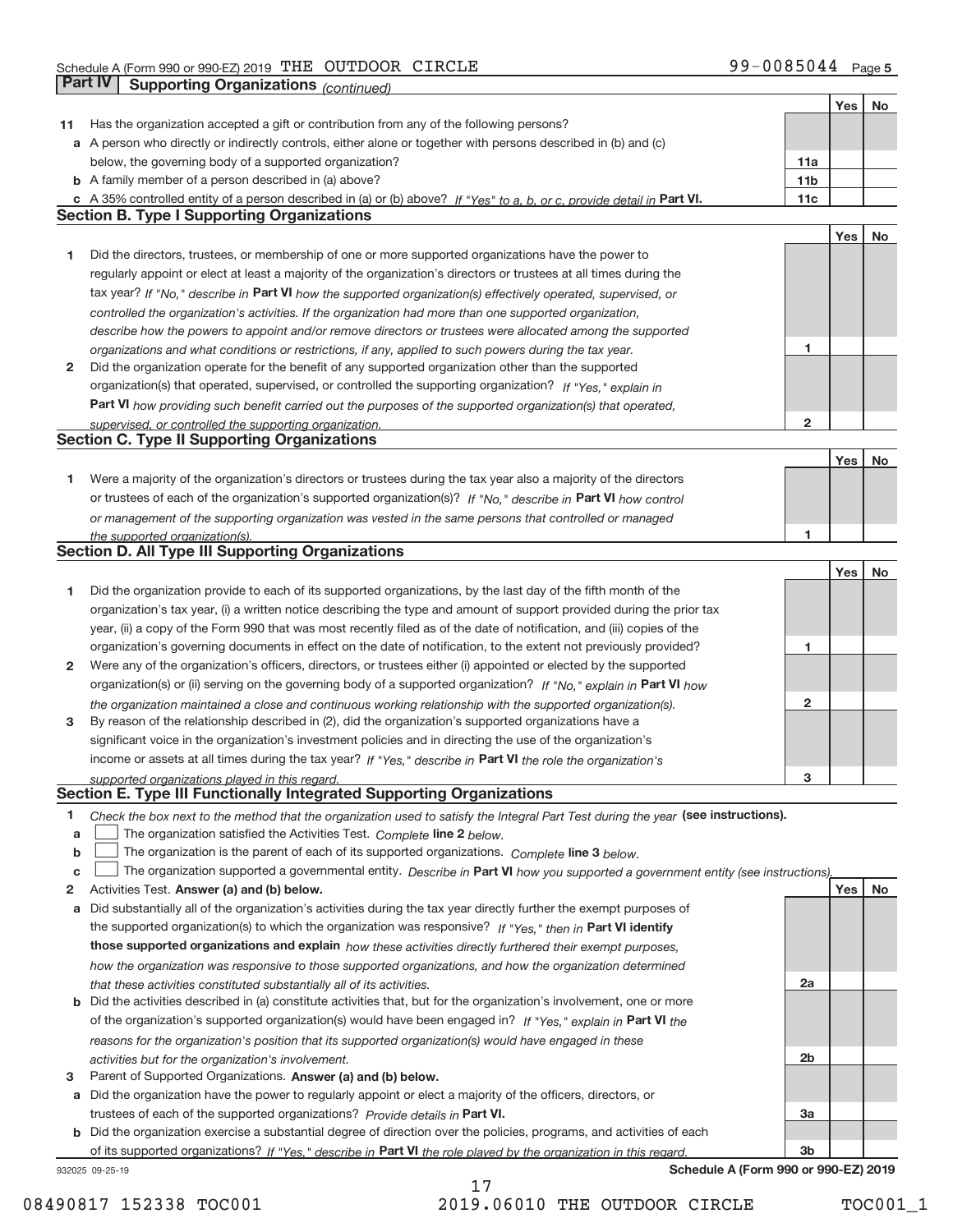## Schedule A (Form 990 or 990‐EZ) 2019 「THE OUTDOOR CIRCLE  $99-0085044$  Page **Part V** Type III Non-Functionally Integrated 509(a)(3) Supporting Organizations

1 **1** Check here if the organization satisfied the Integral Part Test as a qualifying trust on Nov. 20, 1970 (explain in Part VI). See instructions. All other Type III non‐functionally integrated supporting organizations must complete Sections A through E.

|                | Section A - Adjusted Net Income                                                                                                   |                         | (A) Prior Year | (B) Current Year<br>(optional) |
|----------------|-----------------------------------------------------------------------------------------------------------------------------------|-------------------------|----------------|--------------------------------|
| 1.             | Net short-term capital gain                                                                                                       | 1                       |                |                                |
| 2              | Recoveries of prior-year distributions                                                                                            | $\overline{2}$          |                |                                |
| 3              | Other gross income (see instructions)                                                                                             | 3                       |                |                                |
| 4              | Add lines 1 through 3.                                                                                                            | 4                       |                |                                |
| 5              | Depreciation and depletion                                                                                                        | 5                       |                |                                |
| 6              | Portion of operating expenses paid or incurred for production or                                                                  |                         |                |                                |
|                | collection of gross income or for management, conservation, or                                                                    |                         |                |                                |
|                | maintenance of property held for production of income (see instructions)                                                          | 6                       |                |                                |
| 7              | Other expenses (see instructions)                                                                                                 | $\overline{7}$          |                |                                |
| 8              | <b>Adjusted Net Income</b> (subtract lines 5, 6, and 7 from line 4)                                                               | 8                       |                |                                |
|                | <b>Section B - Minimum Asset Amount</b>                                                                                           |                         | (A) Prior Year | (B) Current Year<br>(optional) |
| 1              | Aggregate fair market value of all non-exempt-use assets (see                                                                     |                         |                |                                |
|                | instructions for short tax year or assets held for part of year):                                                                 |                         |                |                                |
|                | a Average monthly value of securities                                                                                             | 1a                      |                |                                |
|                | <b>b</b> Average monthly cash balances                                                                                            | 1b                      |                |                                |
|                | c Fair market value of other non-exempt-use assets                                                                                | 1 <sub>c</sub>          |                |                                |
|                | d Total (add lines 1a, 1b, and 1c)                                                                                                | 1 <sub>d</sub>          |                |                                |
|                | e Discount claimed for blockage or other                                                                                          |                         |                |                                |
|                | factors (explain in detail in Part VI):                                                                                           |                         |                |                                |
| 2              | Acquisition indebtedness applicable to non-exempt-use assets                                                                      | $\overline{2}$          |                |                                |
| 3              | Subtract line 2 from line 1d.                                                                                                     | 3                       |                |                                |
| 4              | Cash deemed held for exempt use. Enter 1-1/2% of line 3 (for greater amount,                                                      |                         |                |                                |
|                | see instructions)                                                                                                                 | 4                       |                |                                |
| 5              | Net value of non-exempt-use assets (subtract line 4 from line 3)                                                                  | 5                       |                |                                |
| 6              | Multiply line 5 by .035.                                                                                                          | 6                       |                |                                |
| 7              | Recoveries of prior-year distributions                                                                                            | $\overline{7}$          |                |                                |
| 8              | Minimum Asset Amount (add line 7 to line 6)                                                                                       | 8                       |                |                                |
|                | <b>Section C - Distributable Amount</b>                                                                                           |                         |                | <b>Current Year</b>            |
| 1.             | Adjusted net income for prior year (from Section A, line 8, Column A)                                                             | 1                       |                |                                |
| 2              | Enter 85% of line 1.                                                                                                              | $\overline{\mathbf{c}}$ |                |                                |
| 3              | Minimum asset amount for prior year (from Section B, line 8, Column A)                                                            | 3                       |                |                                |
| 4              | Enter greater of line 2 or line 3.                                                                                                | 4                       |                |                                |
| 5              | Income tax imposed in prior year                                                                                                  | 5                       |                |                                |
| 6              | <b>Distributable Amount.</b> Subtract line 5 from line 4, unless subject to                                                       |                         |                |                                |
|                | emergency temporary reduction (see instructions).                                                                                 | 6                       |                |                                |
| $\overline{7}$ | Check here if the current year is the organization's first as a non-functionally integrated Type III supporting organization (see |                         |                |                                |

instructions).

**Schedule A (Form 990 or 990‐EZ) 2019**

932026 09‐25‐19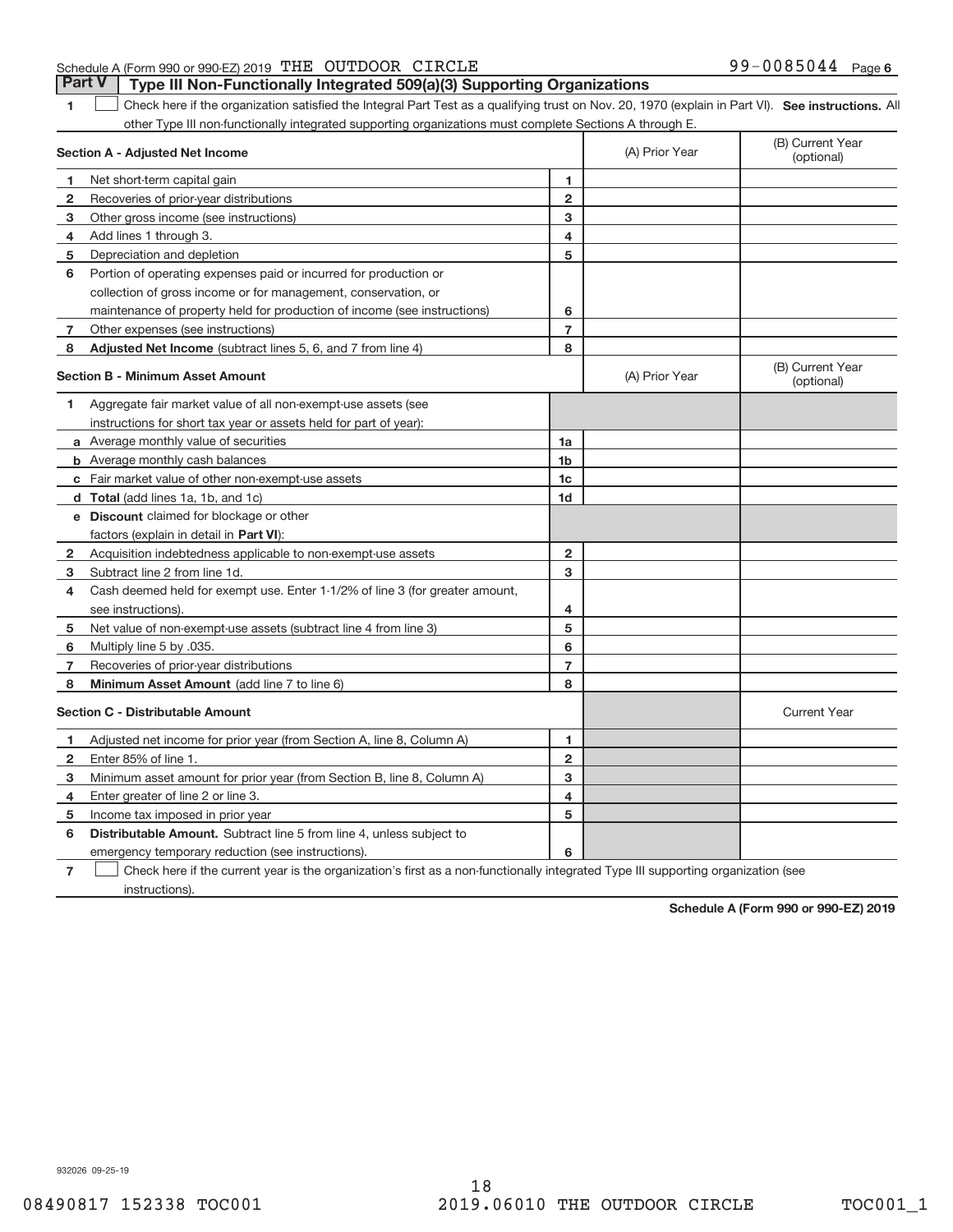#### Schedule A (Form 990 or 990‐EZ) 2019 「THE OUTDOOR CIRCLE  $99-0085044$  Page

| <b>Part V</b> | Type III Non-Functionally Integrated 509(a)(3) Supporting Organizations                    |                             | (continued)                                  |                                                |
|---------------|--------------------------------------------------------------------------------------------|-----------------------------|----------------------------------------------|------------------------------------------------|
|               | <b>Section D - Distributions</b>                                                           |                             |                                              | <b>Current Year</b>                            |
| 1             | Amounts paid to supported organizations to accomplish exempt purposes                      |                             |                                              |                                                |
| 2             | Amounts paid to perform activity that directly furthers exempt purposes of supported       |                             |                                              |                                                |
|               | organizations, in excess of income from activity                                           |                             |                                              |                                                |
| 3             | Administrative expenses paid to accomplish exempt purposes of supported organizations      |                             |                                              |                                                |
| 4             | Amounts paid to acquire exempt-use assets                                                  |                             |                                              |                                                |
| 5             | Qualified set-aside amounts (prior IRS approval required)                                  |                             |                                              |                                                |
| 6             | Other distributions (describe in Part VI). See instructions.                               |                             |                                              |                                                |
| 7             | Total annual distributions. Add lines 1 through 6.                                         |                             |                                              |                                                |
| 8             | Distributions to attentive supported organizations to which the organization is responsive |                             |                                              |                                                |
|               | (provide details in Part VI). See instructions.                                            |                             |                                              |                                                |
| 9             | Distributable amount for 2019 from Section C, line 6                                       |                             |                                              |                                                |
| 10            | Line 8 amount divided by line 9 amount                                                     |                             |                                              |                                                |
|               |                                                                                            | (i)                         | (iii)                                        | (iii)                                          |
|               | <b>Section E - Distribution Allocations</b> (see instructions)                             | <b>Excess Distributions</b> | <b>Underdistributions</b><br><b>Pre-2019</b> | <b>Distributable</b><br><b>Amount for 2019</b> |
| 1.            | Distributable amount for 2019 from Section C, line 6                                       |                             |                                              |                                                |
| 2             | Underdistributions, if any, for years prior to 2019 (reason-                               |                             |                                              |                                                |
|               | able cause required-explain in Part VI). See instructions.                                 |                             |                                              |                                                |
| 3             | Excess distributions carryover, if any, to 2019                                            |                             |                                              |                                                |
|               | <b>a</b> From 2014                                                                         |                             |                                              |                                                |
|               | <b>b</b> From $2015$                                                                       |                             |                                              |                                                |
|               | $c$ From 2016                                                                              |                             |                                              |                                                |
|               | <b>d</b> From 2017                                                                         |                             |                                              |                                                |
|               | e From 2018                                                                                |                             |                                              |                                                |
|               | f Total of lines 3a through e                                                              |                             |                                              |                                                |
|               | g Applied to underdistributions of prior years                                             |                             |                                              |                                                |
|               | <b>h</b> Applied to 2019 distributable amount                                              |                             |                                              |                                                |
| Ť.            | Carryover from 2014 not applied (see instructions)                                         |                             |                                              |                                                |
|               | Remainder. Subtract lines 3g, 3h, and 3i from 3f.                                          |                             |                                              |                                                |
| 4             | Distributions for 2019 from Section D,                                                     |                             |                                              |                                                |
|               | line $7:$                                                                                  |                             |                                              |                                                |
|               | a Applied to underdistributions of prior years                                             |                             |                                              |                                                |
|               | <b>b</b> Applied to 2019 distributable amount                                              |                             |                                              |                                                |
| С             | Remainder. Subtract lines 4a and 4b from 4.                                                |                             |                                              |                                                |
| 5             | Remaining underdistributions for years prior to 2019, if                                   |                             |                                              |                                                |
|               | any. Subtract lines 3g and 4a from line 2. For result greater                              |                             |                                              |                                                |
|               | than zero, explain in Part VI. See instructions.                                           |                             |                                              |                                                |
| 6             | Remaining underdistributions for 2019. Subtract lines 3h                                   |                             |                                              |                                                |
|               | and 4b from line 1. For result greater than zero, explain in                               |                             |                                              |                                                |
|               | Part VI. See instructions.                                                                 |                             |                                              |                                                |
| $\mathbf{7}$  | Excess distributions carryover to 2020. Add lines 3j                                       |                             |                                              |                                                |
|               | and 4c.                                                                                    |                             |                                              |                                                |
| 8             | Breakdown of line 7:                                                                       |                             |                                              |                                                |
|               | a Excess from 2015                                                                         |                             |                                              |                                                |
|               | <b>b</b> Excess from 2016                                                                  |                             |                                              |                                                |
|               | c Excess from 2017                                                                         |                             |                                              |                                                |
|               | d Excess from 2018                                                                         |                             |                                              |                                                |
|               | e Excess from 2019                                                                         |                             |                                              |                                                |

**Schedule A (Form 990 or 990‐EZ) 2019**

932027 09‐25‐19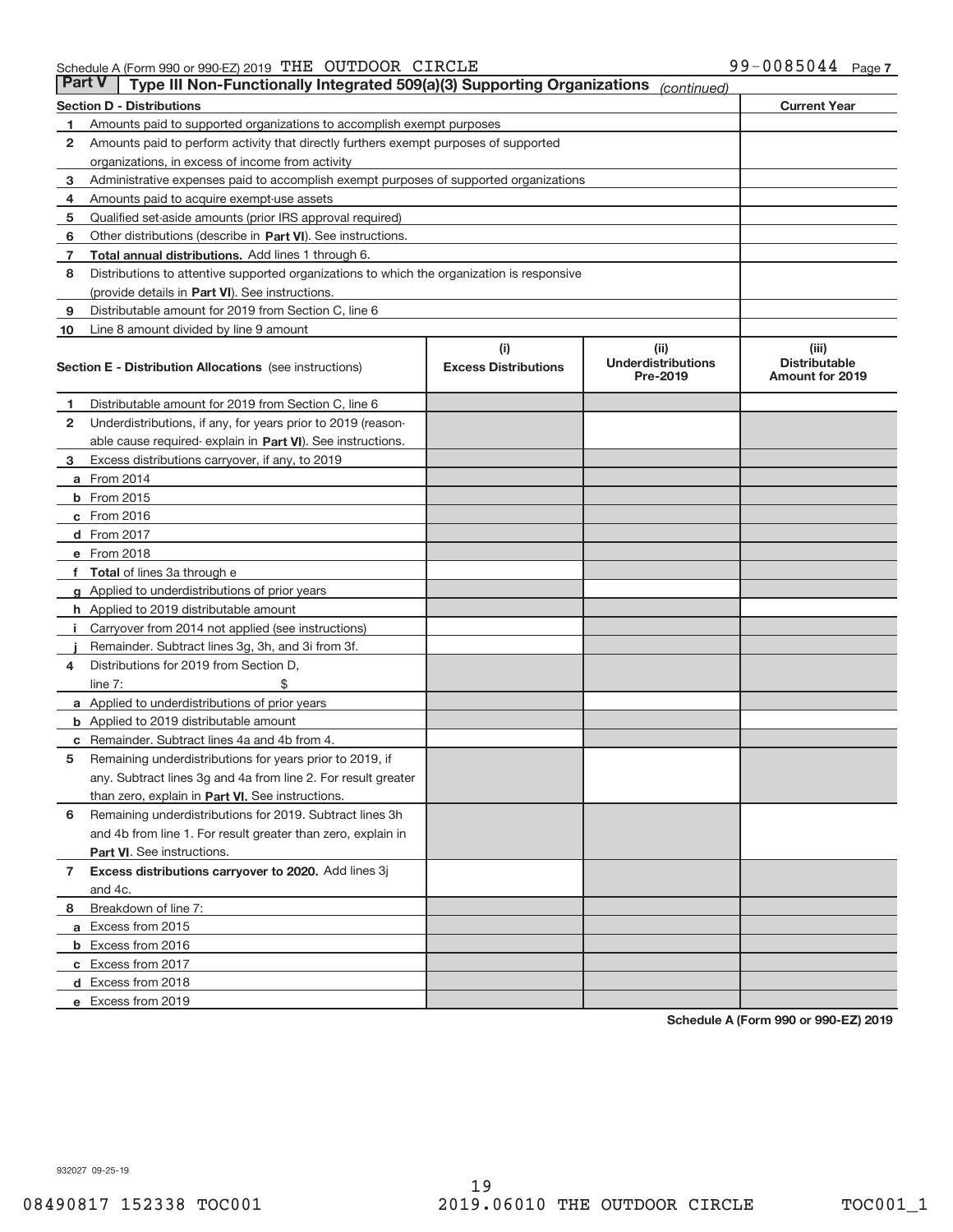### Schedule A (Form 990 or 990‐EZ) 2019 「THE OUTDOOR CIRCLE  $99-0085044$  Page

| <b>Part VI</b>  | Supplemental Information. Provide the explanations required by Part II, line 10; Part II, line 17a or 17b; Part III, line 12;                    |      |                                      |
|-----------------|--------------------------------------------------------------------------------------------------------------------------------------------------|------|--------------------------------------|
|                 | Part IV, Section A, lines 1, 2, 3b, 3c, 4b, 4c, 5a, 6, 9a, 9b, 9c, 11a, 11b, and 11c; Part IV, Section B, lines 1 and 2; Part IV, Section C,     |      |                                      |
|                 | line 1; Part IV, Section D, lines 2 and 3; Part IV, Section E, lines 1c, 2a, 2b, 3a, and 3b; Part V, line 1; Part V, Section B, line 1e; Part V, |      |                                      |
|                 | Section D, lines 5, 6, and 8; and Part V, Section E, lines 2, 5, and 6. Also complete this part for any additional information.                  |      |                                      |
|                 | (See instructions.)                                                                                                                              |      |                                      |
|                 |                                                                                                                                                  |      |                                      |
|                 |                                                                                                                                                  |      |                                      |
|                 |                                                                                                                                                  |      |                                      |
|                 |                                                                                                                                                  |      |                                      |
|                 |                                                                                                                                                  |      |                                      |
|                 |                                                                                                                                                  |      |                                      |
|                 |                                                                                                                                                  |      |                                      |
|                 |                                                                                                                                                  |      |                                      |
|                 |                                                                                                                                                  |      |                                      |
|                 |                                                                                                                                                  |      |                                      |
|                 |                                                                                                                                                  |      |                                      |
|                 |                                                                                                                                                  |      |                                      |
|                 |                                                                                                                                                  |      |                                      |
|                 |                                                                                                                                                  |      |                                      |
|                 |                                                                                                                                                  |      |                                      |
|                 |                                                                                                                                                  |      |                                      |
|                 |                                                                                                                                                  |      |                                      |
|                 |                                                                                                                                                  |      |                                      |
|                 |                                                                                                                                                  |      |                                      |
|                 |                                                                                                                                                  |      |                                      |
|                 |                                                                                                                                                  |      |                                      |
|                 |                                                                                                                                                  |      |                                      |
|                 |                                                                                                                                                  |      |                                      |
|                 |                                                                                                                                                  |      |                                      |
|                 |                                                                                                                                                  |      |                                      |
|                 |                                                                                                                                                  |      |                                      |
|                 |                                                                                                                                                  |      |                                      |
|                 |                                                                                                                                                  |      |                                      |
|                 |                                                                                                                                                  |      |                                      |
|                 |                                                                                                                                                  |      |                                      |
|                 |                                                                                                                                                  |      |                                      |
|                 |                                                                                                                                                  |      |                                      |
|                 |                                                                                                                                                  |      |                                      |
|                 |                                                                                                                                                  |      |                                      |
|                 |                                                                                                                                                  |      |                                      |
|                 |                                                                                                                                                  |      |                                      |
|                 |                                                                                                                                                  |      |                                      |
|                 |                                                                                                                                                  |      |                                      |
|                 |                                                                                                                                                  |      |                                      |
|                 |                                                                                                                                                  |      |                                      |
|                 |                                                                                                                                                  |      |                                      |
|                 |                                                                                                                                                  |      |                                      |
|                 |                                                                                                                                                  |      |                                      |
|                 |                                                                                                                                                  |      |                                      |
|                 |                                                                                                                                                  |      |                                      |
|                 |                                                                                                                                                  |      |                                      |
|                 |                                                                                                                                                  |      |                                      |
|                 |                                                                                                                                                  |      |                                      |
|                 |                                                                                                                                                  |      |                                      |
|                 |                                                                                                                                                  |      |                                      |
|                 |                                                                                                                                                  |      |                                      |
|                 |                                                                                                                                                  |      |                                      |
|                 |                                                                                                                                                  |      |                                      |
|                 |                                                                                                                                                  |      |                                      |
|                 |                                                                                                                                                  |      |                                      |
|                 |                                                                                                                                                  |      |                                      |
|                 |                                                                                                                                                  |      |                                      |
|                 |                                                                                                                                                  |      |                                      |
|                 |                                                                                                                                                  |      |                                      |
|                 |                                                                                                                                                  |      |                                      |
|                 |                                                                                                                                                  |      |                                      |
|                 |                                                                                                                                                  |      |                                      |
|                 |                                                                                                                                                  |      |                                      |
|                 |                                                                                                                                                  |      |                                      |
| 932028 09-25-19 |                                                                                                                                                  |      | Schedule A (Form 990 or 990-EZ) 2019 |
|                 |                                                                                                                                                  | $20$ |                                      |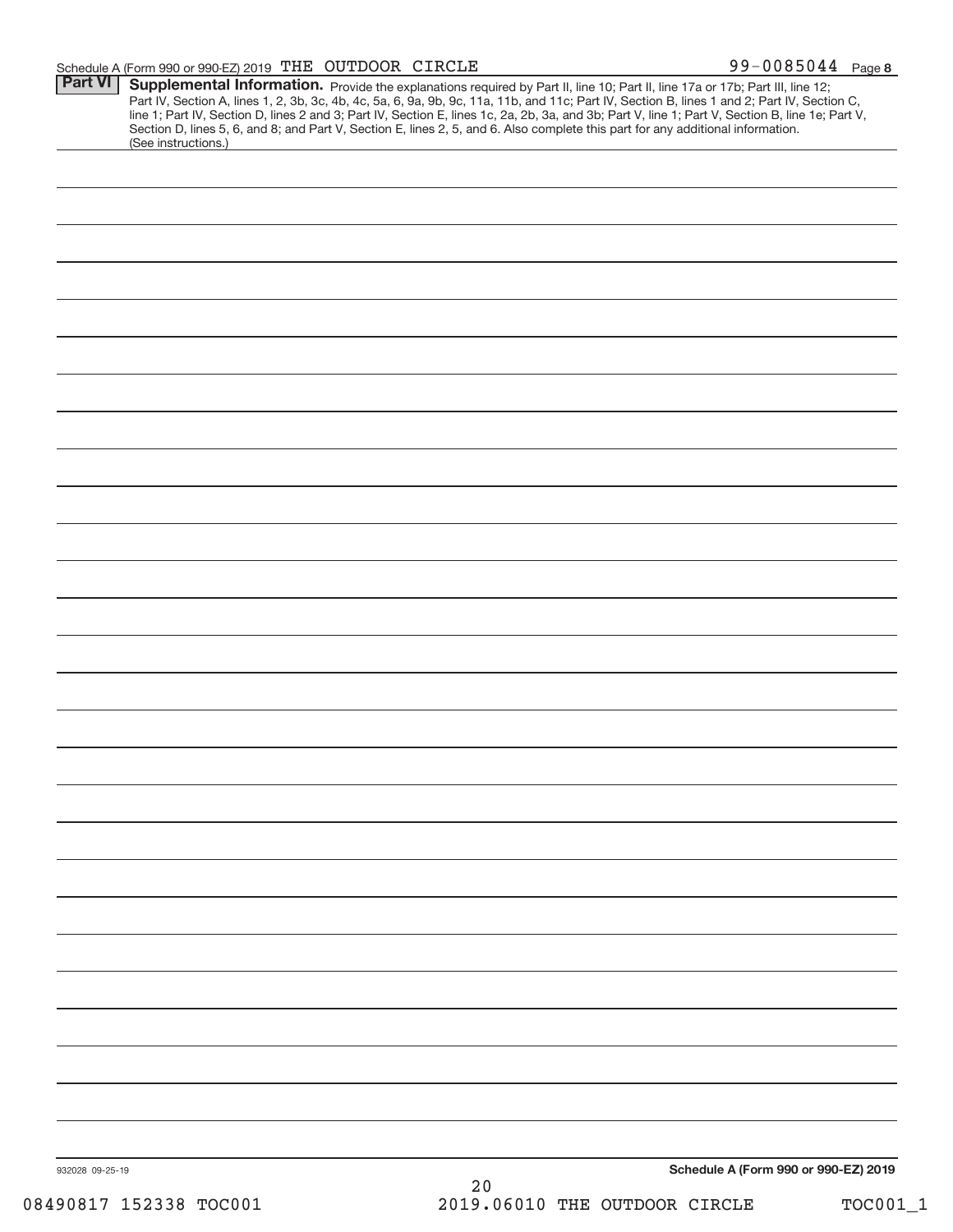|              | <b>SCHEDULE D</b>                                      | <b>Supplemental Financial Statements</b>                                                                                                                            |                                                                                                 |  |                          |                                                    | OMB No. 1545-0047 |
|--------------|--------------------------------------------------------|---------------------------------------------------------------------------------------------------------------------------------------------------------------------|-------------------------------------------------------------------------------------------------|--|--------------------------|----------------------------------------------------|-------------------|
|              | (Form 990)                                             |                                                                                                                                                                     | Complete if the organization answered "Yes" on Form 990,                                        |  |                          |                                                    |                   |
|              |                                                        |                                                                                                                                                                     | Part IV, line 6, 7, 8, 9, 10, 11a, 11b, 11c, 11d, 11e, 11f, 12a, or 12b.<br>Attach to Form 990. |  |                          | <b>Open to Public</b>                              |                   |
|              | Department of the Treasury<br>Internal Revenue Service |                                                                                                                                                                     | Go to www.irs.gov/Form990 for instructions and the latest information.                          |  |                          | Inspection                                         |                   |
|              | Name of the organization                               |                                                                                                                                                                     |                                                                                                 |  |                          | <b>Employer identification number</b>              |                   |
|              |                                                        | THE OUTDOOR CIRCLE                                                                                                                                                  |                                                                                                 |  |                          | 99-0085044                                         |                   |
| Part I       |                                                        | Organizations Maintaining Donor Advised Funds or Other Similar Funds or Accounts. Complete if the                                                                   |                                                                                                 |  |                          |                                                    |                   |
|              |                                                        | organization answered "Yes" on Form 990, Part IV, line 6.                                                                                                           |                                                                                                 |  |                          |                                                    |                   |
|              |                                                        |                                                                                                                                                                     | (a) Donor advised funds                                                                         |  |                          | (b) Funds and other accounts                       |                   |
| 1            |                                                        |                                                                                                                                                                     |                                                                                                 |  |                          |                                                    |                   |
| $\mathbf{2}$ |                                                        | Aggregate value of contributions to (during year)                                                                                                                   |                                                                                                 |  |                          |                                                    |                   |
| 3            |                                                        |                                                                                                                                                                     |                                                                                                 |  |                          |                                                    |                   |
| 4            |                                                        |                                                                                                                                                                     |                                                                                                 |  |                          |                                                    |                   |
| 5            |                                                        | Did the organization inform all donors and donor advisors in writing that the assets held in donor advised funds                                                    |                                                                                                 |  |                          |                                                    |                   |
|              |                                                        |                                                                                                                                                                     |                                                                                                 |  |                          | Yes                                                | No                |
| 6            |                                                        | Did the organization inform all grantees, donors, and donor advisors in writing that grant funds can be used only                                                   |                                                                                                 |  |                          |                                                    |                   |
|              |                                                        | for charitable purposes and not for the benefit of the donor or donor advisor, or for any other purpose conferring                                                  |                                                                                                 |  |                          |                                                    |                   |
| Part II      | impermissible private benefit?                         | Conservation Easements. Complete if the organization answered "Yes" on Form 990, Part IV, line 7.                                                                   |                                                                                                 |  |                          | Yes                                                | No                |
|              |                                                        |                                                                                                                                                                     |                                                                                                 |  |                          |                                                    |                   |
| 1            |                                                        | Purpose(s) of conservation easements held by the organization (check all that apply).<br>Preservation of land for public use (for example, recreation or education) |                                                                                                 |  |                          |                                                    |                   |
|              |                                                        | Protection of natural habitat                                                                                                                                       | Preservation of a certified historic structure                                                  |  |                          | Preservation of a historically important land area |                   |
|              |                                                        | Preservation of open space                                                                                                                                          |                                                                                                 |  |                          |                                                    |                   |
| 2            |                                                        | Complete lines 2a through 2d if the organization held a qualified conservation contribution in the form of a conservation easement on the last                      |                                                                                                 |  |                          |                                                    |                   |
|              | day of the tax year.                                   |                                                                                                                                                                     |                                                                                                 |  |                          | Held at the End of the Tax Year                    |                   |
|              |                                                        |                                                                                                                                                                     |                                                                                                 |  | 2a                       |                                                    |                   |
|              |                                                        | Total acreage restricted by conservation easements                                                                                                                  |                                                                                                 |  | 2 <sub>b</sub>           |                                                    |                   |
|              |                                                        |                                                                                                                                                                     |                                                                                                 |  | 2 <sub>c</sub>           |                                                    |                   |
| d            |                                                        | Number of conservation easements included in (c) acquired after 7/25/06, and not on a historic structure                                                            |                                                                                                 |  |                          |                                                    |                   |
|              |                                                        | listed in the National Register [111] [12] https://www.mail.com/mail.com/mail.com/mail.com/mail.com/mail.com/m                                                      |                                                                                                 |  | 2d                       |                                                    |                   |
| 3            |                                                        | Number of conservation easements modified, transferred, released, extinguished, or terminated by the organization during the tax                                    |                                                                                                 |  |                          |                                                    |                   |
|              | $\mathsf{year}$                                        |                                                                                                                                                                     |                                                                                                 |  |                          |                                                    |                   |
| 4            |                                                        | Number of states where property subject to conservation easement is located $\blacktriangleright$                                                                   |                                                                                                 |  |                          |                                                    |                   |
| 5            |                                                        | Does the organization have a written policy regarding the periodic monitoring, inspection, handling of                                                              |                                                                                                 |  |                          |                                                    |                   |
|              |                                                        | violations, and enforcement of the conservation easements it holds?                                                                                                 |                                                                                                 |  |                          | Yes                                                | No                |
| 6            |                                                        | Staff and volunteer hours devoted to monitoring, inspecting, handling of violations, and enforcing conservation easements during the year                           |                                                                                                 |  |                          |                                                    |                   |
|              |                                                        |                                                                                                                                                                     |                                                                                                 |  |                          |                                                    |                   |
|              |                                                        | Amount of expenses incurred in monitoring, inspecting, handling of violations, and enforcing conservation easements during the year                                 |                                                                                                 |  |                          |                                                    |                   |
|              | $\blacktriangleright$ s                                |                                                                                                                                                                     |                                                                                                 |  |                          |                                                    |                   |
| 8            |                                                        | Does each conservation easement reported on line 2(d) above satisfy the requirements of section 170(h)(4)(B)(i)                                                     |                                                                                                 |  |                          |                                                    |                   |
|              | and section 170(h)(4)(B)(ii)?                          |                                                                                                                                                                     |                                                                                                 |  |                          | Yes                                                | No                |
| 9            |                                                        | In Part XIII, describe how the organization reports conservation easements in its revenue and expense statement and                                                 |                                                                                                 |  |                          |                                                    |                   |
|              |                                                        | balance sheet, and include, if applicable, the text of the footnote to the organization's financial statements that describes the                                   |                                                                                                 |  |                          |                                                    |                   |
|              |                                                        | organization's accounting for conservation easements.                                                                                                               |                                                                                                 |  |                          |                                                    |                   |
|              | Part III                                               | Organizations Maintaining Collections of Art, Historical Treasures, or Other Similar Assets.                                                                        |                                                                                                 |  |                          |                                                    |                   |
|              |                                                        | Complete if the organization answered "Yes" on Form 990, Part IV, line 8.                                                                                           |                                                                                                 |  |                          |                                                    |                   |
|              |                                                        | 1a If the organization elected, as permitted under FASB ASC 958, not to report in its revenue statement and balance sheet works                                     |                                                                                                 |  |                          |                                                    |                   |
|              |                                                        | of art, historical treasures, or other similar assets held for public exhibition, education, or research in furtherance of public                                   |                                                                                                 |  |                          |                                                    |                   |
|              |                                                        | service, provide in Part XIII the text of the footnote to its financial statements that describes these items.                                                      |                                                                                                 |  |                          |                                                    |                   |
| b            |                                                        | If the organization elected, as permitted under FASB ASC 958, to report in its revenue statement and balance sheet works of                                         |                                                                                                 |  |                          |                                                    |                   |
|              |                                                        | art, historical treasures, or other similar assets held for public exhibition, education, or research in furtherance of public service,                             |                                                                                                 |  |                          |                                                    |                   |
|              |                                                        | provide the following amounts relating to these items:                                                                                                              |                                                                                                 |  |                          |                                                    |                   |
|              |                                                        |                                                                                                                                                                     |                                                                                                 |  |                          |                                                    |                   |
|              |                                                        | (ii) Assets included in Form 990, Part X                                                                                                                            |                                                                                                 |  |                          | $\blacktriangleright$ \$                           |                   |
| 2            |                                                        | If the organization received or held works of art, historical treasures, or other similar assets for financial gain, provide                                        |                                                                                                 |  |                          |                                                    |                   |
|              |                                                        | the following amounts required to be reported under FASB ASC 958 relating to these items:                                                                           |                                                                                                 |  |                          |                                                    |                   |
|              |                                                        |                                                                                                                                                                     |                                                                                                 |  | $\blacktriangleright$ \$ |                                                    |                   |

| <b>b</b> Assets included in Form 990, Part X                               |  |
|----------------------------------------------------------------------------|--|
| LHA For Paperwork Reduction Act Notice, see the Instructions for Form 990. |  |
| 932051 10-02-19                                                            |  |

**For Paper Reduction Reduction Act No. 30.** Schedule D (Form 990) 2019

| ---------------        |  |                               |  |          |
|------------------------|--|-------------------------------|--|----------|
| 08490817 152338 TOC001 |  | 2019.06010 THE OUTDOOR CIRCLE |  | TOC001 1 |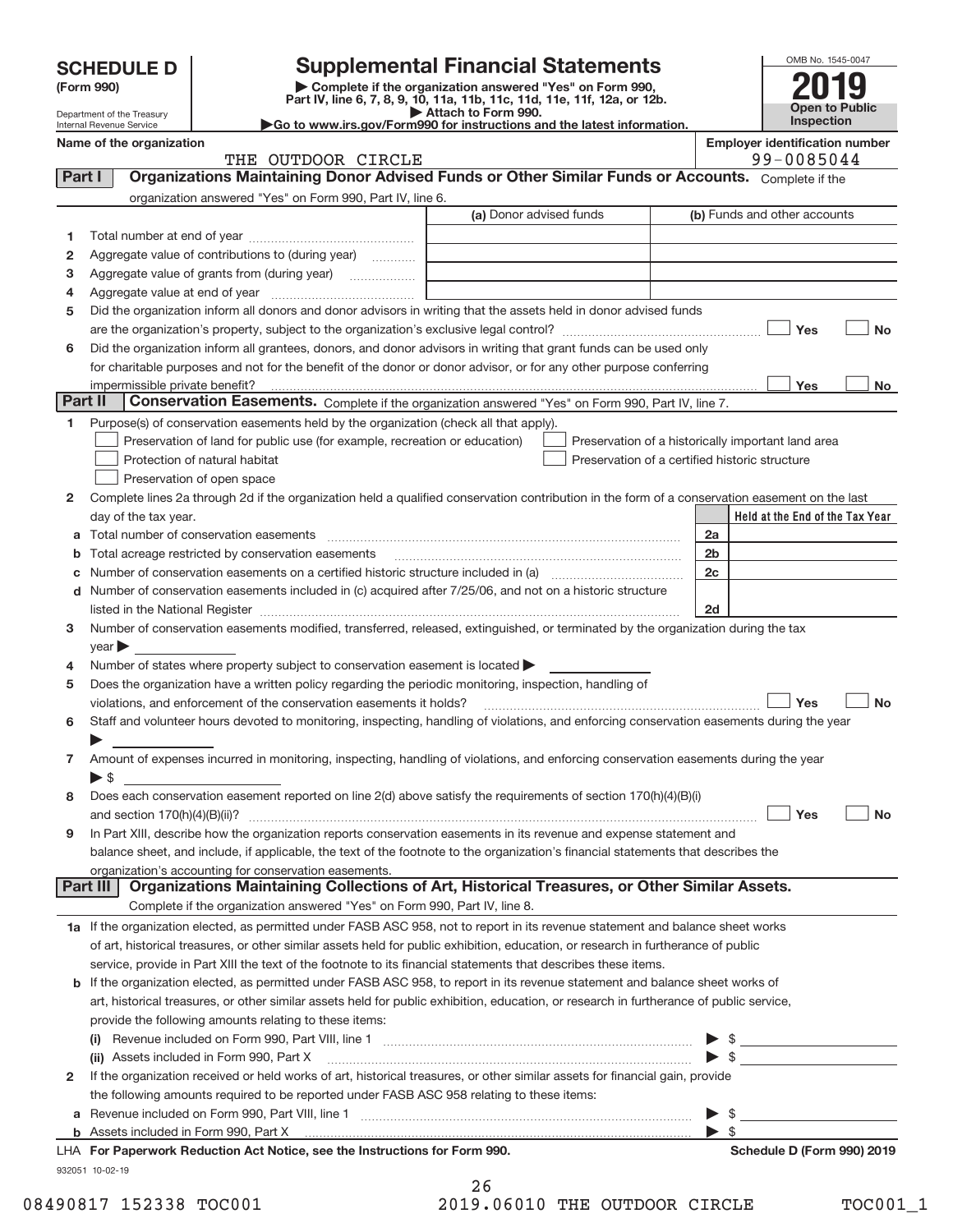|        | Schedule D (Form 990) 2019                                                                                                                                                                                                           | THE OUTDOOR CIRCLE                      |                |            |                                                                                                                                                                                                                               |                                 | 99-0085044 Page 2          |                     |            |           |
|--------|--------------------------------------------------------------------------------------------------------------------------------------------------------------------------------------------------------------------------------------|-----------------------------------------|----------------|------------|-------------------------------------------------------------------------------------------------------------------------------------------------------------------------------------------------------------------------------|---------------------------------|----------------------------|---------------------|------------|-----------|
|        | Organizations Maintaining Collections of Art, Historical Treasures, or Other Similar Assets (continued)<br>Part III                                                                                                                  |                                         |                |            |                                                                                                                                                                                                                               |                                 |                            |                     |            |           |
| 3      | Using the organization's acquisition, accession, and other records, check any of the following that make significant use of its                                                                                                      |                                         |                |            |                                                                                                                                                                                                                               |                                 |                            |                     |            |           |
|        | collection items (check all that apply):                                                                                                                                                                                             |                                         |                |            |                                                                                                                                                                                                                               |                                 |                            |                     |            |           |
| a      | Public exhibition                                                                                                                                                                                                                    |                                         |                |            | Loan or exchange program                                                                                                                                                                                                      |                                 |                            |                     |            |           |
| b      | Scholarly research                                                                                                                                                                                                                   | e                                       |                |            | Other and the contract of the contract of the contract of the contract of the contract of the contract of the contract of the contract of the contract of the contract of the contract of the contract of the contract of the |                                 |                            |                     |            |           |
| C      | Preservation for future generations                                                                                                                                                                                                  |                                         |                |            |                                                                                                                                                                                                                               |                                 |                            |                     |            |           |
| 4      | Provide a description of the organization's collections and explain how they further the organization's exempt purpose in Part XIII.                                                                                                 |                                         |                |            |                                                                                                                                                                                                                               |                                 |                            |                     |            |           |
| 5      | During the year, did the organization solicit or receive donations of art, historical treasures, or other similar assets                                                                                                             |                                         |                |            |                                                                                                                                                                                                                               |                                 |                            |                     |            |           |
|        |                                                                                                                                                                                                                                      |                                         |                |            |                                                                                                                                                                                                                               |                                 |                            | Yes                 |            | No        |
|        | <b>Part IV</b><br>Escrow and Custodial Arrangements. Complete if the organization answered "Yes" on Form 990, Part IV, line 9, or<br>reported an amount on Form 990, Part X, line 21.                                                |                                         |                |            |                                                                                                                                                                                                                               |                                 |                            |                     |            |           |
|        | 1a Is the organization an agent, trustee, custodian or other intermediary for contributions or other assets not included                                                                                                             |                                         |                |            |                                                                                                                                                                                                                               |                                 |                            |                     |            |           |
|        |                                                                                                                                                                                                                                      |                                         |                |            |                                                                                                                                                                                                                               |                                 |                            | Yes                 |            | <b>No</b> |
|        | <b>b</b> If "Yes," explain the arrangement in Part XIII and complete the following table:                                                                                                                                            |                                         |                |            |                                                                                                                                                                                                                               |                                 |                            |                     |            |           |
|        |                                                                                                                                                                                                                                      |                                         |                |            |                                                                                                                                                                                                                               |                                 |                            | Amount              |            |           |
|        | Beginning balance <b>contract to the contract of the contract of the contract of the contract of the contract of the contract of the contract of the contract of the contract of the contract of the contract of the contract of</b> |                                         |                |            |                                                                                                                                                                                                                               |                                 | 1c                         |                     |            |           |
|        | Additions during the year manufactured and an annual contract of the year manufactured and a set of the year manufactured and a set of the year manufactured and a set of the year manufactured and set of the year manufactur       |                                         |                |            |                                                                                                                                                                                                                               |                                 | 1d                         |                     |            |           |
|        | Distributions during the year manufactured and continuum and continuum and the year manufactured and continuum                                                                                                                       |                                         |                |            |                                                                                                                                                                                                                               |                                 | 1e                         |                     |            |           |
|        |                                                                                                                                                                                                                                      |                                         |                |            |                                                                                                                                                                                                                               |                                 | 1f                         |                     |            |           |
|        | 2a Did the organization include an amount on Form 990, Part X, line 21, for escrow or custodial account liability?                                                                                                                   |                                         |                |            |                                                                                                                                                                                                                               |                                 |                            | Yes                 |            | No        |
|        | <b>b</b> If "Yes," explain the arrangement in Part XIII. Check here if the explanation has been provided on Part XIII                                                                                                                |                                         |                |            |                                                                                                                                                                                                                               |                                 |                            |                     |            |           |
| Part V | Endowment Funds. Complete if the organization answered "Yes" on Form 990, Part IV, line 10.                                                                                                                                          |                                         |                |            |                                                                                                                                                                                                                               |                                 |                            |                     |            |           |
|        |                                                                                                                                                                                                                                      | (a) Current year                        | (b) Prior year |            | (c) Two years back                                                                                                                                                                                                            |                                 | (d) Three years back       | (e) Four years back |            |           |
| 1а     | Beginning of year balance                                                                                                                                                                                                            | 1,271,077.                              |                | 1,271,077. | 1,271,077.                                                                                                                                                                                                                    |                                 | 1,271,077.                 |                     | 1,271,077. |           |
| b      |                                                                                                                                                                                                                                      |                                         |                |            |                                                                                                                                                                                                                               |                                 |                            |                     |            |           |
|        | Net investment earnings, gains, and losses                                                                                                                                                                                           |                                         |                |            |                                                                                                                                                                                                                               |                                 |                            |                     |            |           |
|        |                                                                                                                                                                                                                                      |                                         |                |            |                                                                                                                                                                                                                               |                                 |                            |                     |            |           |
|        | Other expenditures for facilities                                                                                                                                                                                                    |                                         |                |            |                                                                                                                                                                                                                               |                                 |                            |                     |            |           |
|        | and programs                                                                                                                                                                                                                         |                                         |                |            |                                                                                                                                                                                                                               |                                 |                            |                     |            |           |
|        |                                                                                                                                                                                                                                      | $1, 271, 077.$ $1, 271, 077.$           |                |            | 1, 271, 077.                                                                                                                                                                                                                  |                                 |                            |                     |            |           |
| g      | End of year balance                                                                                                                                                                                                                  |                                         |                |            |                                                                                                                                                                                                                               |                                 | 1,271,077.                 |                     | 1,271,077. |           |
| 2      | Provide the estimated percentage of the current year end balance (line 1g, column (a)) held as:                                                                                                                                      |                                         |                |            |                                                                                                                                                                                                                               |                                 |                            |                     |            |           |
|        | Board designated or quasi-endowment<br>Permanent endowment > 1                                                                                                                                                                       | %                                       | %              |            |                                                                                                                                                                                                                               |                                 |                            |                     |            |           |
| b      | Term endowment $\blacktriangleright$                                                                                                                                                                                                 | %                                       |                |            |                                                                                                                                                                                                                               |                                 |                            |                     |            |           |
| С      | The percentages on lines 2a, 2b, and 2c should equal 100%.                                                                                                                                                                           |                                         |                |            |                                                                                                                                                                                                                               |                                 |                            |                     |            |           |
|        | 3a Are there endowment funds not in the possession of the organization that are held and administered for the organization                                                                                                           |                                         |                |            |                                                                                                                                                                                                                               |                                 |                            |                     |            |           |
|        | by:                                                                                                                                                                                                                                  |                                         |                |            |                                                                                                                                                                                                                               |                                 |                            |                     | Yes        | No        |
|        | (i)                                                                                                                                                                                                                                  |                                         |                |            |                                                                                                                                                                                                                               |                                 |                            | 3a(i)               |            | X         |
|        |                                                                                                                                                                                                                                      |                                         |                |            |                                                                                                                                                                                                                               |                                 |                            | 3a(ii)              |            | х         |
|        |                                                                                                                                                                                                                                      |                                         |                |            |                                                                                                                                                                                                                               |                                 |                            | 3b                  |            |           |
|        | Describe in Part XIII the intended uses of the organization's endowment funds.                                                                                                                                                       |                                         |                |            |                                                                                                                                                                                                                               |                                 |                            |                     |            |           |
|        | Land, Buildings, and Equipment.<br>Part VI                                                                                                                                                                                           |                                         |                |            |                                                                                                                                                                                                                               |                                 |                            |                     |            |           |
|        | Complete if the organization answered "Yes" on Form 990, Part IV, line 11a. See Form 990, Part X, line 10.                                                                                                                           |                                         |                |            |                                                                                                                                                                                                                               |                                 |                            |                     |            |           |
|        | Description of property                                                                                                                                                                                                              | (a) Cost or other<br>basis (investment) |                |            | (b) Cost or other<br>basis (other)                                                                                                                                                                                            | (c) Accumulated<br>depreciation |                            | (d) Book value      |            |           |
|        |                                                                                                                                                                                                                                      |                                         |                |            |                                                                                                                                                                                                                               |                                 |                            |                     |            |           |
| b      |                                                                                                                                                                                                                                      |                                         |                |            |                                                                                                                                                                                                                               |                                 |                            |                     |            |           |
|        |                                                                                                                                                                                                                                      |                                         |                |            |                                                                                                                                                                                                                               |                                 |                            |                     |            |           |
| d      |                                                                                                                                                                                                                                      |                                         |                |            |                                                                                                                                                                                                                               |                                 |                            |                     |            |           |
|        |                                                                                                                                                                                                                                      |                                         |                |            |                                                                                                                                                                                                                               |                                 |                            |                     |            |           |
|        |                                                                                                                                                                                                                                      |                                         |                |            |                                                                                                                                                                                                                               |                                 |                            |                     |            | 0.        |
|        |                                                                                                                                                                                                                                      |                                         |                |            |                                                                                                                                                                                                                               |                                 | Schodule D (Form 000) 2010 |                     |            |           |

**Schedule D (Form 990) 2019**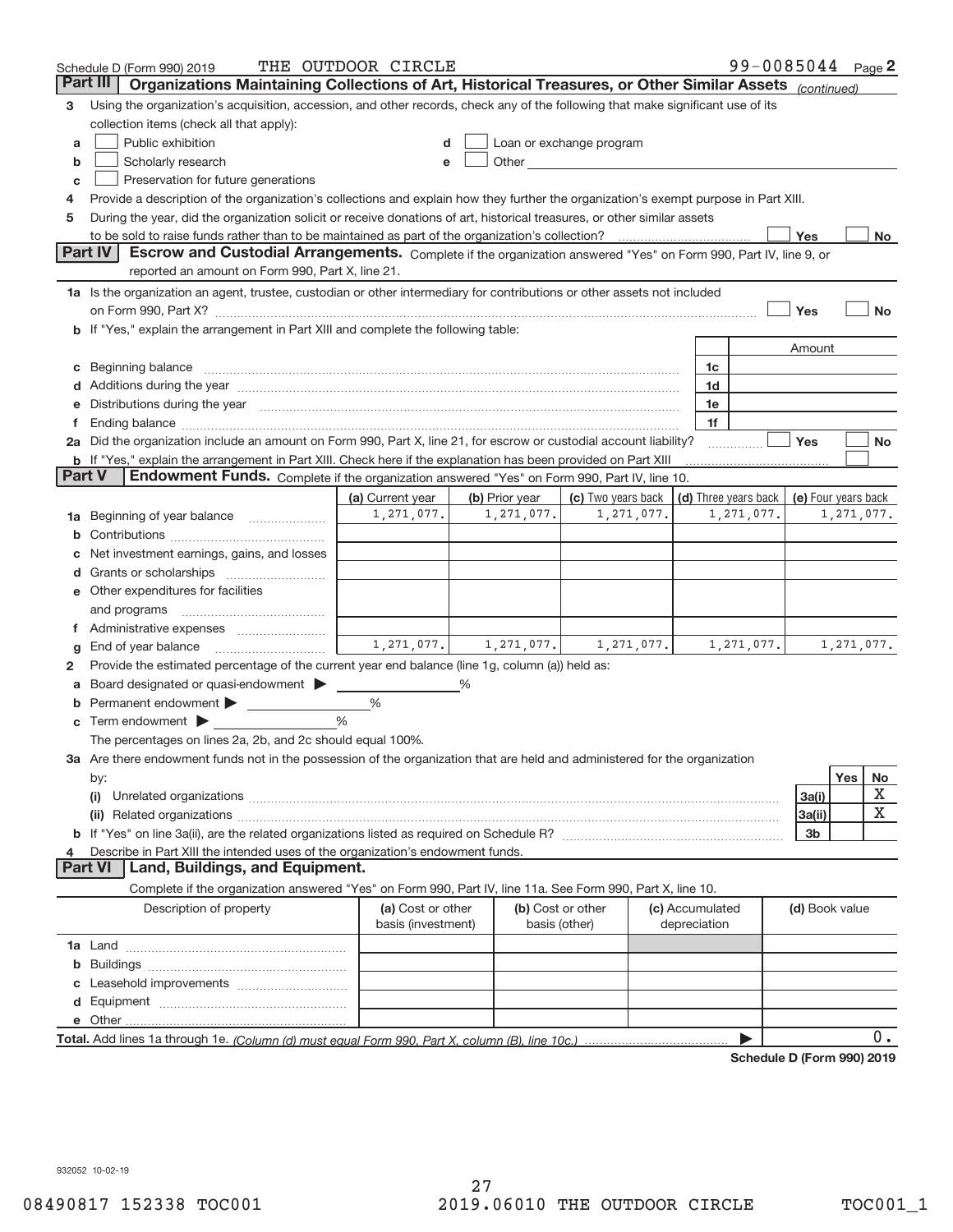| . <b></b><br><b>THE SERVICE CONTROL</b><br>Complete if the organization answered "Yes" on Form 990, Part IV, line 11b. See Form 990, Part X, line 12. |                 |                                                           |                |
|-------------------------------------------------------------------------------------------------------------------------------------------------------|-----------------|-----------------------------------------------------------|----------------|
| (a) Description of security or category (including name of security)                                                                                  | (b) Book value  | (c) Method of valuation: Cost or end-of-year market value |                |
| (1) Financial derivatives                                                                                                                             |                 |                                                           |                |
|                                                                                                                                                       |                 |                                                           |                |
| (3) Other                                                                                                                                             |                 |                                                           |                |
| (A)                                                                                                                                                   |                 |                                                           |                |
| (B)                                                                                                                                                   |                 |                                                           |                |
| (C)                                                                                                                                                   |                 |                                                           |                |
| (D)                                                                                                                                                   |                 |                                                           |                |
| (E)                                                                                                                                                   |                 |                                                           |                |
| (F)                                                                                                                                                   |                 |                                                           |                |
| (G)                                                                                                                                                   |                 |                                                           |                |
| (H)                                                                                                                                                   |                 |                                                           |                |
| Total. (Col. (b) must equal Form 990, Part X, col. (B) line 12.)                                                                                      |                 |                                                           |                |
| Part VIII Investments - Program Related.                                                                                                              |                 |                                                           |                |
| Complete if the organization answered "Yes" on Form 990, Part IV, line 11c. See Form 990, Part X, line 13.                                            |                 |                                                           |                |
| (a) Description of investment                                                                                                                         | (b) Book value  | (c) Method of valuation: Cost or end-of-year market value |                |
| (1)                                                                                                                                                   |                 |                                                           |                |
| (2)                                                                                                                                                   |                 |                                                           |                |
| (3)                                                                                                                                                   |                 |                                                           |                |
| (4)                                                                                                                                                   |                 |                                                           |                |
| (5)                                                                                                                                                   |                 |                                                           |                |
| (6)                                                                                                                                                   |                 |                                                           |                |
| (7)                                                                                                                                                   |                 |                                                           |                |
| (8)                                                                                                                                                   |                 |                                                           |                |
| (9)                                                                                                                                                   |                 |                                                           |                |
| Total. (Col. (b) must equal Form 990, Part X, col. (B) line 13.)                                                                                      |                 |                                                           |                |
| <b>Other Assets.</b><br><b>Part IX</b>                                                                                                                |                 |                                                           |                |
| Complete if the organization answered "Yes" on Form 990, Part IV, line 11d. See Form 990, Part X, line 15.                                            |                 |                                                           |                |
|                                                                                                                                                       | (a) Description |                                                           | (b) Book value |
| (1)                                                                                                                                                   |                 |                                                           |                |
| (2)                                                                                                                                                   |                 |                                                           |                |
| (3)                                                                                                                                                   |                 |                                                           |                |
| (4)                                                                                                                                                   |                 |                                                           |                |
| (5)                                                                                                                                                   |                 |                                                           |                |
| (6)                                                                                                                                                   |                 |                                                           |                |
| (7)                                                                                                                                                   |                 |                                                           |                |
| (8)                                                                                                                                                   |                 |                                                           |                |
| (9)                                                                                                                                                   |                 |                                                           |                |
| Total. (Column (b) must equal Form 990, Part X, col. (B) line 15.)                                                                                    |                 |                                                           |                |
| <b>Other Liabilities.</b><br><b>Part X</b>                                                                                                            |                 |                                                           |                |
| Complete if the organization answered "Yes" on Form 990, Part IV, line 11e or 11f. See Form 990, Part X, line 25.                                     |                 |                                                           |                |
| (a) Description of liability<br>1.                                                                                                                    |                 |                                                           | (b) Book value |
| (1)<br>Federal income taxes                                                                                                                           |                 |                                                           |                |
| (2)                                                                                                                                                   |                 |                                                           |                |
| (3)                                                                                                                                                   |                 |                                                           |                |
| (4)                                                                                                                                                   |                 |                                                           |                |
|                                                                                                                                                       |                 |                                                           |                |
| (5)                                                                                                                                                   |                 |                                                           |                |
| (6)                                                                                                                                                   |                 |                                                           |                |
| (7)                                                                                                                                                   |                 |                                                           |                |
| (8)                                                                                                                                                   |                 |                                                           |                |
| (9)                                                                                                                                                   |                 |                                                           |                |
| Total. (Column (b) must equal Form 990, Part X, col. (B) line 25.)                                                                                    |                 |                                                           |                |

**2.** Liability for uncertain tax positions. In Part XIII, provide the text of the footnote to the organization's financial statements that reports the

organization's liability for uncertain tax positions under FASB ASC 740. Check here if the text of the footnote has been provided in Part XIII

 $\perp$ 

**Schedule D (Form 990) 2019**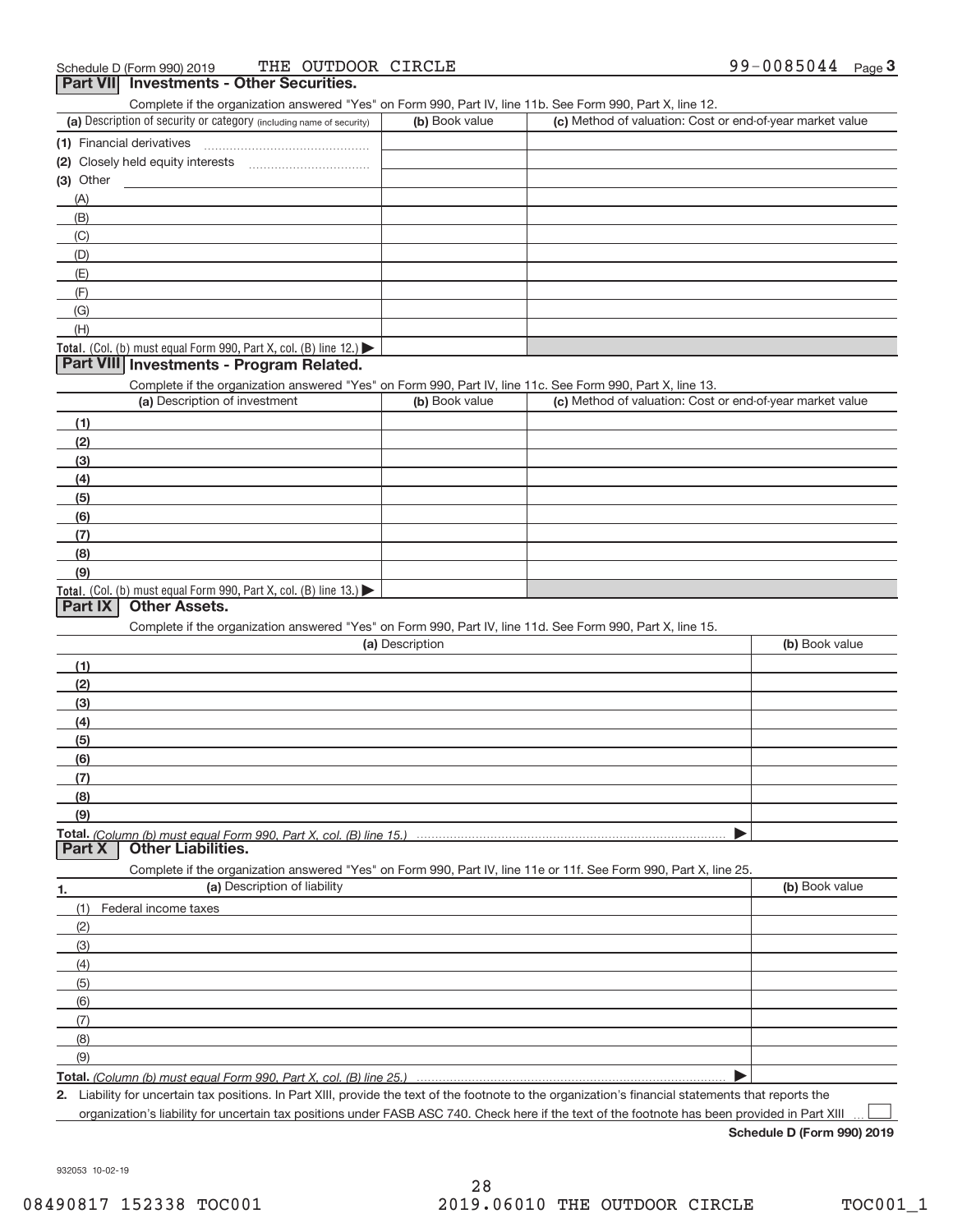| Schedule D (Form 990) 2019                                                                                                                                                                                                                                                            | THE OUTDOOR CIRCLE                                                                  |                | 99-0085044 Page 4 |  |
|---------------------------------------------------------------------------------------------------------------------------------------------------------------------------------------------------------------------------------------------------------------------------------------|-------------------------------------------------------------------------------------|----------------|-------------------|--|
| <b>Part XI</b>                                                                                                                                                                                                                                                                        | Reconciliation of Revenue per Audited Financial Statements With Revenue per Return. |                |                   |  |
|                                                                                                                                                                                                                                                                                       | Complete if the organization answered "Yes" on Form 990, Part IV, line 12a.         |                |                   |  |
| Total revenue, gains, and other support per audited financial statements<br>1                                                                                                                                                                                                         |                                                                                     |                | $\mathbf{1}$      |  |
| Amounts included on line 1 but not on Form 990, Part VIII, line 12:<br>2                                                                                                                                                                                                              |                                                                                     |                |                   |  |
| a                                                                                                                                                                                                                                                                                     |                                                                                     | 2a             |                   |  |
|                                                                                                                                                                                                                                                                                       |                                                                                     | 2 <sub>b</sub> |                   |  |
| c                                                                                                                                                                                                                                                                                     |                                                                                     | 2c             |                   |  |
| d                                                                                                                                                                                                                                                                                     |                                                                                     | 2d             |                   |  |
| Add lines 2a through 2d <b>[10]</b> [20] <b>All (20)</b> [20] [20] <b>All (20)</b> [30] <b>All (20)</b> [30] <b>All (20)</b> [30] <b>All (20)</b> [30] <b>All (20)</b> [30] <b>All (20)</b> [30] <b>All (20)</b> [30] <b>All (20)</b> [30] <b>All (20) All (20) All (20) All</b><br>e |                                                                                     |                | 2e                |  |
| 3                                                                                                                                                                                                                                                                                     |                                                                                     |                | 3                 |  |
| Amounts included on Form 990, Part VIII, line 12, but not on line 1:<br>4                                                                                                                                                                                                             |                                                                                     |                |                   |  |
|                                                                                                                                                                                                                                                                                       |                                                                                     | 4a             |                   |  |
| Other (Describe in Part XIII.) <b>Construction Contract Construction</b> Chern Construction Construction Construction<br>b                                                                                                                                                            |                                                                                     | 4 <sub>b</sub> |                   |  |
| c Add lines 4a and 4b                                                                                                                                                                                                                                                                 |                                                                                     |                | 4c                |  |
|                                                                                                                                                                                                                                                                                       |                                                                                     |                | 5                 |  |
| Part XII   Reconciliation of Expenses per Audited Financial Statements With Expenses per Return.                                                                                                                                                                                      |                                                                                     |                |                   |  |
|                                                                                                                                                                                                                                                                                       | Complete if the organization answered "Yes" on Form 990, Part IV, line 12a.         |                |                   |  |
| Total expenses and losses per audited financial statements [11] [12] manuscription and contract the statements [13] manuscription and the statements [13] manuscription and the statements and the statements and the statemen<br>1                                                   |                                                                                     |                | 1.                |  |
| Amounts included on line 1 but not on Form 990, Part IX, line 25:<br>2                                                                                                                                                                                                                |                                                                                     |                |                   |  |
| a                                                                                                                                                                                                                                                                                     |                                                                                     | 2a             |                   |  |
| Prior year adjustments <i>www.www.www.www.www.www.www.www.www.</i> ww.<br>b                                                                                                                                                                                                           |                                                                                     | 2 <sub>b</sub> |                   |  |
|                                                                                                                                                                                                                                                                                       |                                                                                     | 2 <sub>c</sub> |                   |  |
| d                                                                                                                                                                                                                                                                                     |                                                                                     | 2d             |                   |  |
| Add lines 2a through 2d <b>contained a contained a contained a contained a</b> contained a contained a contained a contained a contained a contained a contained a contained a contained a contained a contained a contained a cont<br>e                                              |                                                                                     |                | 2e                |  |
| з                                                                                                                                                                                                                                                                                     |                                                                                     |                | 3                 |  |
| Amounts included on Form 990, Part IX, line 25, but not on line 1:<br>4                                                                                                                                                                                                               |                                                                                     |                |                   |  |
| a                                                                                                                                                                                                                                                                                     |                                                                                     | 4a l           |                   |  |
| Other (Describe in Part XIII.)<br>b                                                                                                                                                                                                                                                   |                                                                                     | 4 <sub>h</sub> |                   |  |
| Add lines 4a and 4b<br>C.                                                                                                                                                                                                                                                             |                                                                                     |                | 4c                |  |
|                                                                                                                                                                                                                                                                                       |                                                                                     |                | 5                 |  |
| Part XIII Supplemental Information.                                                                                                                                                                                                                                                   |                                                                                     |                |                   |  |

Provide the descriptions required for Part II, lines 3, 5, and 9; Part III, lines 1a and 4; Part IV, lines 1b and 2b; Part V, line 4; Part X, line 2; Part XI, lines 2d and 4b; and Part XII, lines 2d and 4b. Also complete this part to provide any additional information.

# PART V, LINE 4:

FOR THE PAYMENT OF PERSONNEL AND OFFICE EXPENSES

932054 10‐02‐19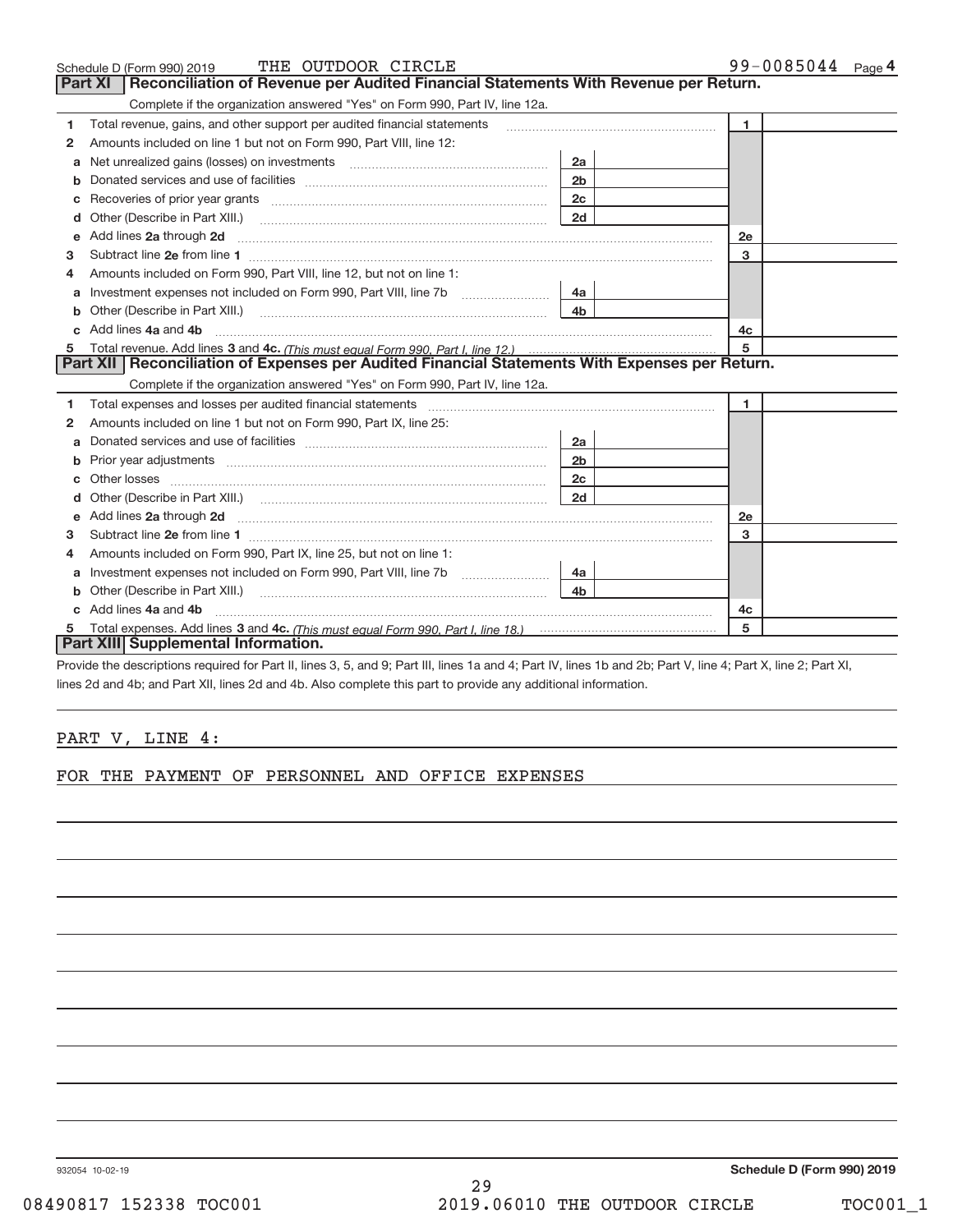| <b>SCHEDULE G</b>                                                                                                                             |                                                                                                                                                                     | <b>Supplemental Information Regarding Fundraising or Gaming Activities</b>                                                                                                                                                                                                                                                                                                                                                                                                                                                                                |                                                                            |    |                                                                            |  |                                                                            | OMB No. 1545-0047                                       |
|-----------------------------------------------------------------------------------------------------------------------------------------------|---------------------------------------------------------------------------------------------------------------------------------------------------------------------|-----------------------------------------------------------------------------------------------------------------------------------------------------------------------------------------------------------------------------------------------------------------------------------------------------------------------------------------------------------------------------------------------------------------------------------------------------------------------------------------------------------------------------------------------------------|----------------------------------------------------------------------------|----|----------------------------------------------------------------------------|--|----------------------------------------------------------------------------|---------------------------------------------------------|
| (Form 990 or 990-EZ)                                                                                                                          | Complete if the organization answered "Yes" on Form 990, Part IV, line 17, 18, or 19, or if the<br>organization entered more than \$15,000 on Form 990-EZ, line 6a. |                                                                                                                                                                                                                                                                                                                                                                                                                                                                                                                                                           |                                                                            |    |                                                                            |  |                                                                            |                                                         |
|                                                                                                                                               |                                                                                                                                                                     | Attach to Form 990 or Form 990-EZ.                                                                                                                                                                                                                                                                                                                                                                                                                                                                                                                        |                                                                            |    |                                                                            |  |                                                                            | <b>Open to Public</b>                                   |
| Department of the Treasury<br>Internal Revenue Service                                                                                        |                                                                                                                                                                     | Go to www.irs.gov/Form990 for instructions and the latest information.                                                                                                                                                                                                                                                                                                                                                                                                                                                                                    |                                                                            |    |                                                                            |  |                                                                            | Inspection                                              |
| Name of the organization                                                                                                                      |                                                                                                                                                                     | THE OUTDOOR CIRCLE                                                                                                                                                                                                                                                                                                                                                                                                                                                                                                                                        |                                                                            |    |                                                                            |  | 99-0085044                                                                 | <b>Employer identification number</b>                   |
| Part I                                                                                                                                        | required to complete this part.                                                                                                                                     | Fundraising Activities. Complete if the organization answered "Yes" on Form 990, Part IV, line 17. Form 990-EZ filers are not                                                                                                                                                                                                                                                                                                                                                                                                                             |                                                                            |    |                                                                            |  |                                                                            |                                                         |
| Mail solicitations<br>a<br>b<br>Phone solicitations<br>С<br>In-person solicitations<br>d<br>compensated at least \$5,000 by the organization. | Internet and email solicitations                                                                                                                                    | 1 Indicate whether the organization raised funds through any of the following activities. Check all that apply.<br>e<br>f<br>Special fundraising events<br>g<br>2 a Did the organization have a written or oral agreement with any individual (including officers, directors, trustees, or<br>key employees listed in Form 990, Part VII) or entity in connection with professional fundraising services?<br><b>b</b> If "Yes," list the 10 highest paid individuals or entities (fundraisers) pursuant to agreements under which the fundraiser is to be |                                                                            |    | Solicitation of non-government grants<br>Solicitation of government grants |  | Yes                                                                        | No                                                      |
| (i) Name and address of individual<br>or entity (fundraiser)                                                                                  |                                                                                                                                                                     | (ii) Activity                                                                                                                                                                                                                                                                                                                                                                                                                                                                                                                                             | (iii) Did<br>fundraiser<br>have custody<br>or control of<br>contributions? |    | (iv) Gross receipts<br>from activity                                       |  | (v) Amount paid<br>to (or retained by)<br>fundraiser<br>listed in col. (i) | (vi) Amount paid<br>to (or retained by)<br>organization |
|                                                                                                                                               |                                                                                                                                                                     |                                                                                                                                                                                                                                                                                                                                                                                                                                                                                                                                                           | Yes                                                                        | No |                                                                            |  |                                                                            |                                                         |
|                                                                                                                                               |                                                                                                                                                                     |                                                                                                                                                                                                                                                                                                                                                                                                                                                                                                                                                           |                                                                            |    |                                                                            |  |                                                                            |                                                         |
|                                                                                                                                               |                                                                                                                                                                     |                                                                                                                                                                                                                                                                                                                                                                                                                                                                                                                                                           |                                                                            |    |                                                                            |  |                                                                            |                                                         |
|                                                                                                                                               |                                                                                                                                                                     |                                                                                                                                                                                                                                                                                                                                                                                                                                                                                                                                                           |                                                                            |    |                                                                            |  |                                                                            |                                                         |
|                                                                                                                                               |                                                                                                                                                                     |                                                                                                                                                                                                                                                                                                                                                                                                                                                                                                                                                           |                                                                            |    |                                                                            |  |                                                                            |                                                         |
|                                                                                                                                               |                                                                                                                                                                     |                                                                                                                                                                                                                                                                                                                                                                                                                                                                                                                                                           |                                                                            |    |                                                                            |  |                                                                            |                                                         |
|                                                                                                                                               |                                                                                                                                                                     |                                                                                                                                                                                                                                                                                                                                                                                                                                                                                                                                                           |                                                                            |    |                                                                            |  |                                                                            |                                                         |
|                                                                                                                                               |                                                                                                                                                                     |                                                                                                                                                                                                                                                                                                                                                                                                                                                                                                                                                           |                                                                            |    |                                                                            |  |                                                                            |                                                         |
|                                                                                                                                               |                                                                                                                                                                     |                                                                                                                                                                                                                                                                                                                                                                                                                                                                                                                                                           |                                                                            |    |                                                                            |  |                                                                            |                                                         |
|                                                                                                                                               |                                                                                                                                                                     |                                                                                                                                                                                                                                                                                                                                                                                                                                                                                                                                                           |                                                                            |    |                                                                            |  |                                                                            |                                                         |
|                                                                                                                                               |                                                                                                                                                                     |                                                                                                                                                                                                                                                                                                                                                                                                                                                                                                                                                           |                                                                            |    |                                                                            |  |                                                                            |                                                         |
|                                                                                                                                               |                                                                                                                                                                     |                                                                                                                                                                                                                                                                                                                                                                                                                                                                                                                                                           |                                                                            |    |                                                                            |  |                                                                            |                                                         |
| Total                                                                                                                                         |                                                                                                                                                                     |                                                                                                                                                                                                                                                                                                                                                                                                                                                                                                                                                           |                                                                            |    |                                                                            |  |                                                                            |                                                         |
| or licensing.                                                                                                                                 |                                                                                                                                                                     | 3 List all states in which the organization is registered or licensed to solicit contributions or has been notified it is exempt from registration                                                                                                                                                                                                                                                                                                                                                                                                        |                                                                            |    |                                                                            |  |                                                                            |                                                         |
|                                                                                                                                               |                                                                                                                                                                     |                                                                                                                                                                                                                                                                                                                                                                                                                                                                                                                                                           |                                                                            |    |                                                                            |  |                                                                            |                                                         |
|                                                                                                                                               |                                                                                                                                                                     |                                                                                                                                                                                                                                                                                                                                                                                                                                                                                                                                                           |                                                                            |    |                                                                            |  |                                                                            |                                                         |
|                                                                                                                                               |                                                                                                                                                                     |                                                                                                                                                                                                                                                                                                                                                                                                                                                                                                                                                           |                                                                            |    |                                                                            |  |                                                                            |                                                         |
|                                                                                                                                               |                                                                                                                                                                     |                                                                                                                                                                                                                                                                                                                                                                                                                                                                                                                                                           |                                                                            |    |                                                                            |  |                                                                            |                                                         |
|                                                                                                                                               |                                                                                                                                                                     |                                                                                                                                                                                                                                                                                                                                                                                                                                                                                                                                                           |                                                                            |    |                                                                            |  |                                                                            |                                                         |
|                                                                                                                                               |                                                                                                                                                                     |                                                                                                                                                                                                                                                                                                                                                                                                                                                                                                                                                           |                                                                            |    |                                                                            |  |                                                                            |                                                         |
|                                                                                                                                               |                                                                                                                                                                     | LHA For Paperwork Reduction Act Notice, see the Instructions for Form 990 or 990-EZ.                                                                                                                                                                                                                                                                                                                                                                                                                                                                      |                                                                            |    |                                                                            |  |                                                                            | Schedule G (Form 990 or 990-EZ) 2019                    |
|                                                                                                                                               |                                                                                                                                                                     |                                                                                                                                                                                                                                                                                                                                                                                                                                                                                                                                                           |                                                                            |    |                                                                            |  |                                                                            |                                                         |

932081 09‐11‐19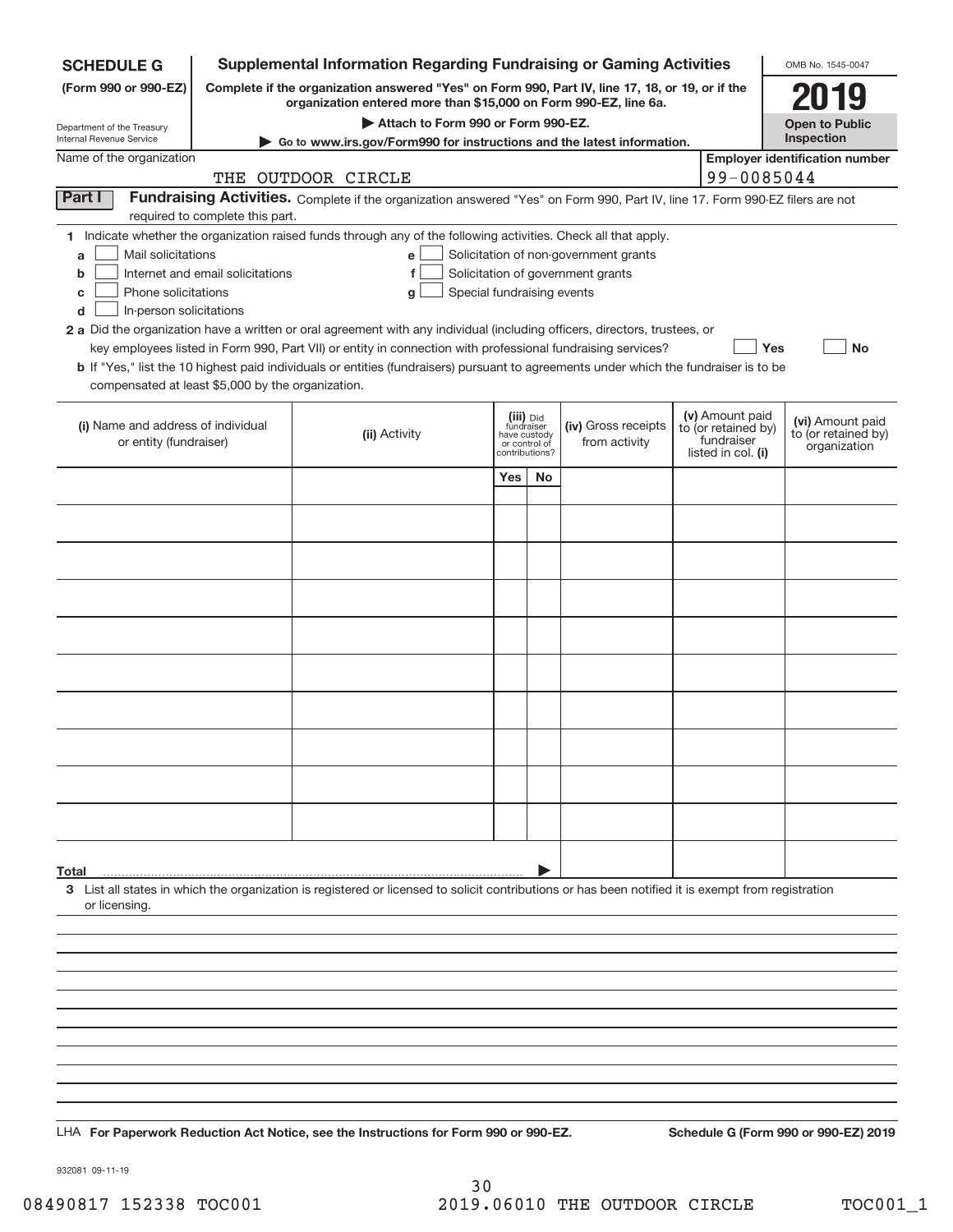#### Schedule G (Form 990 or 990‐EZ) 2019 「THE OUTDOOR CIRCLE  $99-0085044$  Page

99-0085044 Page 2

Part II | Fundraising Events. Complete if the organization answered "Yes" on Form 990, Part IV, line 18, or reported more than \$15,000

|                 |          | of fundraising event contributions and gross income on Form 990-EZ, lines 1 and 6b. List events with gross receipts greater than \$5,000. |                                                         |                                                  |                                    |                                                       |
|-----------------|----------|-------------------------------------------------------------------------------------------------------------------------------------------|---------------------------------------------------------|--------------------------------------------------|------------------------------------|-------------------------------------------------------|
|                 |          |                                                                                                                                           | (a) Event $#1$<br>I LOVE<br>KAILUA TOWN<br>(event type) | (b) Event #2<br>(event type)                     | (c) Other events<br>(total number) | (d) Total events<br>(add col. (a) through<br>col. (c) |
| Revenue         |          |                                                                                                                                           | 16, 250.                                                |                                                  | 3,577.                             | 19,827.                                               |
|                 |          |                                                                                                                                           |                                                         |                                                  |                                    |                                                       |
|                 |          | 3 Gross income (line 1 minus line 2)                                                                                                      | 16, 250.                                                |                                                  | 3,577.                             | 19,827.                                               |
|                 |          |                                                                                                                                           |                                                         |                                                  |                                    |                                                       |
|                 | 5        |                                                                                                                                           |                                                         |                                                  |                                    |                                                       |
| Direct Expenses |          |                                                                                                                                           | 9,429.                                                  |                                                  |                                    | 9,429.                                                |
|                 |          | 7 Food and beverages                                                                                                                      |                                                         |                                                  |                                    |                                                       |
|                 | 8        |                                                                                                                                           |                                                         |                                                  | 480.                               | 480.                                                  |
|                 | 9        | 10 Direct expense summary. Add lines 4 through 9 in column (d)                                                                            |                                                         |                                                  |                                    | 9,909.                                                |
|                 |          | 11 Net income summary. Subtract line 10 from line 3, column (d)                                                                           |                                                         |                                                  |                                    | 9,918.                                                |
|                 | Part III | <b>Gaming.</b> Complete if the organization answered "Yes" on Form 990, Part IV, line 19, or reported more than                           |                                                         |                                                  |                                    |                                                       |
|                 |          | \$15,000 on Form 990-EZ, line 6a.                                                                                                         |                                                         |                                                  |                                    |                                                       |
|                 |          |                                                                                                                                           |                                                         |                                                  |                                    |                                                       |
|                 |          |                                                                                                                                           | (a) Bingo                                               | (b) Pull tabs/instant<br>bingo/progressive bingo | (c) Other gaming                   | (d) Total gaming (add<br>col. (a) through col. (c))   |
| Revenue         | 1.       |                                                                                                                                           |                                                         |                                                  |                                    |                                                       |
|                 |          |                                                                                                                                           |                                                         |                                                  |                                    |                                                       |
|                 | 3        |                                                                                                                                           |                                                         |                                                  |                                    |                                                       |
| Direct Expenses | 4        |                                                                                                                                           |                                                         |                                                  |                                    |                                                       |
|                 | 5        | Other direct expenses                                                                                                                     |                                                         |                                                  |                                    |                                                       |
|                 | 6        | Volunteer labor                                                                                                                           | Yes<br>%<br>No                                          | Yes<br>%<br>No                                   | Yes<br>%<br>No                     |                                                       |
|                 | 7        | Direct expense summary. Add lines 2 through 5 in column (d)                                                                               |                                                         |                                                  |                                    |                                                       |
|                 |          |                                                                                                                                           |                                                         |                                                  |                                    |                                                       |
|                 |          | <b>9</b> Enter the state(s) in which the organization conducts gaming activities:                                                         |                                                         |                                                  |                                    |                                                       |
|                 |          |                                                                                                                                           |                                                         |                                                  |                                    | Yes<br><b>No</b>                                      |
|                 |          |                                                                                                                                           |                                                         |                                                  |                                    | Yes<br><b>No</b>                                      |

932082 09‐11‐19

**Schedule G (Form 990 or 990‐EZ) 2019**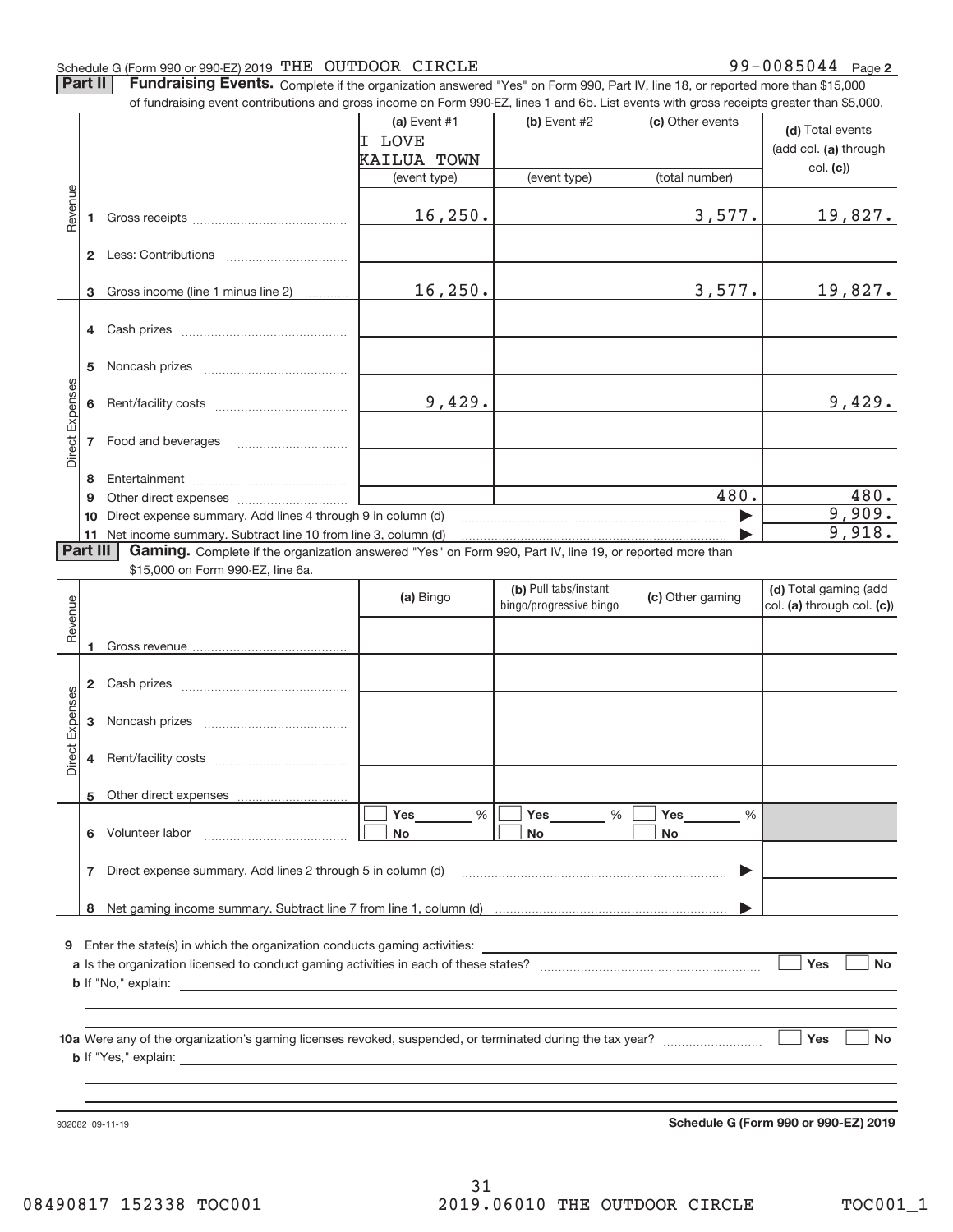| Schedule G (Form 990 or 990-EZ) 2019 THE OUTDOOR CIRCLE                                                                                                                                                                                   | 99-0085044                           | Page 3           |
|-------------------------------------------------------------------------------------------------------------------------------------------------------------------------------------------------------------------------------------------|--------------------------------------|------------------|
|                                                                                                                                                                                                                                           |                                      | Yes<br>No        |
| 12 Is the organization a grantor, beneficiary or trustee of a trust, or a member of a partnership or other entity formed                                                                                                                  |                                      |                  |
|                                                                                                                                                                                                                                           |                                      | Yes<br><b>No</b> |
| 13 Indicate the percentage of gaming activity conducted in:                                                                                                                                                                               |                                      |                  |
|                                                                                                                                                                                                                                           | 13a                                  | %                |
| <b>b</b> An outside facility <b>contained an according to the contract of the contract of the contract of the contract of the contract of the contract of the contract of the contract of the contract of the contract of the contrac</b> | 13 <sub>b</sub>                      | $\%$             |
| 14 Enter the name and address of the person who prepares the organization's gaming/special events books and records:                                                                                                                      |                                      |                  |
|                                                                                                                                                                                                                                           |                                      |                  |
|                                                                                                                                                                                                                                           |                                      |                  |
|                                                                                                                                                                                                                                           |                                      | Yes<br><b>No</b> |
|                                                                                                                                                                                                                                           |                                      |                  |
| of gaming revenue retained by the third party $\triangleright$ \$                                                                                                                                                                         |                                      |                  |
| c If "Yes," enter name and address of the third party:                                                                                                                                                                                    |                                      |                  |
|                                                                                                                                                                                                                                           |                                      |                  |
| <u> 1989 - Johann Harry Harry Harry Harry Harry Harry Harry Harry Harry Harry Harry Harry Harry Harry Harry Harry</u><br>Name $\blacktriangleright$                                                                                       |                                      |                  |
|                                                                                                                                                                                                                                           |                                      |                  |
|                                                                                                                                                                                                                                           |                                      |                  |
| 16 Gaming manager information:                                                                                                                                                                                                            |                                      |                  |
| Name $\blacktriangleright$                                                                                                                                                                                                                |                                      |                  |
| Gaming manager compensation > \$                                                                                                                                                                                                          |                                      |                  |
|                                                                                                                                                                                                                                           |                                      |                  |
| Description of services provided <b>by the contract of the contract of the contract of services</b> provided <b>by the contract of the contract of services</b> provided <b>by</b>                                                        |                                      |                  |
|                                                                                                                                                                                                                                           |                                      |                  |
| Employee<br>Director/officer<br>Independent contractor                                                                                                                                                                                    |                                      |                  |
|                                                                                                                                                                                                                                           |                                      |                  |
| <b>17</b> Mandatory distributions:                                                                                                                                                                                                        |                                      |                  |
| a Is the organization required under state law to make charitable distributions from the gaming proceeds to                                                                                                                               |                                      |                  |
| retain the state gaming license?                                                                                                                                                                                                          | $\Box$ Yes $\Box$                    |                  |
| <b>b</b> Enter the amount of distributions required under state law to be distributed to other exempt organizations or spent in the                                                                                                       |                                      |                  |
| organization's own exempt activities during the tax year $\triangleright$ \$<br><b>Part IV</b><br>Supplemental Information. Provide the explanations required by Part I, line 2b, columns (iii) and (v); and Part III, lines 9, 9b, 10b,  |                                      |                  |
| 15b, 15c, 16, and 17b, as applicable. Also provide any additional information. See instructions.                                                                                                                                          |                                      |                  |
|                                                                                                                                                                                                                                           |                                      |                  |
|                                                                                                                                                                                                                                           |                                      |                  |
|                                                                                                                                                                                                                                           |                                      |                  |
|                                                                                                                                                                                                                                           |                                      |                  |
|                                                                                                                                                                                                                                           |                                      |                  |
|                                                                                                                                                                                                                                           |                                      |                  |
|                                                                                                                                                                                                                                           |                                      |                  |
|                                                                                                                                                                                                                                           |                                      |                  |
|                                                                                                                                                                                                                                           |                                      |                  |
|                                                                                                                                                                                                                                           |                                      |                  |
|                                                                                                                                                                                                                                           |                                      |                  |
| 932083 09-11-19                                                                                                                                                                                                                           | Schedule G (Form 990 or 990-EZ) 2019 |                  |
| 32                                                                                                                                                                                                                                        |                                      |                  |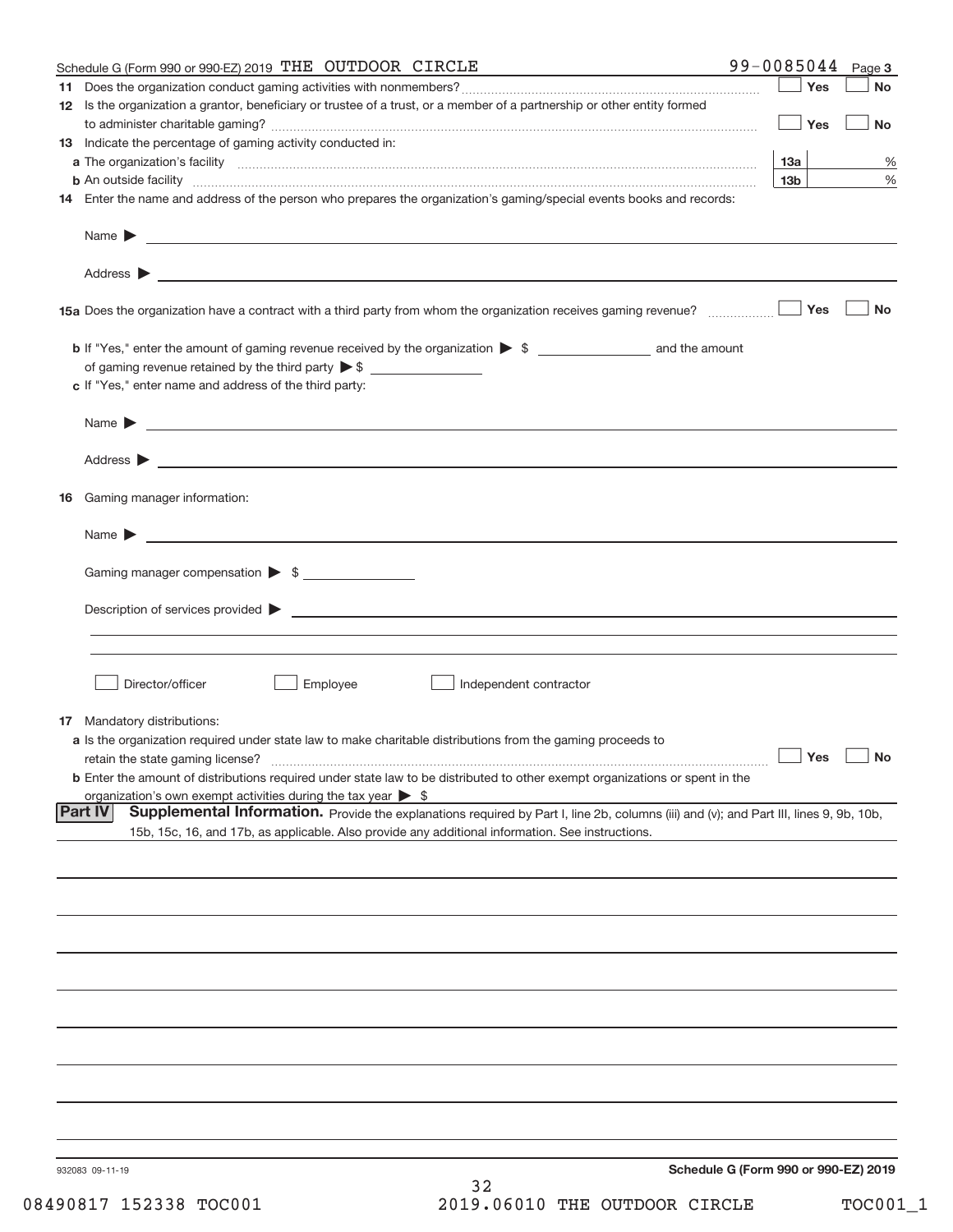| Schedule G (Form 990 or 990-EZ) |
|---------------------------------|

932084 04‐01‐19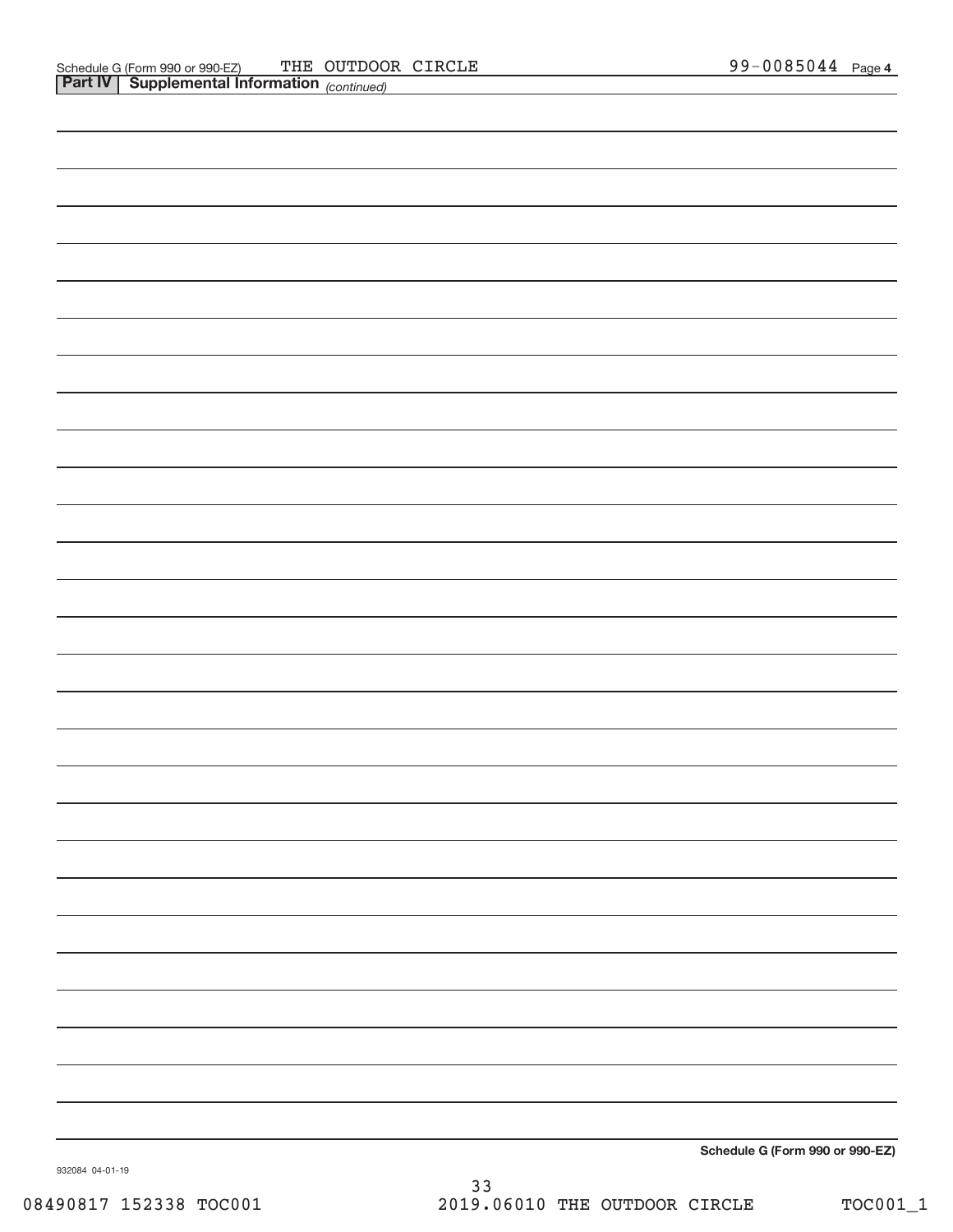**(Form 990 or 990‐EZ)**

Department of the Treasury Internal Revenue Service Name of the organization

**Complete to provide information for responses to specific questions on** SCHEDULE O **Supplemental Information to Form 990 or 990-EZ 2019** 

**Form 990 or 990‐EZ or to provide any additional information. | Attach to Form 990 or 990‐EZ. | Go to www.irs.gov/Form990 for the latest information.**

OMB No. 1545‐0047 **Open to Public Inspection**

THE OUTDOOR CIRCLE 99-0085044

**Employer identification number**

FORM 990, PART I, LINE 1, DESCRIPTION OF ORGANIZATION MISSION:

ADVOCATING FOR THE PLANTING AND PROTECTION OF TREES, FOR THE PLACING OF

UTILITY LINES UNDERGROUND, AND BY PROMOTING RECYCLING AND FIGHTING FOR

A BILLBOARD‐FREE HAWAII.

FORM 990, PART III, LINE 1, DESCRIPTION OF ORGANIZATION MISSION:

PROTECT VIEW PLANES, MAINTAIN A BILLBOARD FREE ENVIRONMENT, AND COUNTER

VISUAL BLIGHT. IT PROMOTOES POLICIES OF PLANTING AND PROTECTING TREES,

PROMOTING AND PROTECTING GREEN SPACES, AND ADVOCATING FOR PROGRAMS

PROTECTING AND POLICIES FOR A MORE BEAUTIFUL ENVIRONMENT ON A VARIETY

OF ISSUES FACING THE STATE.

FORM 990, PART VI, SECTION A, LINE 2:

DIANE HARDING AND STEVE MECHLER HAVE A FAMLY RELATIONSHIP

FORM 990, PART VI, SECTION A, LINE 6:

WE HAVE ONE GENERAL CLASS OF MEMBERSHIP, THEIR RIGHTS ARE TO ELECT BOARD

OFFICERS, APPROVE BYLAWS, AMENDMENTS, AND ARTICLES OF INCORPORATION.

FORM 990, PART VI, SECTION A, LINE 7A:

WE HAVE ONE GENERAL CLASS OF MEMBERSHIP, THEIR RIGHTS ARE TO ELECT BOARD

OFFICERS, APPROVE BYLAWS, AMENDMENTS, AND ARTICLES OF INCORPORATION.

FORM 990, PART VI, SECTION A, LINE 7B:

WE HAVE ONE GENERAL CLASS OF MEMBERSHIP, THEIR RIGHTS ARE TO ELECT BOARD

OFFICERS, APPROVE BYLAWS, AMENDMENTS, AND ARTICLES OF INCORPORATION.

932211 09‐06‐19 **For Paperwork Reduction Act Notice, see the Instructions for Form 990 or 990‐EZ. Schedule O (Form 990 or 990‐EZ) (2019)** LHA